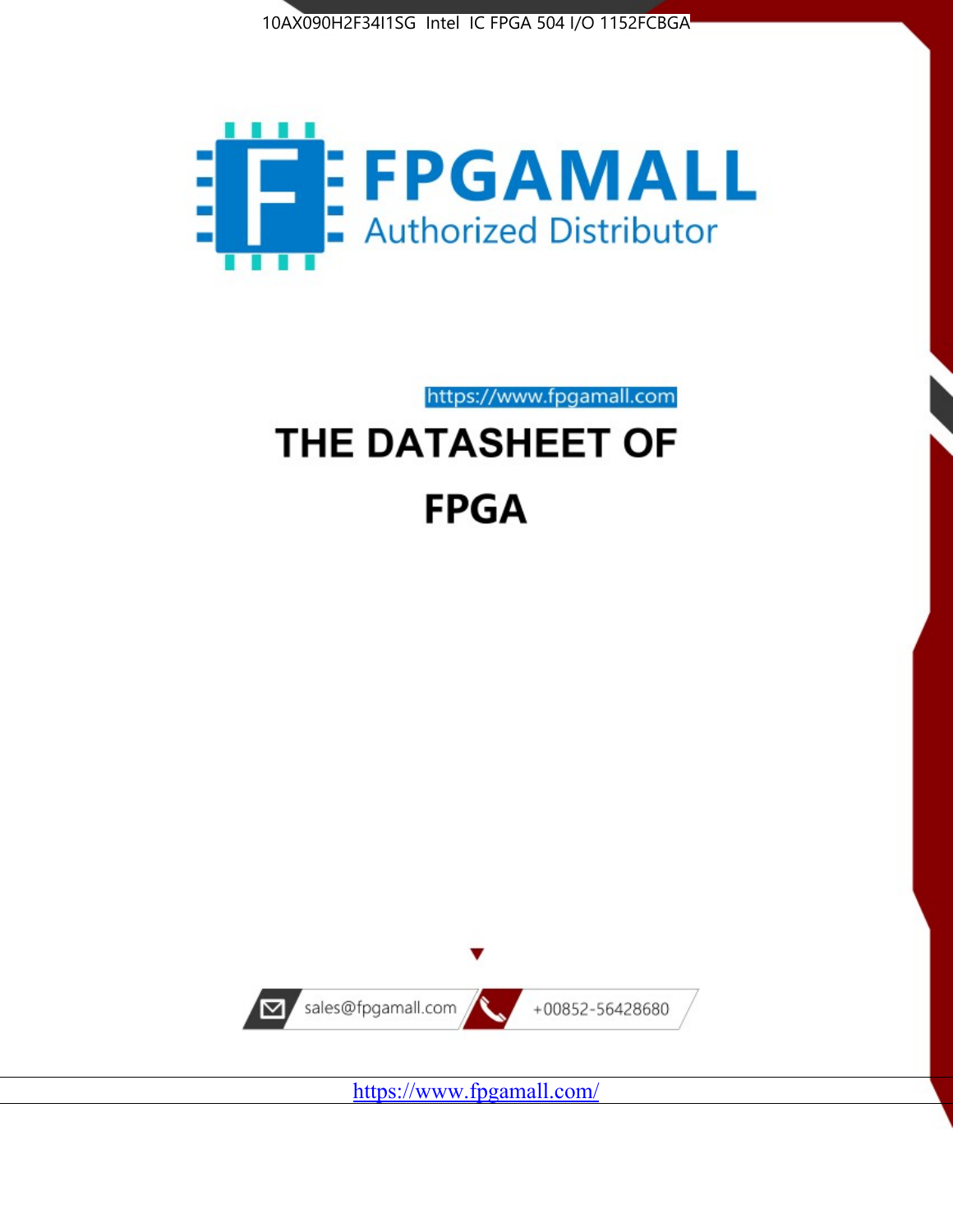10AX090H2F34I1SG Intel IC FPGA 504 I/O 1152FCBGA



# **Intel® Arria® 10 Device Overview**



**A10-OVERVIEW | 2018.12.06** Latest document on the web: **[PDF](https://www.intel.com/content/dam/www/programmable/us/en/pdfs/literature/hb/arria-10/a10_overview.pdf)** | **[HTML](https://www.intel.com/content/www/us/en/programmable/documentation/sam1403480274650.html)**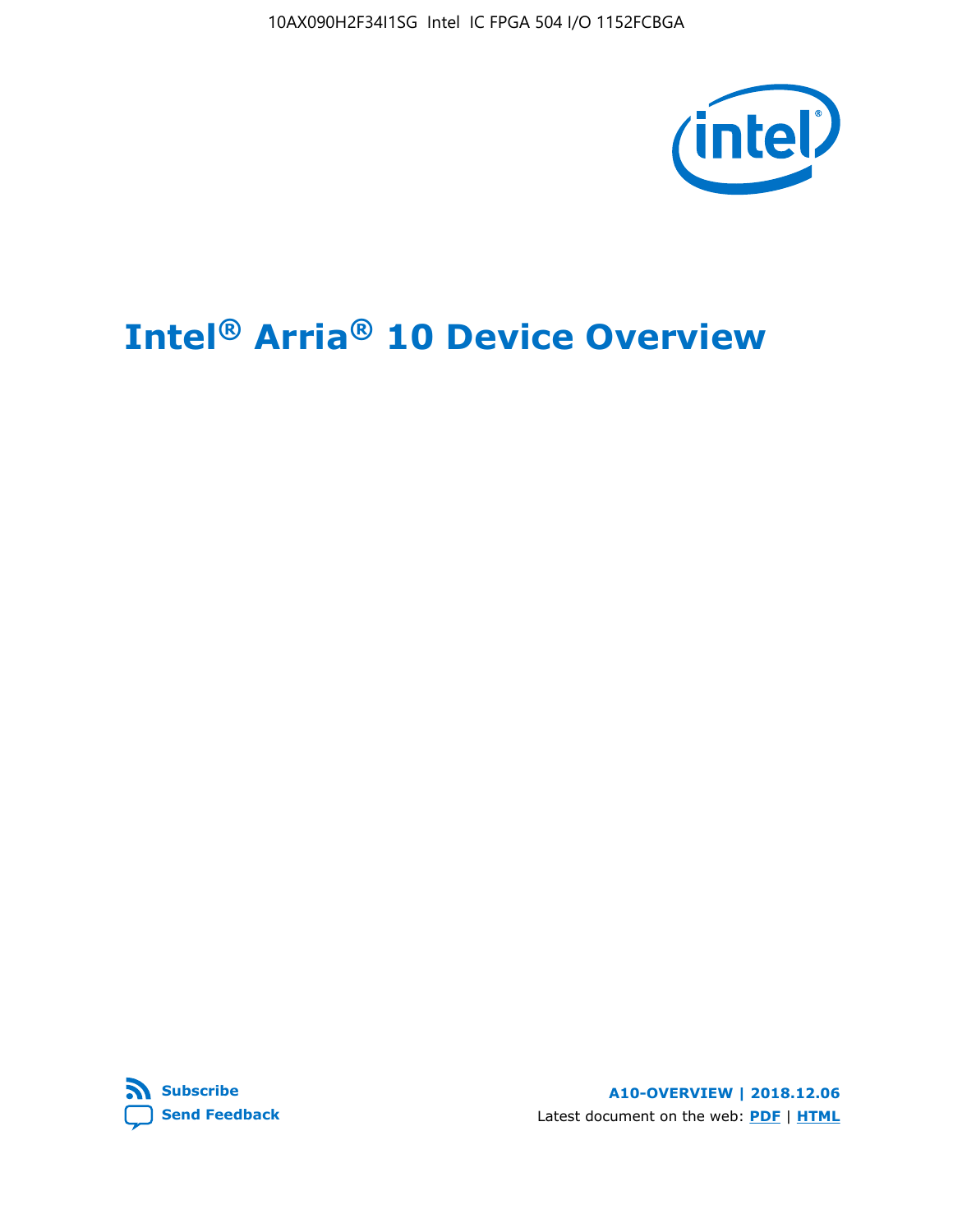

**Contents** 

# **Contents**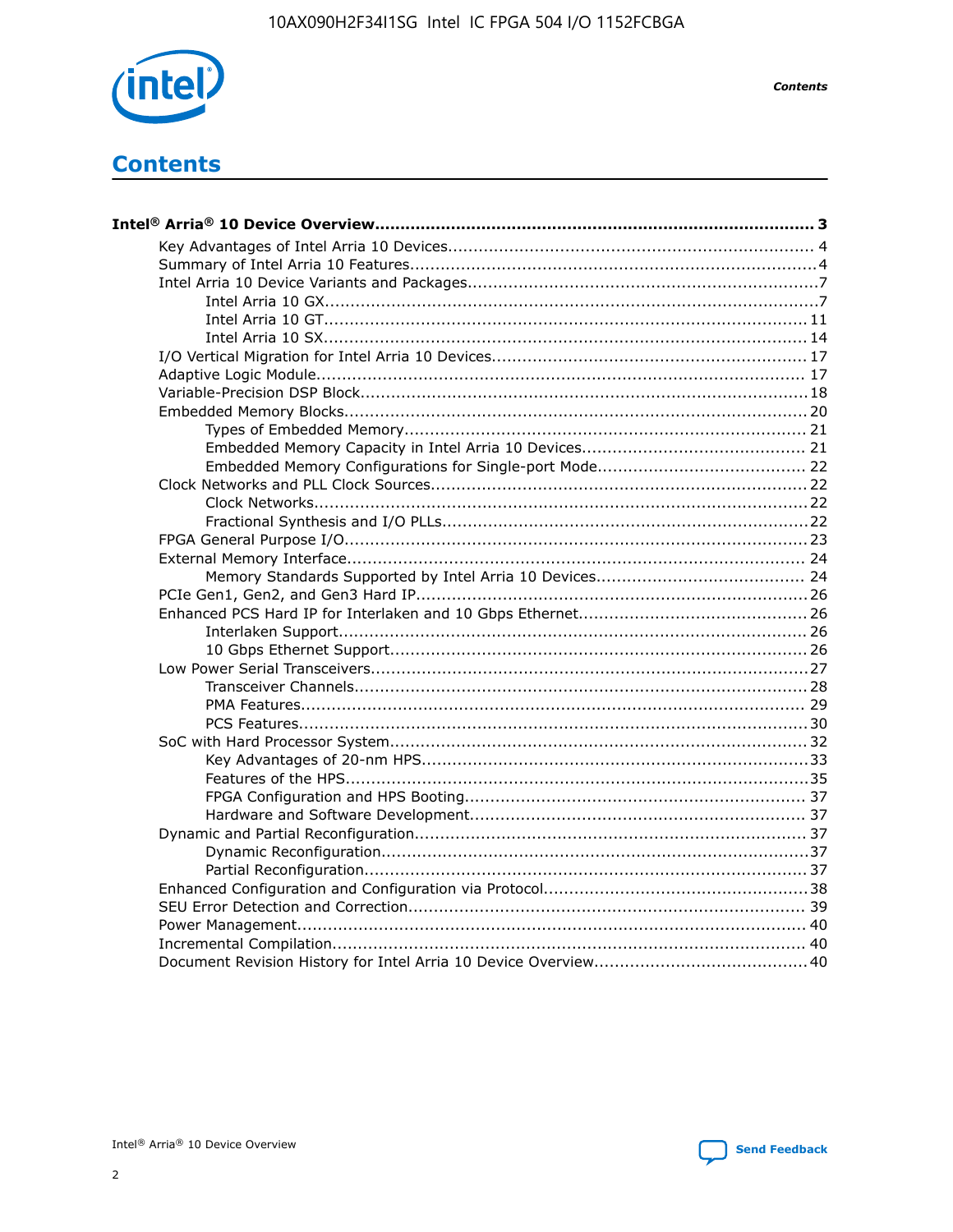**A10-OVERVIEW | 2018.12.06**

**[Send Feedback](mailto:FPGAtechdocfeedback@intel.com?subject=Feedback%20on%20Intel%20Arria%2010%20Device%20Overview%20(A10-OVERVIEW%202018.12.06)&body=We%20appreciate%20your%20feedback.%20In%20your%20comments,%20also%20specify%20the%20page%20number%20or%20paragraph.%20Thank%20you.)**



# **Intel® Arria® 10 Device Overview**

The Intel<sup>®</sup> Arria<sup>®</sup> 10 device family consists of high-performance and power-efficient 20 nm mid-range FPGAs and SoCs.

Intel Arria 10 device family delivers:

- Higher performance than the previous generation of mid-range and high-end FPGAs.
- Power efficiency attained through a comprehensive set of power-saving technologies.

The Intel Arria 10 devices are ideal for high performance, power-sensitive, midrange applications in diverse markets.

| <b>Market</b>         | <b>Applications</b>                                                                                               |
|-----------------------|-------------------------------------------------------------------------------------------------------------------|
| Wireless              | Channel and switch cards in remote radio heads<br>٠<br>Mobile backhaul<br>٠                                       |
| Wireline              | 40G/100G muxponders and transponders<br>٠<br>100G line cards<br>٠<br><b>Bridging</b><br>٠<br>Aggregation<br>٠     |
| <b>Broadcast</b>      | Studio switches<br>٠<br>Servers and transport<br>٠<br>Videoconferencing<br>٠<br>Professional audio and video<br>٠ |
| Computing and Storage | Flash cache<br>٠<br>Cloud computing servers<br>٠<br>Server acceleration<br>٠                                      |
| Medical               | Diagnostic scanners<br>٠<br>Diagnostic imaging<br>٠                                                               |
| Military              | Missile guidance and control<br>٠<br>Radar<br>٠<br>Electronic warfare<br>٠<br>Secure communications<br>٠          |

#### **Table 1. Sample Markets and Ideal Applications for Intel Arria 10 Devices**

#### **Related Information**

- [Intel Arria 10 Device Handbook: Known Issues](http://www.altera.com/support/kdb/solutions/rd07302013_646.html) Lists the planned updates to the *Intel Arria 10 Device Handbook* chapters.
- [Intel Arria 10 GX/GT Device Errata and Design Recommendations](https://www.intel.com/content/www/us/en/programmable/documentation/agz1493851706374.html#yqz1494433888646)
- [Intel Arria 10 SX Device Errata and Design Recommendations](https://www.intel.com/content/www/us/en/programmable/documentation/cru1462832385668.html#cru1462832558642)

Intel Corporation. All rights reserved. Intel, the Intel logo, Altera, Arria, Cyclone, Enpirion, MAX, Nios, Quartus and Stratix words and logos are trademarks of Intel Corporation or its subsidiaries in the U.S. and/or other countries. Intel warrants performance of its FPGA and semiconductor products to current specifications in accordance with Intel's standard warranty, but reserves the right to make changes to any products and services at any time without notice. Intel assumes no responsibility or liability arising out of the application or use of any information, product, or service described herein except as expressly agreed to in writing by Intel. Intel customers are advised to obtain the latest version of device specifications before relying on any published information and before placing orders for products or services. \*Other names and brands may be claimed as the property of others.

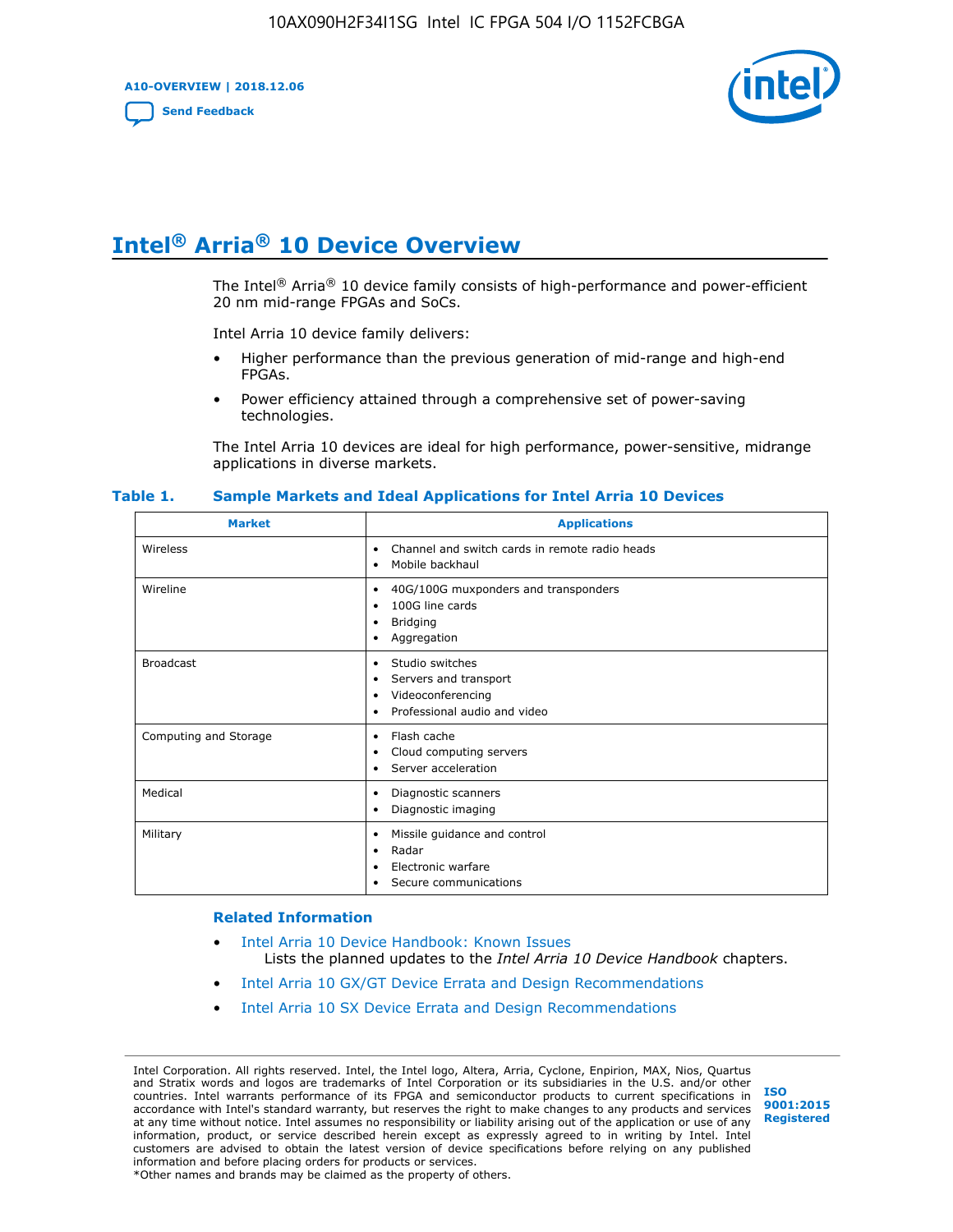

# **Key Advantages of Intel Arria 10 Devices**

## **Table 2. Key Advantages of the Intel Arria 10 Device Family**

| <b>Advantage</b>                                                                                          | <b>Supporting Feature</b>                                                                                                                                                                                                                                                                                                |
|-----------------------------------------------------------------------------------------------------------|--------------------------------------------------------------------------------------------------------------------------------------------------------------------------------------------------------------------------------------------------------------------------------------------------------------------------|
| Enhanced core architecture                                                                                | Built on TSMC's 20 nm process technology<br>٠<br>60% higher performance than the previous generation of mid-range FPGAs<br>٠<br>15% higher performance than the fastest previous-generation FPGA<br>٠                                                                                                                    |
| High-bandwidth integrated<br>transceivers                                                                 | Short-reach rates up to 25.8 Gigabits per second (Gbps)<br>٠<br>Backplane capability up to 12.5 Gbps<br>٠<br>Integrated 10GBASE-KR and 40GBASE-KR4 Forward Error Correction (FEC)<br>٠                                                                                                                                   |
| Improved logic integration and<br>hard IP blocks                                                          | 8-input adaptive logic module (ALM)<br>٠<br>Up to 65.6 megabits (Mb) of embedded memory<br>٠<br>Variable-precision digital signal processing (DSP) blocks<br>Fractional synthesis phase-locked loops (PLLs)<br>Hard PCI Express Gen3 IP blocks<br>Hard memory controllers and PHY up to 2,400 Megabits per second (Mbps) |
| Second generation hard<br>processor system (HPS) with<br>integrated ARM* Cortex*-A9*<br>MPCore* processor | Tight integration of a dual-core ARM Cortex-A9 MPCore processor, hard IP, and an<br>٠<br>FPGA in a single Intel Arria 10 system-on-a-chip (SoC)<br>Supports over 128 Gbps peak bandwidth with integrated data coherency between<br>$\bullet$<br>the processor and the FPGA fabric                                        |
| Advanced power savings                                                                                    | Comprehensive set of advanced power saving features<br>٠<br>Power-optimized MultiTrack routing and core architecture<br>٠<br>Up to 40% lower power compared to previous generation of mid-range FPGAs<br>٠<br>Up to 60% lower power compared to previous generation of high-end FPGAs<br>٠                               |

# **Summary of Intel Arria 10 Features**

## **Table 3. Summary of Features for Intel Arria 10 Devices**

| <b>Feature</b>                  | <b>Description</b>                                                                                                                                                                                                                                                                                                                                                                                       |
|---------------------------------|----------------------------------------------------------------------------------------------------------------------------------------------------------------------------------------------------------------------------------------------------------------------------------------------------------------------------------------------------------------------------------------------------------|
| Technology                      | TSMC's 20-nm SoC process technology<br>٠<br>Allows operation at a lower $V_{\text{CC}}$ level of 0.82 V instead of the 0.9 V standard $V_{\text{CC}}$ core voltage                                                                                                                                                                                                                                       |
| Packaging                       | 1.0 mm ball-pitch Fineline BGA packaging<br>0.8 mm ball-pitch Ultra Fineline BGA packaging<br>Multiple devices with identical package footprints for seamless migration between different<br><b>FPGA</b> densities<br>Devices with compatible package footprints allow migration to next generation high-end<br>Stratix $\mathcal{R}$ 10 devices<br>RoHS, leaded $(1)$ , and lead-free (Pb-free) options |
| High-performance<br>FPGA fabric | Enhanced 8-input ALM with four registers<br>٠<br>Improved multi-track routing architecture to reduce congestion and improve compilation time<br>Hierarchical core clocking architecture<br>Fine-grained partial reconfiguration                                                                                                                                                                          |
| Internal memory<br>blocks       | M20K-20-Kb memory blocks with hard error correction code (ECC)<br>Memory logic array block (MLAB)-640-bit memory                                                                                                                                                                                                                                                                                         |
|                                 | continued                                                                                                                                                                                                                                                                                                                                                                                                |



<sup>(1)</sup> Contact Intel for availability.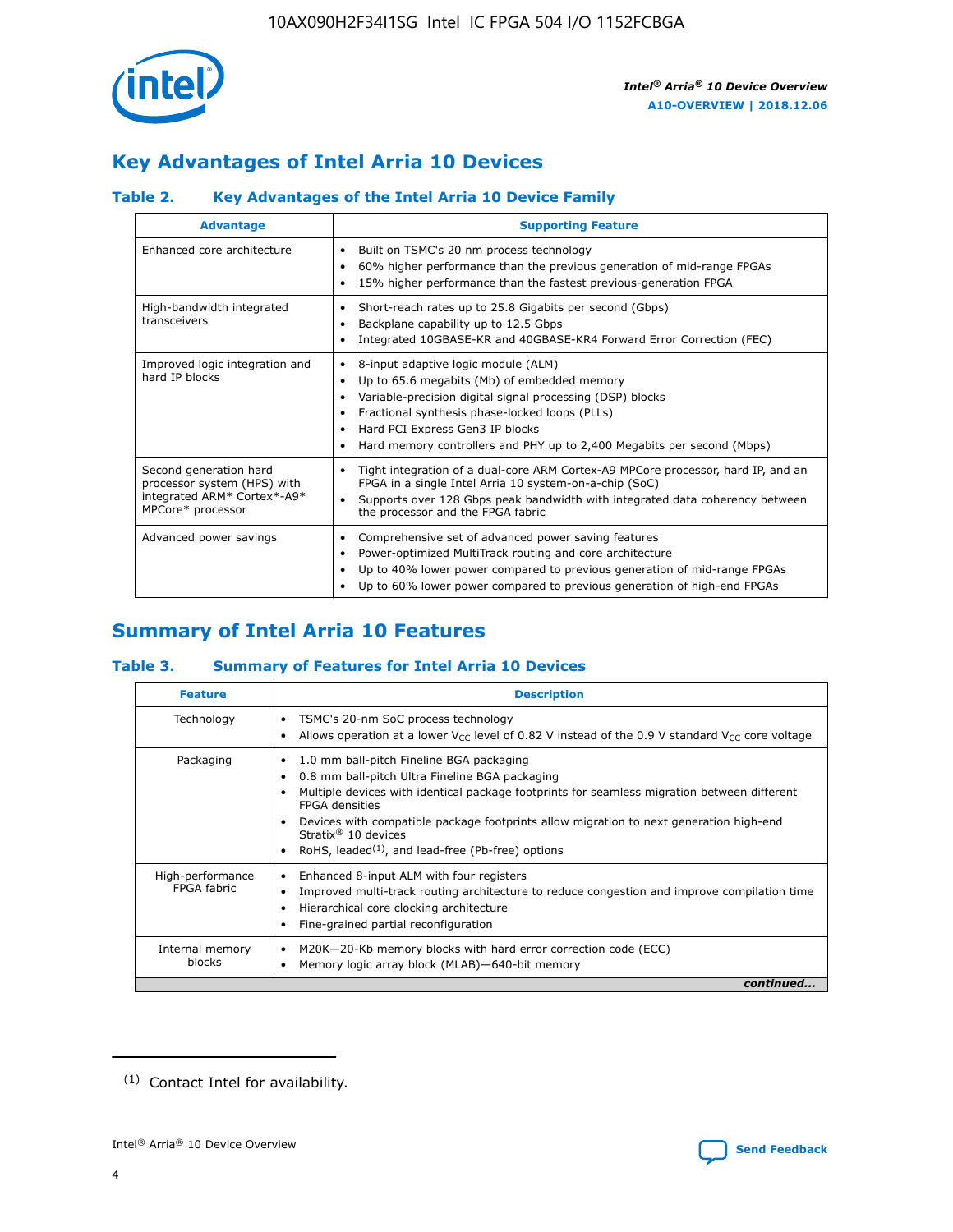$\mathsf{r}$ 



| <b>Feature</b>                         |                                                                                                                | <b>Description</b>                                                                                                                                                                                                                                                                                                                                                                                                                                                                                                                                                                                                                                                                                                                                                                                                                     |  |  |  |  |  |  |
|----------------------------------------|----------------------------------------------------------------------------------------------------------------|----------------------------------------------------------------------------------------------------------------------------------------------------------------------------------------------------------------------------------------------------------------------------------------------------------------------------------------------------------------------------------------------------------------------------------------------------------------------------------------------------------------------------------------------------------------------------------------------------------------------------------------------------------------------------------------------------------------------------------------------------------------------------------------------------------------------------------------|--|--|--|--|--|--|
| Embedded Hard IP<br>blocks             | Variable-precision DSP                                                                                         | Native support for signal processing precision levels from $18 \times 19$ to<br>54 x 54<br>Native support for 27 x 27 multiplier mode<br>64-bit accumulator and cascade for systolic finite impulse responses<br>(FIRs)<br>Internal coefficient memory banks<br>$\bullet$<br>Preadder/subtractor for improved efficiency<br>Additional pipeline register to increase performance and reduce<br>power<br>Supports floating point arithmetic:<br>- Perform multiplication, addition, subtraction, multiply-add,<br>multiply-subtract, and complex multiplication.<br>- Supports multiplication with accumulation capability, cascade<br>summation, and cascade subtraction capability.<br>- Dynamic accumulator reset control.<br>- Support direct vector dot and complex multiplication chaining<br>multiply floating point DSP blocks. |  |  |  |  |  |  |
|                                        | Memory controller                                                                                              | DDR4, DDR3, and DDR3L                                                                                                                                                                                                                                                                                                                                                                                                                                                                                                                                                                                                                                                                                                                                                                                                                  |  |  |  |  |  |  |
|                                        | PCI Express*                                                                                                   | PCI Express (PCIe*) Gen3 (x1, x2, x4, or x8), Gen2 (x1, x2, x4, or x8)<br>and Gen1 (x1, x2, x4, or x8) hard IP with complete protocol stack,<br>endpoint, and root port                                                                                                                                                                                                                                                                                                                                                                                                                                                                                                                                                                                                                                                                |  |  |  |  |  |  |
|                                        | Transceiver I/O                                                                                                | 10GBASE-KR/40GBASE-KR4 Forward Error Correction (FEC)<br>PCS hard IPs that support:<br>$\bullet$<br>- 10-Gbps Ethernet (10GbE)<br>- PCIe PIPE interface<br>$-$ Interlaken<br>- Gbps Ethernet (GbE)<br>- Common Public Radio Interface (CPRI) with deterministic latency<br>support<br>- Gigabit-capable passive optical network (GPON) with fast lock-<br>time support<br>13.5G JESD204b<br>$\bullet$<br>8B/10B, 64B/66B, 64B/67B encoders and decoders<br>Custom mode support for proprietary protocols                                                                                                                                                                                                                                                                                                                               |  |  |  |  |  |  |
| Core clock networks                    | $\bullet$<br>$\bullet$                                                                                         | Up to 800 MHz fabric clocking, depending on the application:<br>- 667 MHz external memory interface clocking with 2,400 Mbps DDR4 interface<br>- 800 MHz LVDS interface clocking with 1,600 Mbps LVDS interface<br>Global, regional, and peripheral clock networks<br>Clock networks that are not used can be gated to reduce dynamic power                                                                                                                                                                                                                                                                                                                                                                                                                                                                                            |  |  |  |  |  |  |
| Phase-locked loops<br>(PLLs)           | High-resolution fractional synthesis PLLs:<br>$\bullet$<br>Integer PLLs:<br>- Adjacent to general purpose I/Os | - Precision clock synthesis, clock delay compensation, and zero delay buffering (ZDB)<br>- Support integer mode and fractional mode<br>- Fractional mode support with third-order delta-sigma modulation<br>- Support external memory and LVDS interfaces                                                                                                                                                                                                                                                                                                                                                                                                                                                                                                                                                                              |  |  |  |  |  |  |
| FPGA General-purpose<br>$I/Os$ (GPIOs) | On-chip termination (OCT)                                                                                      | 1.6 Gbps LVDS-every pair can be configured as receiver or transmitter<br>1.2 V to 3.0 V single-ended LVTTL/LVCMOS interfacing                                                                                                                                                                                                                                                                                                                                                                                                                                                                                                                                                                                                                                                                                                          |  |  |  |  |  |  |
| <b>External Memory</b><br>Interface    |                                                                                                                | Hard memory controller- DDR4, DDR3, and DDR3L support<br>$-$ DDR4-speeds up to 1,200 MHz/2,400 Mbps<br>- DDR3-speeds up to 1,067 MHz/2,133 Mbps<br>Soft memory controller—provides support for RLDRAM $3^{(2)}$ , QDR IV $^{(2)}$ , and QDR II+<br>continued                                                                                                                                                                                                                                                                                                                                                                                                                                                                                                                                                                           |  |  |  |  |  |  |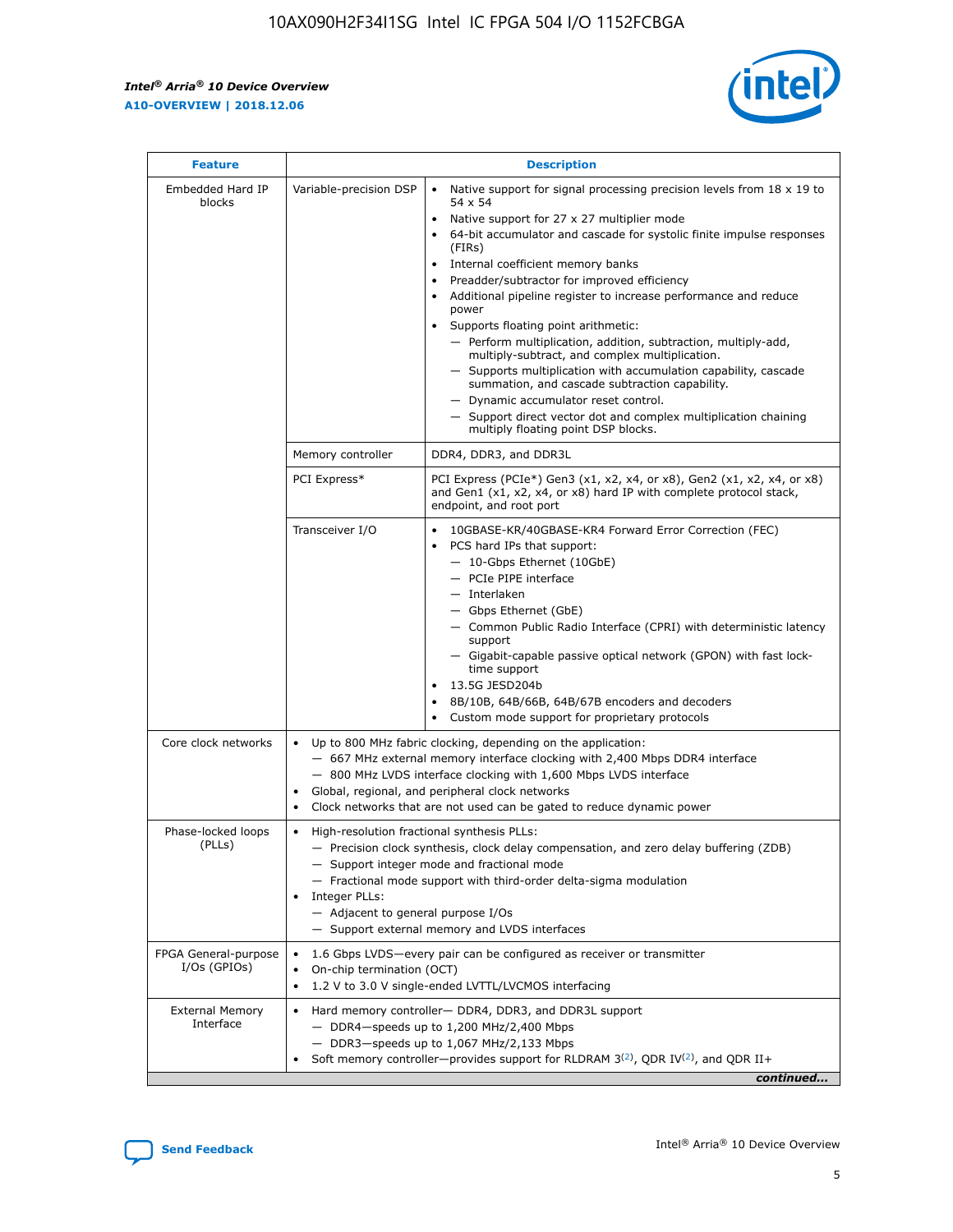

| <b>Feature</b>                                    | <b>Description</b>                                                                                                                                                                                                                                                                                                                                                                                                                                                                                                                                                                                                                                    |
|---------------------------------------------------|-------------------------------------------------------------------------------------------------------------------------------------------------------------------------------------------------------------------------------------------------------------------------------------------------------------------------------------------------------------------------------------------------------------------------------------------------------------------------------------------------------------------------------------------------------------------------------------------------------------------------------------------------------|
| Low-power serial<br>transceivers                  | • Continuous operating range:<br>- Intel Arria 10 GX-1 Gbps to 17.4 Gbps<br>- Intel Arria 10 GT-1 Gbps to 25.8 Gbps<br>Backplane support:<br>$-$ Intel Arria 10 GX-up to 12.5<br>- Intel Arria 10 GT-up to 12.5<br>Extended range down to 125 Mbps with oversampling<br>ATX transmit PLLs with user-configurable fractional synthesis capability<br>Electronic Dispersion Compensation (EDC) support for XFP, SFP+, QSFP, and CFP optical<br>module<br>Adaptive linear and decision feedback equalization<br>$\bullet$<br>Transmitter pre-emphasis and de-emphasis<br>$\bullet$<br>Dynamic partial reconfiguration of individual transceiver channels |
| <b>HPS</b><br>(Intel Arria 10 SX<br>devices only) | • Dual-core ARM Cortex-A9 MPCore processor-1.2 GHz CPU with<br>Processor and system<br>1.5 GHz overdrive capability<br>256 KB on-chip RAM and 64 KB on-chip ROM<br>$\bullet$<br>System peripherals—general-purpose timers, watchdog timers, direct<br>memory access (DMA) controller, FPGA configuration manager, and<br>clock and reset managers<br>Security features—anti-tamper, secure boot, Advanced Encryption<br>$\bullet$<br>Standard (AES) and authentication (SHA)<br>ARM CoreSight* JTAG debug access port, trace port, and on-chip<br>$\bullet$<br>trace storage                                                                          |
|                                                   | <b>External interfaces</b><br>Hard memory interface-Hard memory controller (2,400 Mbps DDR4,<br>$\bullet$<br>and 2,133 Mbps DDR3), Quad serial peripheral interface (QSPI) flash<br>controller, NAND flash controller, direct memory access (DMA)<br>controller, Secure Digital/MultiMediaCard (SD/MMC) controller<br>Communication interface-10/100/1000 Ethernet media access<br>$\bullet$<br>control (MAC), USB On-The-GO (OTG) controllers, I <sup>2</sup> C controllers,<br>UART 16550, serial peripheral interface (SPI), and up to 62<br>HPS GPIO interfaces (48 direct-share I/Os)                                                            |
|                                                   | High-performance ARM AMBA* AXI bus bridges that support<br>Interconnects to core<br>$\bullet$<br>simultaneous read and write<br>HPS-FPGA bridges-include the FPGA-to-HPS, HPS-to-FPGA, and<br>$\bullet$<br>lightweight HPS-to-FPGA bridges that allow the FPGA fabric to issue<br>transactions to slaves in the HPS, and vice versa<br>Configuration bridge that allows HPS configuration manager to<br>configure the core logic via dedicated 32-bit configuration port<br>FPGA-to-HPS SDRAM controller bridge-provides configuration<br>interfaces for the multiport front end (MPFE) of the HPS SDRAM<br>controller                                |
| Configuration                                     | Tamper protection—comprehensive design protection to protect your valuable IP investments<br>Enhanced 256-bit advanced encryption standard (AES) design security with authentication<br>٠<br>Configuration via protocol (CvP) using PCIe Gen1, Gen2, or Gen3<br>continued                                                                                                                                                                                                                                                                                                                                                                             |

<sup>(2)</sup> Intel Arria 10 devices support this external memory interface using hard PHY with soft memory controller.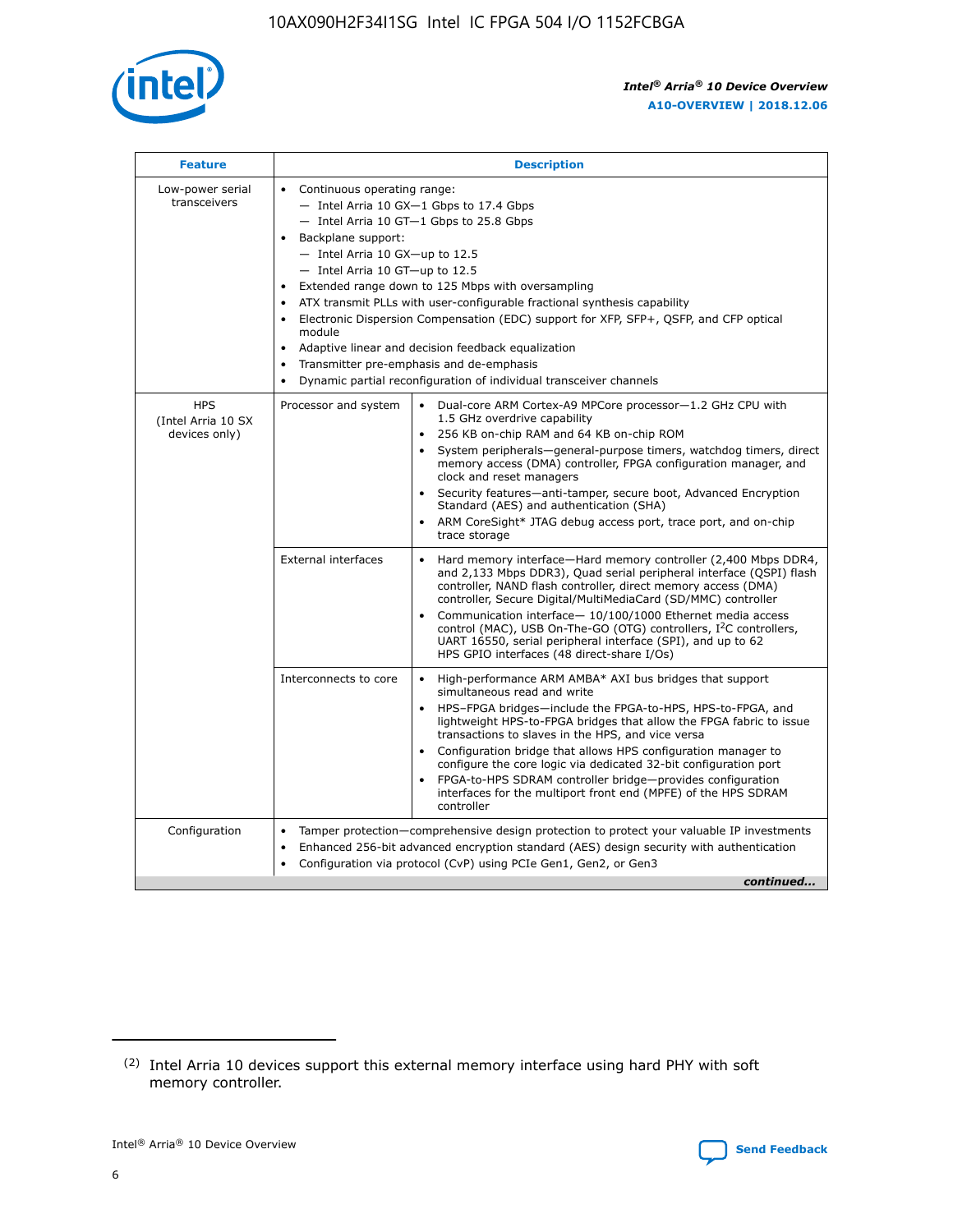

| <b>Feature</b>     | <b>Description</b>                                                                                                                                                                                               |
|--------------------|------------------------------------------------------------------------------------------------------------------------------------------------------------------------------------------------------------------|
|                    | Dynamic reconfiguration of the transceivers and PLLs<br>Fine-grained partial reconfiguration of the core fabric<br>Active Serial x4 Interface<br>$\bullet$                                                       |
| Power management   | SmartVID<br>Low static power device options<br>Programmable Power Technology<br>Intel Quartus <sup>®</sup> Prime integrated power analysis                                                                       |
| Software and tools | Intel Quartus Prime design suite<br>Transceiver toolkit<br>Platform Designer system integration tool<br>DSP Builder for Intel FPGAs<br>OpenCL <sup>™</sup> support<br>Intel SoC FPGA Embedded Design Suite (EDS) |

## **Related Information**

[Intel Arria 10 Transceiver PHY Overview](https://www.intel.com/content/www/us/en/programmable/documentation/nik1398707230472.html#nik1398706768037) Provides details on Intel Arria 10 transceivers.

## **Intel Arria 10 Device Variants and Packages**

#### **Table 4. Device Variants for the Intel Arria 10 Device Family**

| <b>Variant</b>    | <b>Description</b>                                                                                                                                                                                                     |
|-------------------|------------------------------------------------------------------------------------------------------------------------------------------------------------------------------------------------------------------------|
| Intel Arria 10 GX | FPGA featuring 17.4 Gbps transceivers for short reach applications with 12.5 backplane driving<br>capability.                                                                                                          |
| Intel Arria 10 GT | FPGA featuring:<br>17.4 Gbps transceivers for short reach applications with 12.5 backplane driving capability.<br>25.8 Gbps transceivers for supporting CAUI-4 and CEI-25G applications with CFP2 and CFP4<br>modules. |
| Intel Arria 10 SX | SoC integrating ARM-based HPS and FPGA featuring 17.4 Gbps transceivers for short reach<br>applications with 12.5 backplane driving capability.                                                                        |

## **Intel Arria 10 GX**

This section provides the available options, maximum resource counts, and package plan for the Intel Arria 10 GX devices.

The information in this section is correct at the time of publication. For the latest information and to get more details, refer to the Intel FPGA Product Selector.

#### **Related Information**

#### [Intel FPGA Product Selector](http://www.altera.com/products/selector/psg-selector.html) Provides the latest information on Intel products.

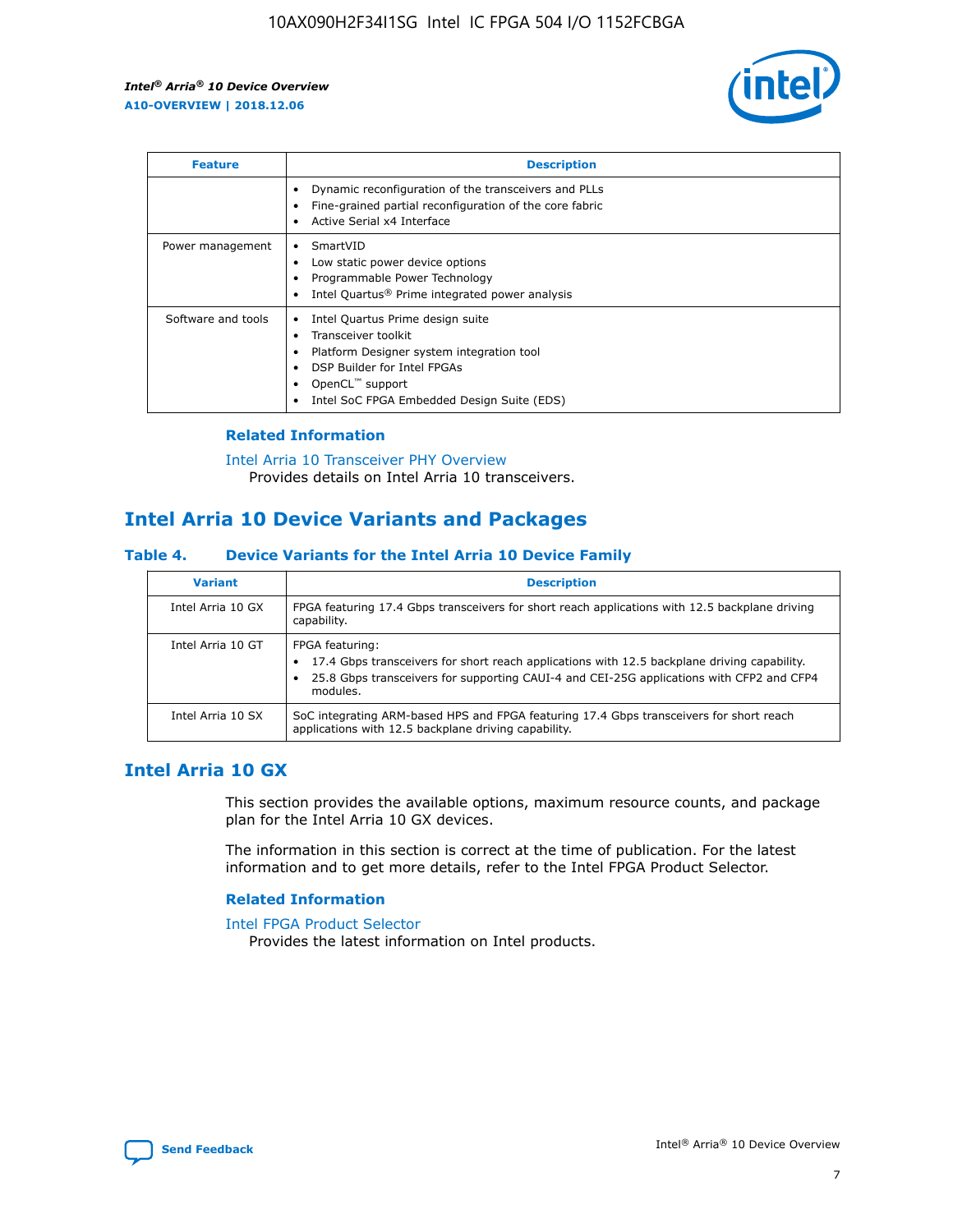

## **Available Options**





#### **Related Information**

[Transceiver Performance for Intel Arria 10 GX/SX Devices](https://www.intel.com/content/www/us/en/programmable/documentation/mcn1413182292568.html#mcn1413213965502) Provides more information about the transceiver speed grade.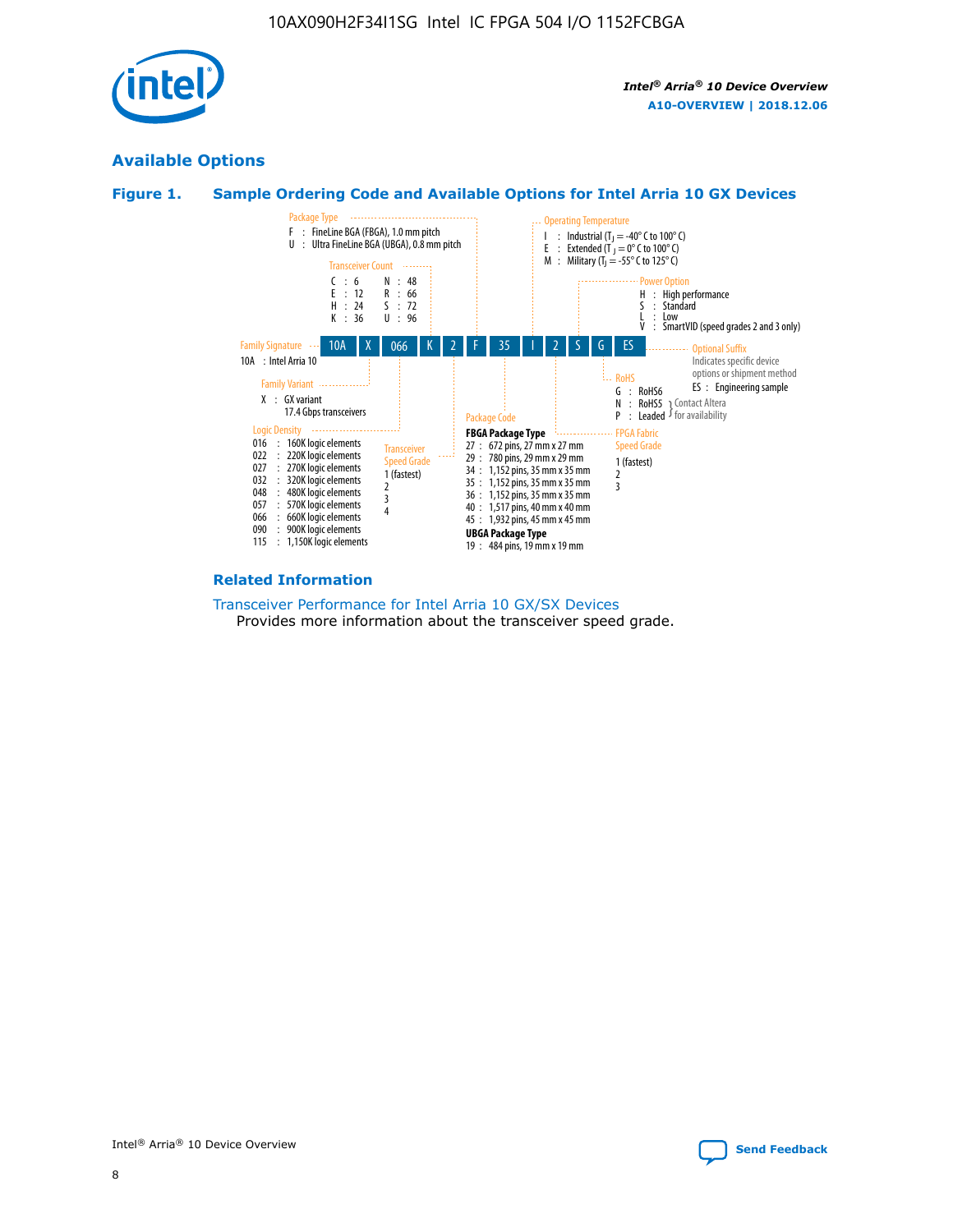

## **Maximum Resources**

#### **Table 5. Maximum Resource Counts for Intel Arria 10 GX Devices (GX 160, GX 220, GX 270, GX 320, and GX 480)**

| <b>Resource</b>              |                         | <b>Product Line</b> |                   |                    |                |                |  |  |  |
|------------------------------|-------------------------|---------------------|-------------------|--------------------|----------------|----------------|--|--|--|
|                              |                         | <b>GX 160</b>       | <b>GX 220</b>     | <b>GX 270</b>      | <b>GX 320</b>  | <b>GX 480</b>  |  |  |  |
| Logic Elements (LE) (K)      |                         | 160                 | 220               | 270                | 320            | 480            |  |  |  |
| <b>ALM</b>                   |                         | 61,510              | 80,330            | 101,620            | 119,900        | 183,590        |  |  |  |
| Register                     |                         | 246,040             | 321,320           | 406,480<br>479,600 |                | 734,360        |  |  |  |
| Memory (Kb)                  | M <sub>20</sub> K       | 8,800               | 11,740<br>15,000  |                    | 17,820         | 28,620         |  |  |  |
|                              | <b>MLAB</b>             | 1,050               | 1,690             |                    | 2,727          | 4,164          |  |  |  |
| Variable-precision DSP Block |                         | 156                 | 192<br>830<br>985 |                    |                | 1,368          |  |  |  |
| 18 x 19 Multiplier           |                         | 312                 | 384               | 1,970<br>1,660     |                | 2,736          |  |  |  |
| PLL                          | Fractional<br>Synthesis | 6                   | 6                 | 8                  | 8              | 12             |  |  |  |
|                              | I/O                     | 6                   | 6                 | 8                  | 8              | 12             |  |  |  |
| 17.4 Gbps Transceiver        |                         | 12                  | 12                | 24                 | 24             |                |  |  |  |
| GPIO <sup>(3)</sup>          |                         | 288                 | 288               | 384<br>384         |                | 492            |  |  |  |
| LVDS Pair $(4)$              |                         | 120                 | 120               | 168                | 168            | 222            |  |  |  |
| PCIe Hard IP Block           |                         | 1                   | 1                 | 2                  | $\overline{2}$ | $\overline{2}$ |  |  |  |
| Hard Memory Controller       |                         | 6                   | 6                 | 8                  | 8              | 12             |  |  |  |

<sup>(4)</sup> Each LVDS I/O pair can be used as differential input or output.



<sup>(3)</sup> The number of GPIOs does not include transceiver I/Os. In the Intel Quartus Prime software, the number of user I/Os includes transceiver I/Os.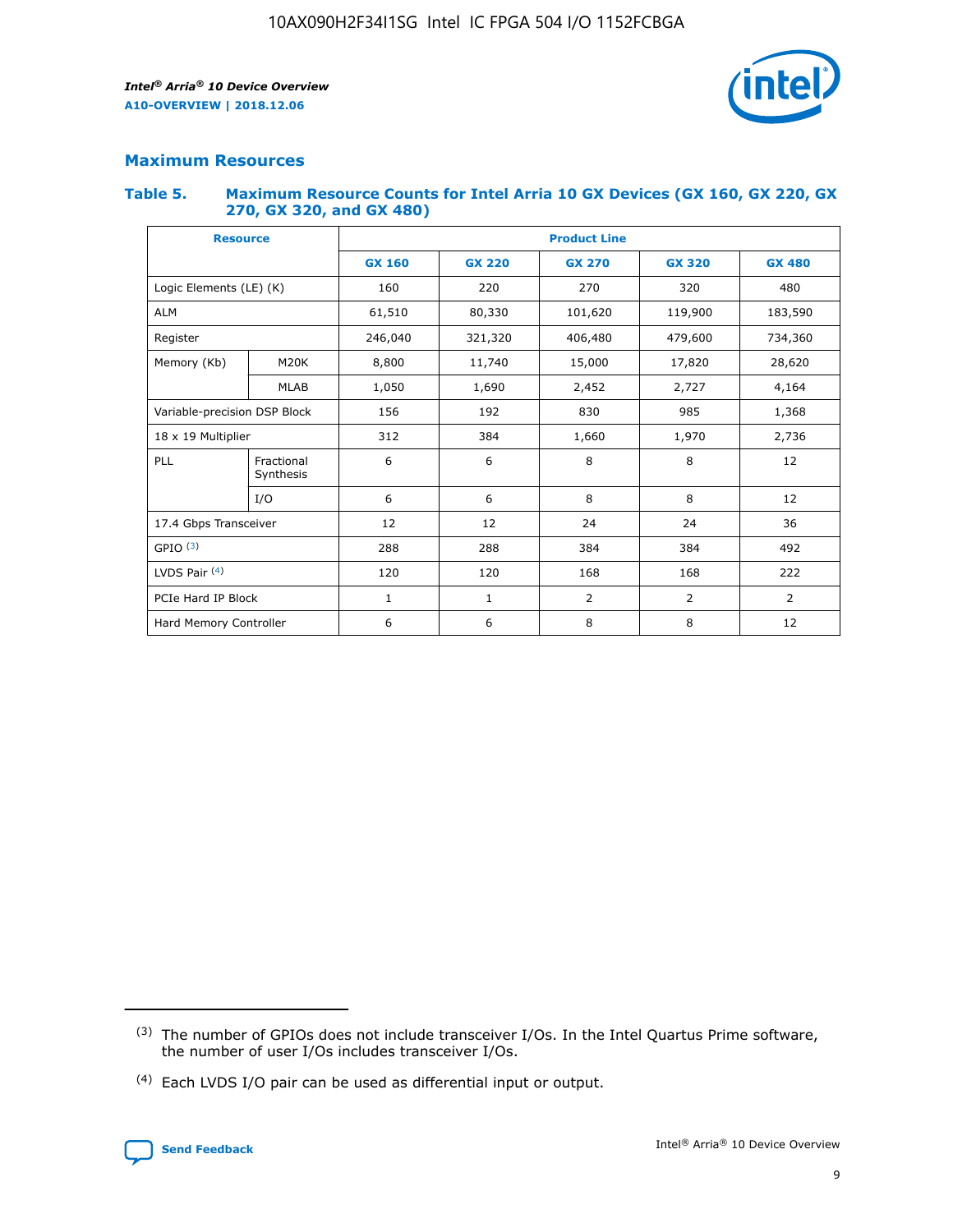

## **Table 6. Maximum Resource Counts for Intel Arria 10 GX Devices (GX 570, GX 660, GX 900, and GX 1150)**

|                              | <b>Resource</b>         | <b>Product Line</b> |                |                |                |  |  |  |
|------------------------------|-------------------------|---------------------|----------------|----------------|----------------|--|--|--|
|                              |                         | <b>GX 570</b>       | <b>GX 660</b>  | <b>GX 900</b>  | <b>GX 1150</b> |  |  |  |
| Logic Elements (LE) (K)      |                         | 570                 | 660            | 900            | 1,150          |  |  |  |
| <b>ALM</b>                   |                         | 217,080             | 251,680        | 339,620        | 427,200        |  |  |  |
| Register                     |                         | 868,320             | 1,006,720      | 1,358,480      | 1,708,800      |  |  |  |
| Memory (Kb)                  | <b>M20K</b>             | 36,000              | 42,620         | 48,460         | 54,260         |  |  |  |
|                              | <b>MLAB</b>             | 5,096               | 5,788          | 9,386          | 12,984         |  |  |  |
| Variable-precision DSP Block |                         | 1,523               | 1,687          | 1,518          | 1,518          |  |  |  |
| 18 x 19 Multiplier           |                         | 3,046               | 3,374          | 3,036          | 3,036          |  |  |  |
| PLL                          | Fractional<br>Synthesis | 16                  | 16             | 32             | 32             |  |  |  |
|                              | I/O                     | 16                  | 16             | 16             | 16             |  |  |  |
| 17.4 Gbps Transceiver        |                         | 48                  | 48             | 96             | 96             |  |  |  |
| GPIO <sup>(3)</sup>          |                         | 696                 | 696            | 768            | 768            |  |  |  |
| LVDS Pair $(4)$              |                         | 324                 | 324            | 384            | 384            |  |  |  |
| PCIe Hard IP Block           |                         | 2                   | $\overline{2}$ | $\overline{4}$ | $\overline{4}$ |  |  |  |
| Hard Memory Controller       |                         | 16                  | 16             | 16             | 16             |  |  |  |

## **Package Plan**

## **Table 7. Package Plan for Intel Arria 10 GX Devices (U19, F27, and F29)**

Refer to I/O and High Speed I/O in Intel Arria 10 Devices chapter for the number of 3 V I/O, LVDS I/O, and LVDS channels in each device package.

| <b>Product Line</b> | U <sub>19</sub><br>$(19 \text{ mm} \times 19 \text{ mm})$<br>484-pin UBGA) |          |             |         | <b>F27</b><br>(27 mm × 27 mm,<br>672-pin FBGA) |             | <b>F29</b><br>(29 mm × 29 mm,<br>780-pin FBGA) |          |             |  |
|---------------------|----------------------------------------------------------------------------|----------|-------------|---------|------------------------------------------------|-------------|------------------------------------------------|----------|-------------|--|
|                     | 3 V I/O                                                                    | LVDS I/O | <b>XCVR</b> | 3 V I/O | LVDS I/O                                       | <b>XCVR</b> | 3 V I/O                                        | LVDS I/O | <b>XCVR</b> |  |
| GX 160              | 48                                                                         | 192      | 6           | 48      | 192                                            | 12          | 48                                             | 240      | 12          |  |
| GX 220              | 48                                                                         | 192      | 6           | 48      | 192                                            | 12          | 48                                             | 240      | 12          |  |
| GX 270              |                                                                            |          |             | 48      | 192                                            | 12          | 48                                             | 312      | 12          |  |
| GX 320              |                                                                            |          |             | 48      | 192                                            | 12          | 48                                             | 312      | 12          |  |
| GX 480              |                                                                            |          |             |         |                                                |             | 48                                             | 312      | 12          |  |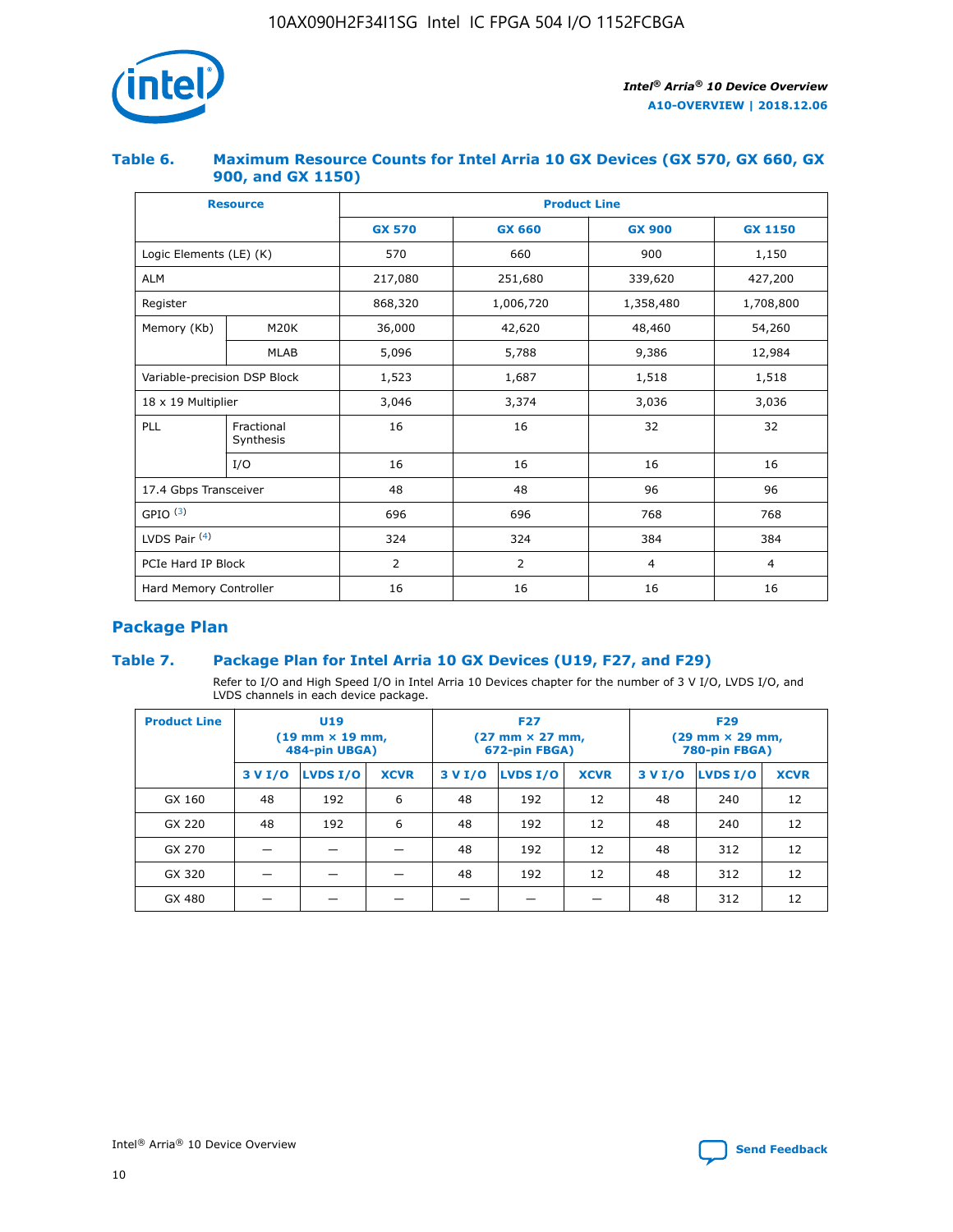



#### **Table 8. Package Plan for Intel Arria 10 GX Devices (F34, F35, NF40, and KF40)**

Refer to I/O and High Speed I/O in Intel Arria 10 Devices chapter for the number of 3 V I/O, LVDS I/O, and LVDS channels in each device package.

| <b>Product Line</b> | <b>F34</b><br>$(35 \text{ mm} \times 35 \text{ mm})$<br>1152-pin FBGA) |                    | <b>F35</b><br>$(35 \text{ mm} \times 35 \text{ mm})$<br><b>1152-pin FBGA)</b> |           | <b>KF40</b><br>$(40$ mm $\times$ 40 mm,<br>1517-pin FBGA) |             |           | <b>NF40</b><br>$(40$ mm $\times$ 40 mm,<br><b>1517-pin FBGA)</b> |             |            |                    |             |
|---------------------|------------------------------------------------------------------------|--------------------|-------------------------------------------------------------------------------|-----------|-----------------------------------------------------------|-------------|-----------|------------------------------------------------------------------|-------------|------------|--------------------|-------------|
|                     | 3V<br>I/O                                                              | <b>LVDS</b><br>I/O | <b>XCVR</b>                                                                   | 3V<br>I/O | <b>LVDS</b><br>I/O                                        | <b>XCVR</b> | 3V<br>I/O | <b>LVDS</b><br>I/O                                               | <b>XCVR</b> | 3 V<br>I/O | <b>LVDS</b><br>I/O | <b>XCVR</b> |
| GX 270              | 48                                                                     | 336                | 24                                                                            | 48        | 336                                                       | 24          |           |                                                                  |             |            |                    |             |
| GX 320              | 48                                                                     | 336                | 24                                                                            | 48        | 336                                                       | 24          |           |                                                                  |             |            |                    |             |
| GX 480              | 48                                                                     | 444                | 24                                                                            | 48        | 348                                                       | 36          |           |                                                                  |             |            |                    |             |
| GX 570              | 48                                                                     | 444                | 24                                                                            | 48        | 348                                                       | 36          | 96        | 600                                                              | 36          | 48         | 540                | 48          |
| GX 660              | 48                                                                     | 444                | 24                                                                            | 48        | 348                                                       | 36          | 96        | 600                                                              | 36          | 48         | 540                | 48          |
| GX 900              |                                                                        | 504                | 24                                                                            | -         |                                                           |             |           |                                                                  |             |            | 600                | 48          |
| GX 1150             |                                                                        | 504                | 24                                                                            |           |                                                           |             |           |                                                                  |             |            | 600                | 48          |

#### **Table 9. Package Plan for Intel Arria 10 GX Devices (RF40, NF45, SF45, and UF45)**

Refer to I/O and High Speed I/O in Intel Arria 10 Devices chapter for the number of 3 V I/O, LVDS I/O, and LVDS channels in each device package.

| <b>Product Line</b> | <b>RF40</b><br>$(40$ mm $\times$ 40 mm,<br>1517-pin FBGA) |                    |             | <b>NF45</b><br>$(45 \text{ mm} \times 45 \text{ mm})$<br><b>1932-pin FBGA)</b> |                    |             | <b>SF45</b><br>$(45 \text{ mm} \times 45 \text{ mm})$<br><b>1932-pin FBGA)</b> |                    |             | <b>UF45</b><br>$(45 \text{ mm} \times 45 \text{ mm})$<br><b>1932-pin FBGA)</b> |                    |             |
|---------------------|-----------------------------------------------------------|--------------------|-------------|--------------------------------------------------------------------------------|--------------------|-------------|--------------------------------------------------------------------------------|--------------------|-------------|--------------------------------------------------------------------------------|--------------------|-------------|
|                     | 3V<br>I/O                                                 | <b>LVDS</b><br>I/O | <b>XCVR</b> | 3 V<br>I/O                                                                     | <b>LVDS</b><br>I/O | <b>XCVR</b> | 3 V<br>I/O                                                                     | <b>LVDS</b><br>I/O | <b>XCVR</b> | 3V<br>I/O                                                                      | <b>LVDS</b><br>I/O | <b>XCVR</b> |
| GX 900              |                                                           | 342                | 66          | _                                                                              | 768                | 48          |                                                                                | 624                | 72          |                                                                                | 480                | 96          |
| GX 1150             |                                                           | 342                | 66          | _                                                                              | 768                | 48          |                                                                                | 624                | 72          |                                                                                | 480                | 96          |

### **Related Information**

[I/O and High-Speed Differential I/O Interfaces in Intel Arria 10 Devices chapter, Intel](https://www.intel.com/content/www/us/en/programmable/documentation/sam1403482614086.html#sam1403482030321) [Arria 10 Device Handbook](https://www.intel.com/content/www/us/en/programmable/documentation/sam1403482614086.html#sam1403482030321)

Provides the number of 3 V and LVDS I/Os, and LVDS channels for each Intel Arria 10 device package.

## **Intel Arria 10 GT**

This section provides the available options, maximum resource counts, and package plan for the Intel Arria 10 GT devices.

The information in this section is correct at the time of publication. For the latest information and to get more details, refer to the Intel FPGA Product Selector.

#### **Related Information**

#### [Intel FPGA Product Selector](http://www.altera.com/products/selector/psg-selector.html)

Provides the latest information on Intel products.

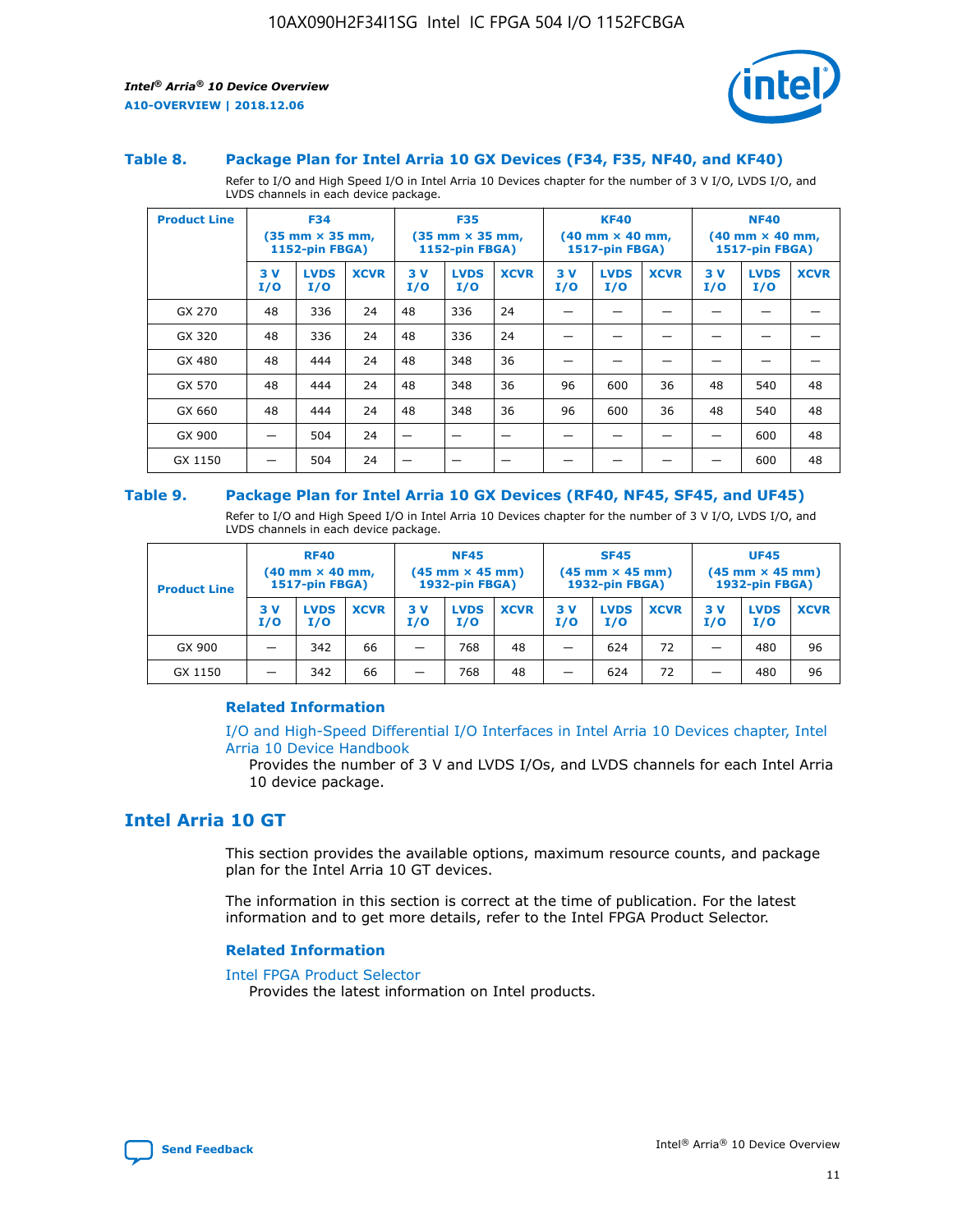

## **Available Options**

## **Figure 2. Sample Ordering Code and Available Options for Intel Arria 10 GT Devices**

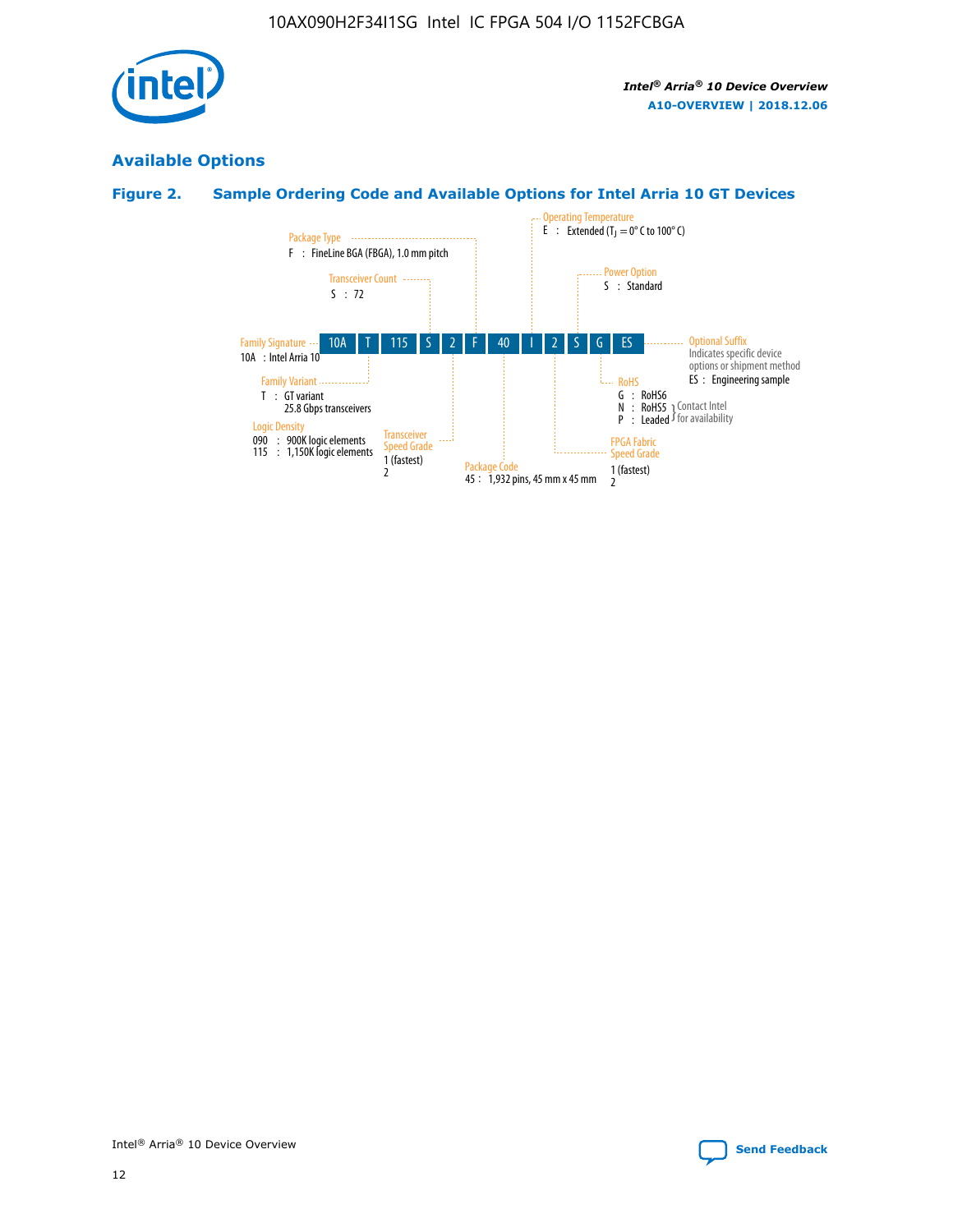

## **Maximum Resources**

#### **Table 10. Maximum Resource Counts for Intel Arria 10 GT Devices**

| <b>Resource</b>              |                      |                | <b>Product Line</b> |  |
|------------------------------|----------------------|----------------|---------------------|--|
|                              |                      | <b>GT 900</b>  | <b>GT 1150</b>      |  |
| Logic Elements (LE) (K)      |                      | 900            | 1,150               |  |
| <b>ALM</b>                   |                      | 339,620        | 427,200             |  |
| Register                     |                      | 1,358,480      | 1,708,800           |  |
| Memory (Kb)                  | M20K                 | 48,460         | 54,260              |  |
|                              | <b>MLAB</b>          | 9,386          | 12,984              |  |
| Variable-precision DSP Block |                      | 1,518          | 1,518               |  |
| 18 x 19 Multiplier           |                      | 3,036          | 3,036               |  |
| <b>PLL</b>                   | Fractional Synthesis | 32             | 32                  |  |
|                              | I/O                  | 16             | 16                  |  |
| Transceiver                  | 17.4 Gbps            | 72(5)          | 72(5)               |  |
|                              | 25.8 Gbps            | 6              | 6                   |  |
| GPIO <sup>(6)</sup>          |                      | 624            | 624                 |  |
| LVDS Pair $(7)$              |                      | 312            | 312                 |  |
| PCIe Hard IP Block           |                      | $\overline{4}$ | $\overline{4}$      |  |
| Hard Memory Controller       |                      | 16             | 16                  |  |

## **Related Information**

#### [Intel Arria 10 GT Channel Usage](https://www.intel.com/content/www/us/en/programmable/documentation/nik1398707230472.html#nik1398707008178)

Configuring GT/GX channels in Intel Arria 10 GT devices.

## **Package Plan**

### **Table 11. Package Plan for Intel Arria 10 GT Devices**

Refer to I/O and High Speed I/O in Intel Arria 10 Devices chapter for the number of 3 V I/O, LVDS I/O, and LVDS channels in each device package.

| <b>Product Line</b> | <b>SF45</b><br>(45 mm × 45 mm, 1932-pin FBGA) |                 |             |  |  |  |
|---------------------|-----------------------------------------------|-----------------|-------------|--|--|--|
|                     | 3 V I/O                                       | <b>LVDS I/O</b> | <b>XCVR</b> |  |  |  |
| GT 900              |                                               | 624             | 72          |  |  |  |
| GT 1150             |                                               | 624             |             |  |  |  |

<sup>(7)</sup> Each LVDS I/O pair can be used as differential input or output.



 $(5)$  If all 6 GT channels are in use, 12 of the GX channels are not usable.

<sup>(6)</sup> The number of GPIOs does not include transceiver I/Os. In the Intel Quartus Prime software, the number of user I/Os includes transceiver I/Os.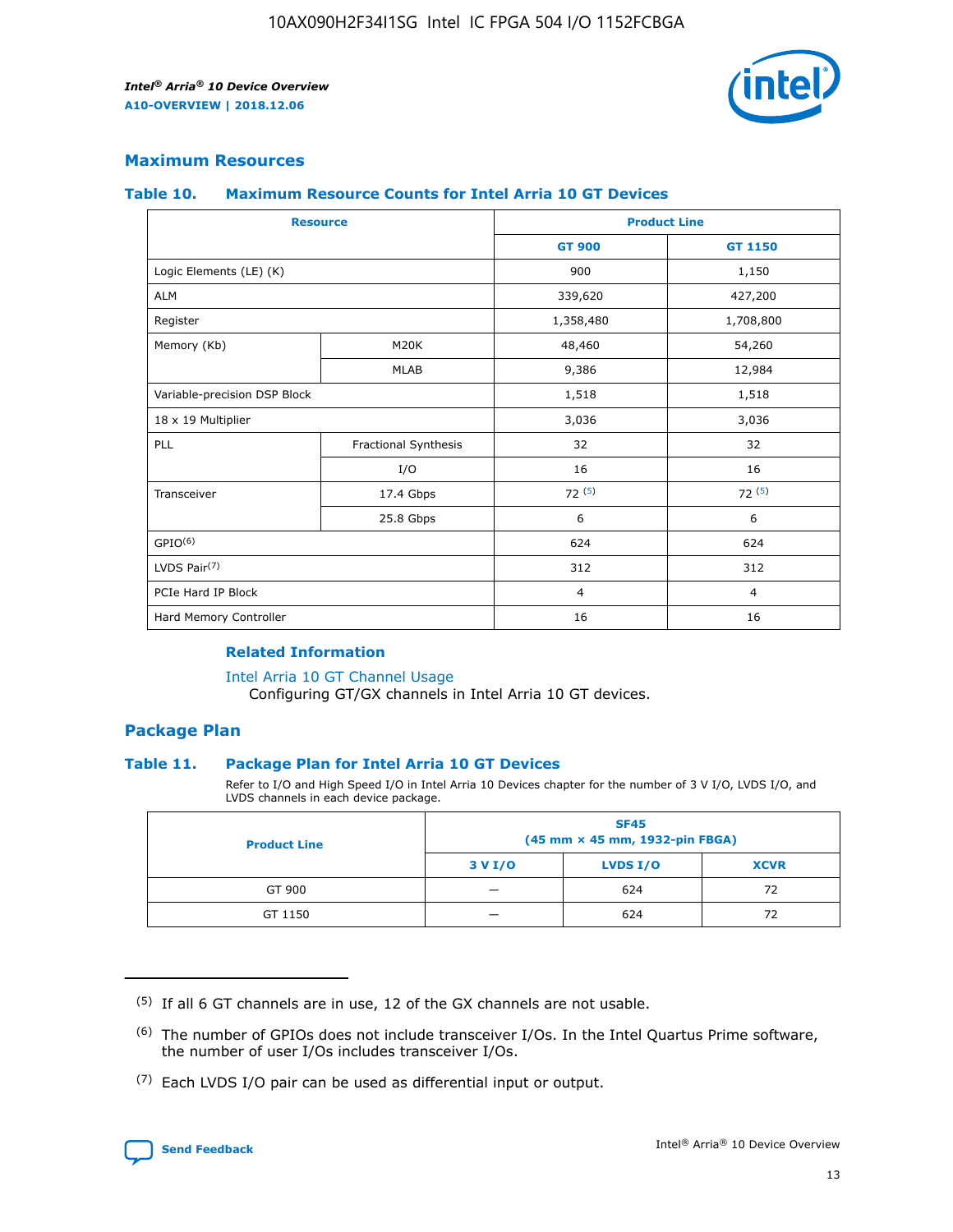

#### **Related Information**

[I/O and High-Speed Differential I/O Interfaces in Intel Arria 10 Devices chapter, Intel](https://www.intel.com/content/www/us/en/programmable/documentation/sam1403482614086.html#sam1403482030321) [Arria 10 Device Handbook](https://www.intel.com/content/www/us/en/programmable/documentation/sam1403482614086.html#sam1403482030321)

Provides the number of 3 V and LVDS I/Os, and LVDS channels for each Intel Arria 10 device package.

## **Intel Arria 10 SX**

This section provides the available options, maximum resource counts, and package plan for the Intel Arria 10 SX devices.

The information in this section is correct at the time of publication. For the latest information and to get more details, refer to the Intel FPGA Product Selector.

#### **Related Information**

[Intel FPGA Product Selector](http://www.altera.com/products/selector/psg-selector.html) Provides the latest information on Intel products.

#### **Available Options**

#### **Figure 3. Sample Ordering Code and Available Options for Intel Arria 10 SX Devices**



#### **Related Information**

[Transceiver Performance for Intel Arria 10 GX/SX Devices](https://www.intel.com/content/www/us/en/programmable/documentation/mcn1413182292568.html#mcn1413213965502) Provides more information about the transceiver speed grade.

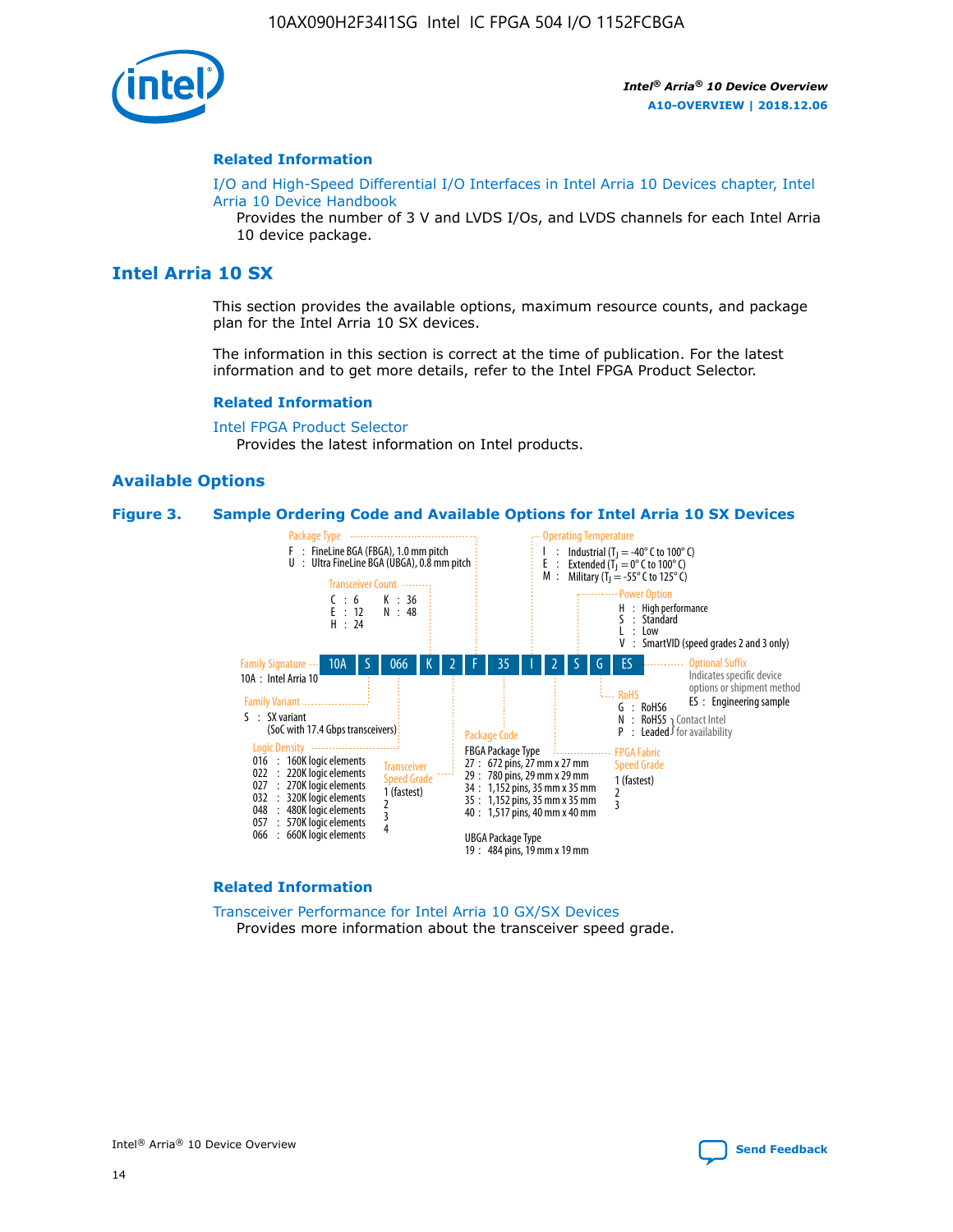

## **Maximum Resources**

### **Table 12. Maximum Resource Counts for Intel Arria 10 SX Devices**

| <b>Resource</b>                   |                         | <b>Product Line</b> |               |                |                |                |                |                |  |  |  |
|-----------------------------------|-------------------------|---------------------|---------------|----------------|----------------|----------------|----------------|----------------|--|--|--|
|                                   |                         | <b>SX 160</b>       | <b>SX 220</b> | <b>SX 270</b>  | <b>SX 320</b>  | <b>SX 480</b>  | <b>SX 570</b>  | <b>SX 660</b>  |  |  |  |
| Logic Elements (LE) (K)           |                         | 160                 | 220           | 270            | 320            | 480            | 570            | 660            |  |  |  |
| <b>ALM</b>                        |                         | 61,510              | 80,330        | 101,620        | 119,900        | 183,590        | 217,080        | 251,680        |  |  |  |
| Register                          |                         | 246,040             | 321,320       | 406,480        | 479,600        | 734,360        | 868,320        | 1,006,720      |  |  |  |
| Memory (Kb)                       | M <sub>20</sub> K       | 8,800               | 11,740        | 15,000         | 17,820         | 28,620         | 36,000         | 42,620         |  |  |  |
|                                   | <b>MLAB</b>             | 1,050               | 1,690         | 2,452          | 2,727          | 4,164          | 5,096          | 5,788          |  |  |  |
| Variable-precision DSP Block      |                         | 156                 | 192           | 830            | 985            | 1,368          | 1,523          | 1,687          |  |  |  |
| 18 x 19 Multiplier                |                         | 312                 | 384           | 1,660          | 1,970          | 2,736          | 3,046          | 3,374          |  |  |  |
| PLL                               | Fractional<br>Synthesis | 6                   | 6             | 8              | 8              | 12             | 16             | 16             |  |  |  |
|                                   | I/O                     | 6                   | 6             | 8              | 8              | 12             | 16             | 16             |  |  |  |
| 17.4 Gbps Transceiver             |                         | 12                  | 12            | 24             | 24             | 36             | 48             | 48             |  |  |  |
| GPIO <sup>(8)</sup>               |                         | 288                 | 288           | 384            | 384            | 492            | 696            | 696            |  |  |  |
| LVDS Pair $(9)$                   |                         | 120                 | 120           | 168            | 168            | 174            | 324            | 324            |  |  |  |
| PCIe Hard IP Block                |                         | $\mathbf{1}$        | $\mathbf{1}$  | $\overline{2}$ | $\overline{2}$ | $\overline{2}$ | $\overline{2}$ | $\overline{2}$ |  |  |  |
| Hard Memory Controller            |                         | 6                   | 6             | 8              | 8              | 12             | 16             | 16             |  |  |  |
| ARM Cortex-A9 MPCore<br>Processor |                         | Yes                 | Yes           | Yes            | Yes            | Yes            | Yes            | Yes            |  |  |  |

## **Package Plan**

### **Table 13. Package Plan for Intel Arria 10 SX Devices (U19, F27, F29, and F34)**

Refer to I/O and High Speed I/O in Intel Arria 10 Devices chapter for the number of 3 V I/O, LVDS I/O, and LVDS channels in each device package.

| <b>Product Line</b> | U <sub>19</sub><br>$(19 \text{ mm} \times 19 \text{ mm})$<br>484-pin UBGA) |                    |             | <b>F27</b><br>$(27 \text{ mm} \times 27 \text{ mm})$ .<br>672-pin FBGA) |                    | <b>F29</b><br>$(29 \text{ mm} \times 29 \text{ mm})$ .<br>780-pin FBGA) |            |                    | <b>F34</b><br>$(35 \text{ mm} \times 35 \text{ mm})$<br><b>1152-pin FBGA)</b> |           |                    |             |
|---------------------|----------------------------------------------------------------------------|--------------------|-------------|-------------------------------------------------------------------------|--------------------|-------------------------------------------------------------------------|------------|--------------------|-------------------------------------------------------------------------------|-----------|--------------------|-------------|
|                     | 3V<br>I/O                                                                  | <b>LVDS</b><br>I/O | <b>XCVR</b> | 3V<br>I/O                                                               | <b>LVDS</b><br>I/O | <b>XCVR</b>                                                             | 3 V<br>I/O | <b>LVDS</b><br>I/O | <b>XCVR</b>                                                                   | 3V<br>I/O | <b>LVDS</b><br>I/O | <b>XCVR</b> |
| SX 160              | 48                                                                         | 144                | 6           | 48                                                                      | 192                | 12                                                                      | 48         | 240                | 12                                                                            |           |                    |             |
| SX 220              | 48                                                                         | 144                | 6           | 48                                                                      | 192                | 12                                                                      | 48         | 240                | 12                                                                            |           |                    |             |
| SX 270              |                                                                            |                    |             | 48                                                                      | 192                | 12                                                                      | 48         | 312                | 12                                                                            | 48        | 336                | 24          |
| SX 320              |                                                                            |                    |             | 48                                                                      | 192                | 12                                                                      | 48         | 312                | 12                                                                            | 48        | 336                | 24          |
|                     | continued                                                                  |                    |             |                                                                         |                    |                                                                         |            |                    |                                                                               |           |                    |             |

 $(8)$  The number of GPIOs does not include transceiver I/Os. In the Intel Quartus Prime software, the number of user I/Os includes transceiver I/Os.

 $(9)$  Each LVDS I/O pair can be used as differential input or output.

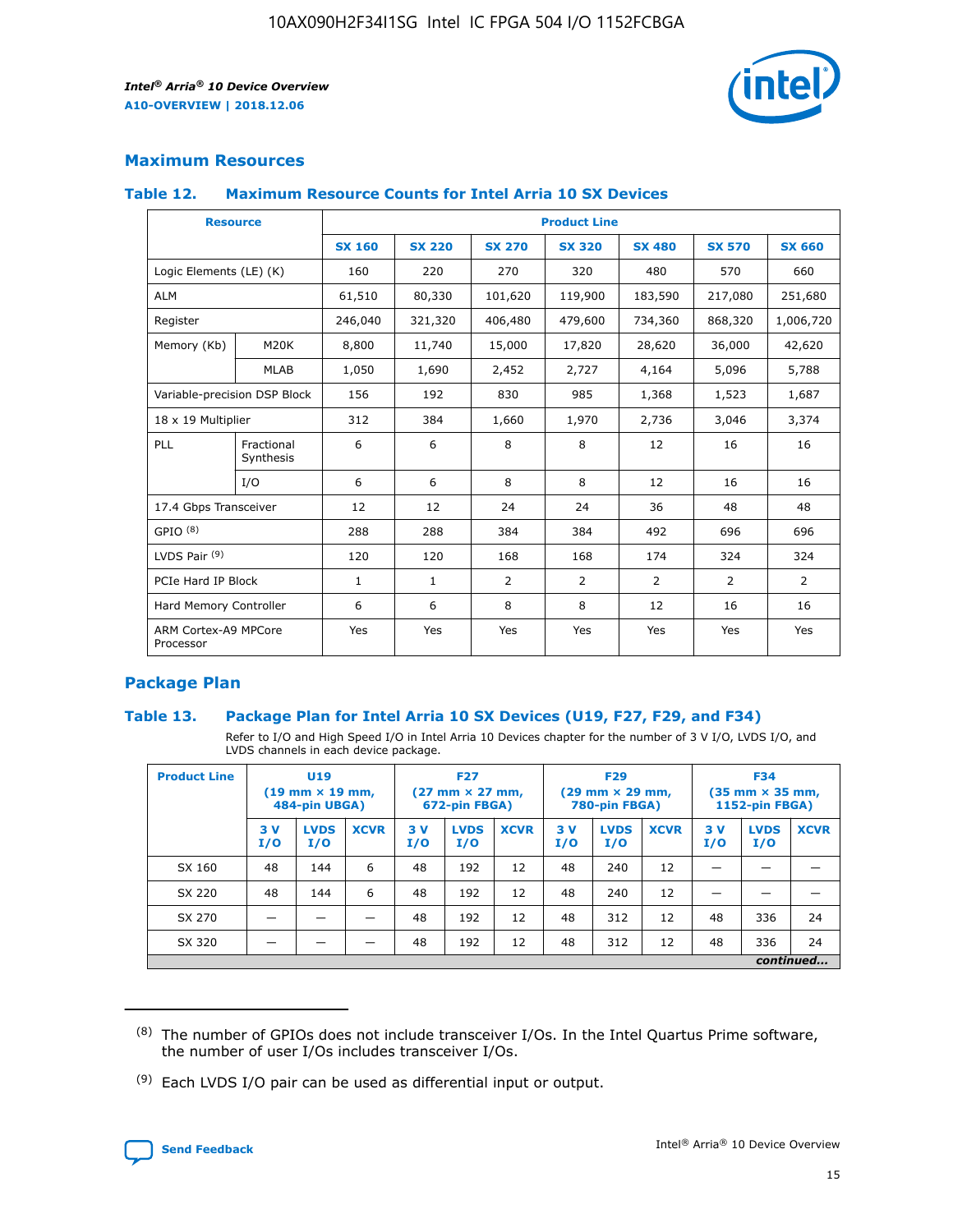

| <b>Product Line</b> | U <sub>19</sub><br>$(19 \text{ mm} \times 19 \text{ mm})$<br>484-pin UBGA) |                    | <b>F27</b><br>$(27 \text{ mm} \times 27 \text{ mm})$<br>672-pin FBGA) |           | <b>F29</b><br>$(29$ mm $\times$ 29 mm,<br>780-pin FBGA) |             |           | <b>F34</b><br>$(35$ mm $\times$ 35 mm,<br><b>1152-pin FBGA)</b> |             |            |                    |             |
|---------------------|----------------------------------------------------------------------------|--------------------|-----------------------------------------------------------------------|-----------|---------------------------------------------------------|-------------|-----------|-----------------------------------------------------------------|-------------|------------|--------------------|-------------|
|                     | 3 V<br>I/O                                                                 | <b>LVDS</b><br>I/O | <b>XCVR</b>                                                           | 3V<br>I/O | <b>LVDS</b><br>I/O                                      | <b>XCVR</b> | 3V<br>I/O | <b>LVDS</b><br>I/O                                              | <b>XCVR</b> | 3 V<br>I/O | <b>LVDS</b><br>I/O | <b>XCVR</b> |
| SX 480              |                                                                            |                    |                                                                       |           |                                                         |             | 48        | 312                                                             | 12          | 48         | 444                | 24          |
| SX 570              |                                                                            |                    |                                                                       |           |                                                         |             |           |                                                                 |             | 48         | 444                | 24          |
| SX 660              |                                                                            |                    |                                                                       |           |                                                         |             |           |                                                                 |             | 48         | 444                | 24          |

## **Table 14. Package Plan for Intel Arria 10 SX Devices (F35, KF40, and NF40)**

Refer to I/O and High Speed I/O in Intel Arria 10 Devices chapter for the number of 3 V I/O, LVDS I/O, and LVDS channels in each device package.

| <b>Product Line</b> | <b>F35</b><br>$(35 \text{ mm} \times 35 \text{ mm})$<br><b>1152-pin FBGA)</b> |          |             |                                           | <b>KF40</b><br>(40 mm × 40 mm,<br>1517-pin FBGA) |    | <b>NF40</b><br>$(40 \text{ mm} \times 40 \text{ mm})$<br>1517-pin FBGA) |          |             |  |
|---------------------|-------------------------------------------------------------------------------|----------|-------------|-------------------------------------------|--------------------------------------------------|----|-------------------------------------------------------------------------|----------|-------------|--|
|                     | 3 V I/O                                                                       | LVDS I/O | <b>XCVR</b> | <b>LVDS I/O</b><br><b>XCVR</b><br>3 V I/O |                                                  |    | 3 V I/O                                                                 | LVDS I/O | <b>XCVR</b> |  |
| SX 270              | 48                                                                            | 336      | 24          |                                           |                                                  |    |                                                                         |          |             |  |
| SX 320              | 48                                                                            | 336      | 24          |                                           |                                                  |    |                                                                         |          |             |  |
| SX 480              | 48                                                                            | 348      | 36          |                                           |                                                  |    |                                                                         |          |             |  |
| SX 570              | 48                                                                            | 348      | 36          | 96<br>36<br>600                           |                                                  | 48 | 540                                                                     | 48       |             |  |
| SX 660              | 48                                                                            | 348      | 36          | 96                                        | 600                                              | 36 | 48                                                                      | 540      | 48          |  |

## **Related Information**

[I/O and High-Speed Differential I/O Interfaces in Intel Arria 10 Devices chapter, Intel](https://www.intel.com/content/www/us/en/programmable/documentation/sam1403482614086.html#sam1403482030321) [Arria 10 Device Handbook](https://www.intel.com/content/www/us/en/programmable/documentation/sam1403482614086.html#sam1403482030321)

Provides the number of 3 V and LVDS I/Os, and LVDS channels for each Intel Arria 10 device package.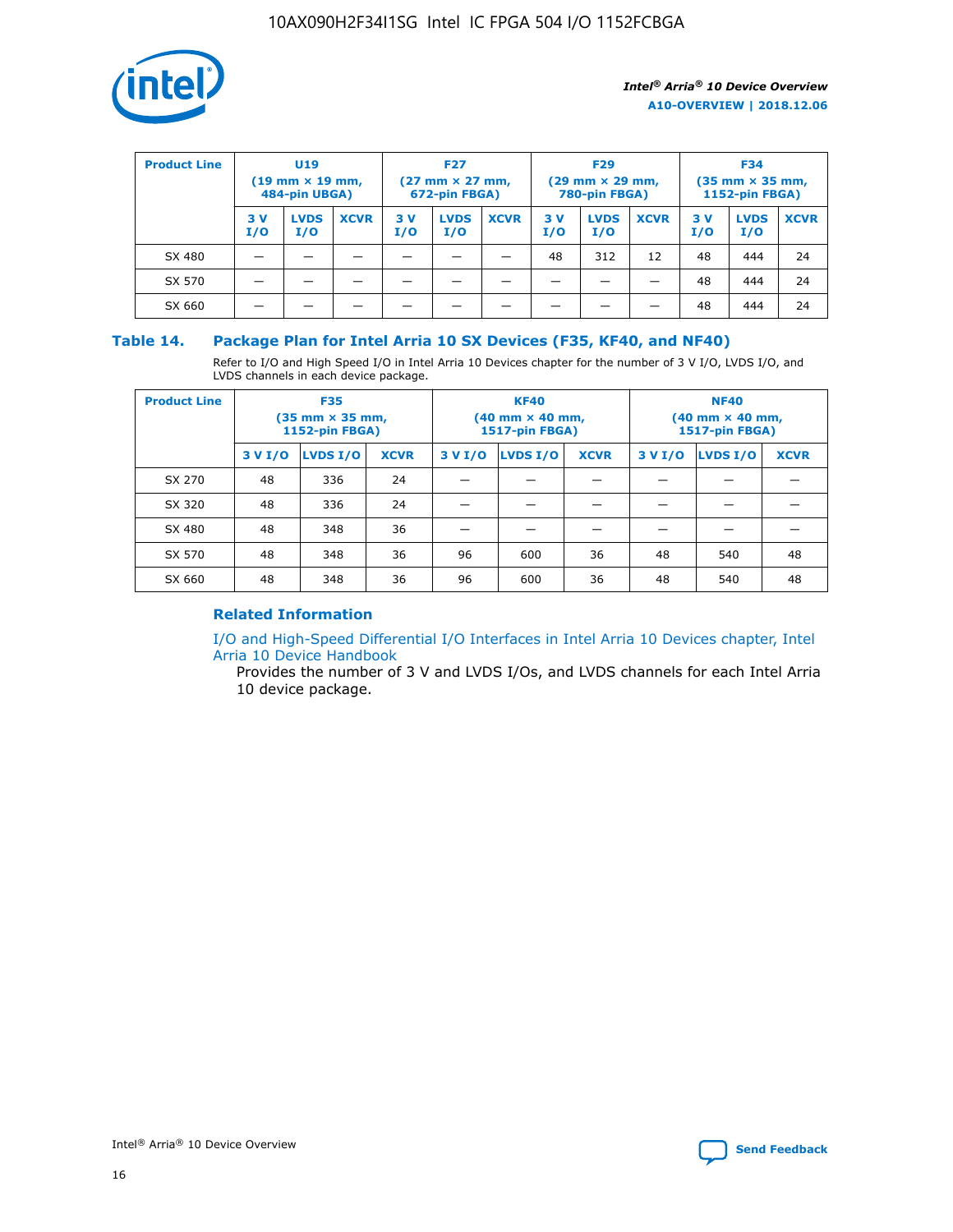

# **I/O Vertical Migration for Intel Arria 10 Devices**

#### **Figure 4. Migration Capability Across Intel Arria 10 Product Lines**

- The arrows indicate the migration paths. The devices included in each vertical migration path are shaded. Devices with fewer resources in the same path have lighter shades.
- To achieve the full I/O migration across product lines in the same migration path, restrict I/Os and transceivers usage to match the product line with the lowest I/O and transceiver counts.
- An LVDS I/O bank in the source device may be mapped to a 3 V I/O bank in the target device. To use memory interface clock frequency higher than 533 MHz, assign external memory interface pins only to banks that are LVDS I/O in both devices.
- There may be nominal 0.15 mm package height difference between some product lines in the same package type.
	- **Variant Product Line Package U19 F27 F29 F34 F35 KF40 NF40 RF40 NF45 SF45 UF45** Intel® Arria® 10 GX GX 160 GX 220 GX 270 GX 320 GX 480 GX 570 GX 660 GX 900 GX 1150 Intel Arria 10 GT GT 900 GT 1150 Intel Arria 10 SX SX 160 SX 220 SX 270 SX 320 SX 480 SX 570 SX 660
- Some migration paths are not shown in the Intel Quartus Prime software **Pin Migration View**.

*Note:* To verify the pin migration compatibility, use the **Pin Migration View** window in the Intel Quartus Prime software Pin Planner.

## **Adaptive Logic Module**

Intel Arria 10 devices use a 20 nm ALM as the basic building block of the logic fabric.

The ALM architecture is the same as the previous generation FPGAs, allowing for efficient implementation of logic functions and easy conversion of IP between the device generations.

The ALM, as shown in following figure, uses an 8-input fracturable look-up table (LUT) with four dedicated registers to help improve timing closure in register-rich designs and achieve an even higher design packing capability than the traditional two-register per LUT architecture.

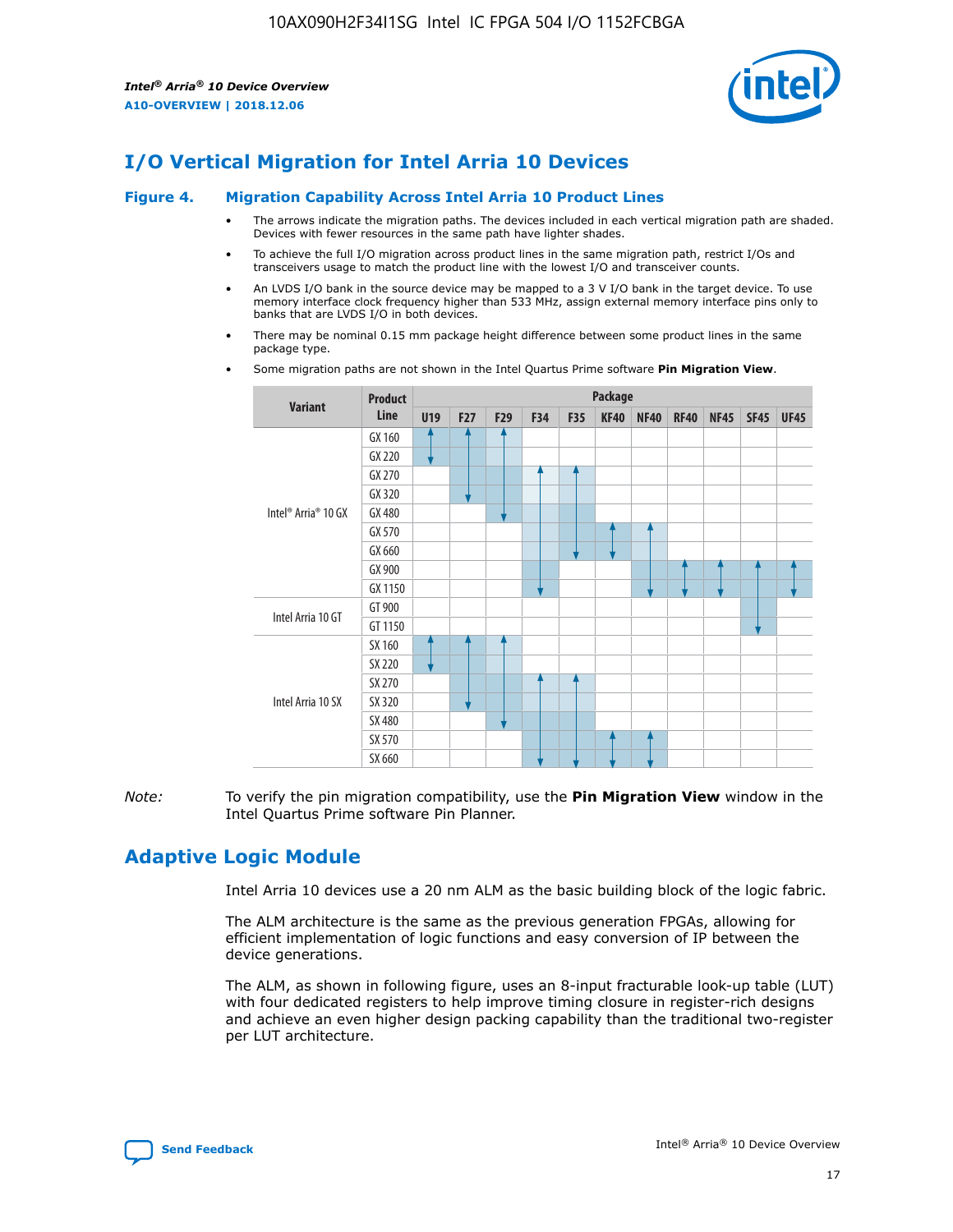

**Figure 5. ALM for Intel Arria 10 Devices**



The Intel Quartus Prime software optimizes your design according to the ALM logic structure and automatically maps legacy designs into the Intel Arria 10 ALM architecture.

## **Variable-Precision DSP Block**

The Intel Arria 10 variable precision DSP blocks support fixed-point arithmetic and floating-point arithmetic.

Features for fixed-point arithmetic:

- High-performance, power-optimized, and fully registered multiplication operations
- 18-bit and 27-bit word lengths
- Two 18 x 19 multipliers or one 27 x 27 multiplier per DSP block
- Built-in addition, subtraction, and 64-bit double accumulation register to combine multiplication results
- Cascading 19-bit or 27-bit when pre-adder is disabled and cascading 18-bit when pre-adder is used to form the tap-delay line for filtering applications
- Cascading 64-bit output bus to propagate output results from one block to the next block without external logic support
- Hard pre-adder supported in 19-bit and 27-bit modes for symmetric filters
- Internal coefficient register bank in both 18-bit and 27-bit modes for filter implementation
- 18-bit and 27-bit systolic finite impulse response (FIR) filters with distributed output adder
- Biased rounding support

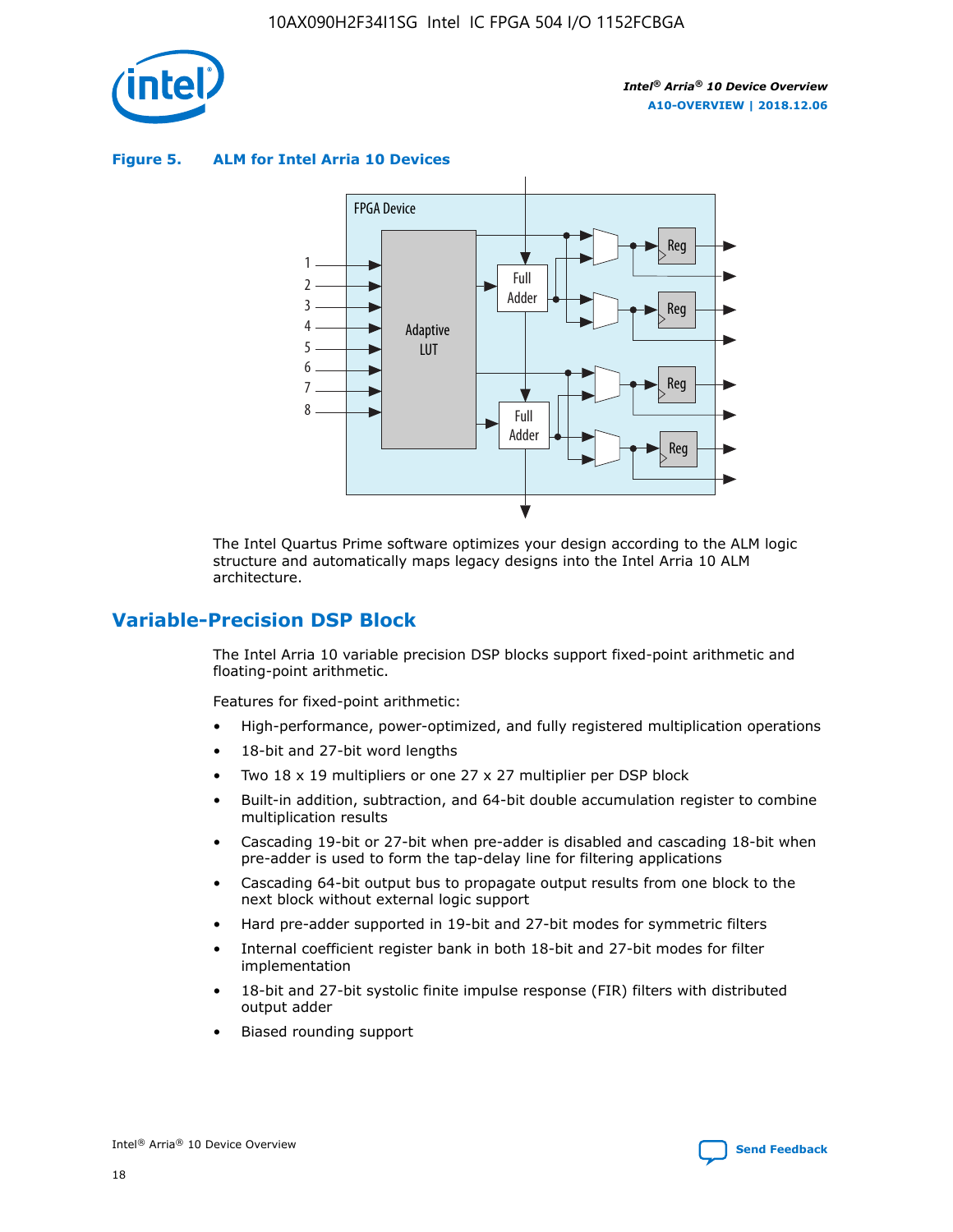

Features for floating-point arithmetic:

- A completely hardened architecture that supports multiplication, addition, subtraction, multiply-add, and multiply-subtract
- Multiplication with accumulation capability and a dynamic accumulator reset control
- Multiplication with cascade summation capability
- Multiplication with cascade subtraction capability
- Complex multiplication
- Direct vector dot product
- Systolic FIR filter

### **Table 15. Variable-Precision DSP Block Configurations for Intel Arria 10 Devices**

| <b>Usage Example</b>                                       | <b>Multiplier Size (Bit)</b>    | <b>DSP Block Resources</b> |
|------------------------------------------------------------|---------------------------------|----------------------------|
| Medium precision fixed point                               | Two 18 x 19                     |                            |
| High precision fixed or Single precision<br>floating point | One 27 x 27                     |                            |
| Fixed point FFTs                                           | One 19 x 36 with external adder |                            |
| Very high precision fixed point                            | One 36 x 36 with external adder |                            |
| Double precision floating point                            | One 54 x 54 with external adder | 4                          |

#### **Table 16. Resources for Fixed-Point Arithmetic in Intel Arria 10 Devices**

The table lists the variable-precision DSP resources by bit precision for each Intel Arria 10 device.

| <b>Variant</b>  | <b>Product Line</b> | Variable-<br>precision<br><b>DSP Block</b> | <b>Independent Input and Output</b><br><b>Multiplications Operator</b> |                                     | 18 x 19<br><b>Multiplier</b><br><b>Adder Sum</b> | $18 \times 18$<br><b>Multiplier</b><br><b>Adder</b> |
|-----------------|---------------------|--------------------------------------------|------------------------------------------------------------------------|-------------------------------------|--------------------------------------------------|-----------------------------------------------------|
|                 |                     |                                            | 18 x 19<br><b>Multiplier</b>                                           | $27 \times 27$<br><b>Multiplier</b> | <b>Mode</b>                                      | <b>Summed with</b><br>36 bit Input                  |
| AIntel Arria 10 | GX 160              | 156                                        | 312                                                                    | 156                                 | 156                                              | 156                                                 |
| GX              | GX 220              | 192                                        | 384                                                                    | 192                                 | 192                                              | 192                                                 |
|                 | GX 270              | 830                                        | 1,660                                                                  | 830                                 | 830                                              | 830                                                 |
|                 | GX 320              | 984                                        | 1,968                                                                  | 984                                 | 984                                              | 984                                                 |
|                 | GX 480              | 1,368                                      | 2,736                                                                  | 1,368                               | 1,368                                            | 1,368                                               |
|                 | GX 570              | 1,523                                      | 3,046                                                                  | 1,523                               | 1,523                                            | 1,523                                               |
|                 | GX 660              | 1,687                                      | 3,374                                                                  | 1,687                               | 1,687                                            | 1,687                                               |
|                 | GX 900              | 1,518                                      | 3,036                                                                  | 1,518                               | 1,518                                            | 1,518                                               |
|                 | GX 1150             | 1,518                                      | 3,036                                                                  | 1,518                               | 1,518                                            | 1,518                                               |
| Intel Arria 10  | GT 900              | 1,518                                      | 3,036                                                                  | 1,518                               | 1,518                                            | 1,518                                               |
| GT              | GT 1150             | 1,518                                      | 3,036                                                                  | 1,518                               | 1,518                                            | 1,518                                               |
| Intel Arria 10  | SX 160              | 156                                        | 312                                                                    | 156                                 | 156                                              | 156                                                 |
| <b>SX</b>       | SX 220              | 192                                        | 384                                                                    | 192                                 | 192                                              | 192                                                 |
|                 | SX 270              | 830                                        | 830<br>1,660                                                           |                                     | 830                                              | 830                                                 |
|                 |                     |                                            |                                                                        |                                     |                                                  | continued                                           |

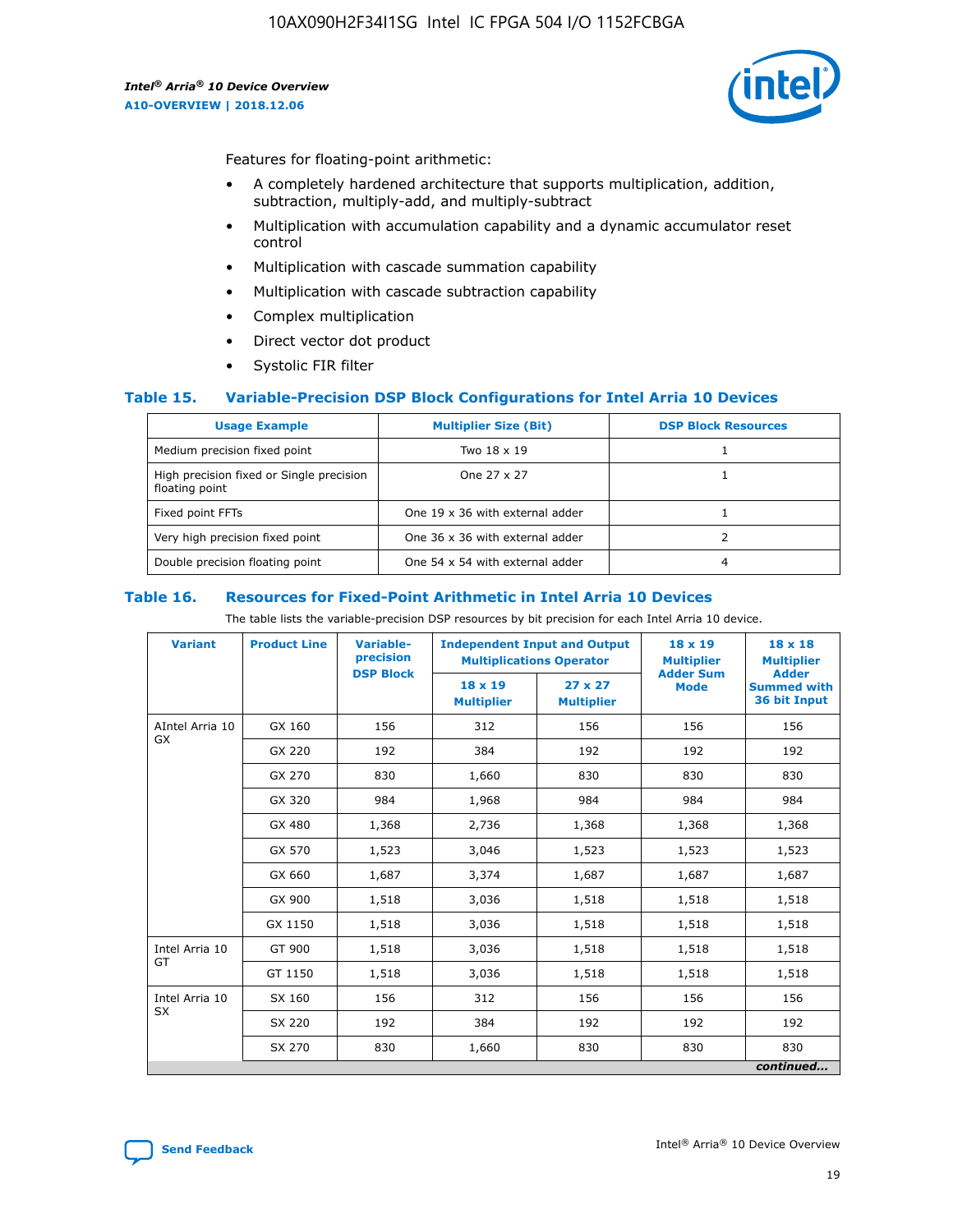

| <b>Variant</b> | <b>Product Line</b> | <b>Variable-</b><br>precision<br><b>DSP Block</b> | <b>Independent Input and Output</b><br><b>Multiplications Operator</b> |                                     | $18 \times 19$<br><b>Multiplier</b><br><b>Adder Sum</b> | $18 \times 18$<br><b>Multiplier</b><br><b>Adder</b> |  |
|----------------|---------------------|---------------------------------------------------|------------------------------------------------------------------------|-------------------------------------|---------------------------------------------------------|-----------------------------------------------------|--|
|                |                     |                                                   | $18 \times 19$<br><b>Multiplier</b>                                    | $27 \times 27$<br><b>Multiplier</b> | <b>Mode</b>                                             | <b>Summed with</b><br>36 bit Input                  |  |
|                | SX 320              | 984                                               | 1,968                                                                  | 984                                 | 984                                                     | 984                                                 |  |
|                | SX 480              | 1,368                                             | 2,736                                                                  | 1,368                               | 1,368                                                   | 1,368                                               |  |
|                | SX 570              | 1,523                                             | 3,046                                                                  | 1,523                               | 1,523                                                   | 1,523                                               |  |
|                | SX 660              | 1,687                                             | 3,374                                                                  | 1,687                               | 1,687                                                   | 1,687                                               |  |

## **Table 17. Resources for Floating-Point Arithmetic in Intel Arria 10 Devices**

The table lists the variable-precision DSP resources by bit precision for each Intel Arria 10 device.

| <b>Variant</b> | <b>Product Line</b> | <b>Variable-</b><br>precision<br><b>DSP Block</b> | <b>Single</b><br><b>Precision</b><br><b>Floating-Point</b><br><b>Multiplication</b><br><b>Mode</b> | <b>Single-Precision</b><br><b>Floating-Point</b><br><b>Adder Mode</b> | Single-<br><b>Precision</b><br><b>Floating-Point</b><br><b>Multiply</b><br><b>Accumulate</b><br><b>Mode</b> | <b>Peak</b><br><b>Giga Floating-</b><br><b>Point</b><br><b>Operations</b><br>per Second<br>(GFLOPs) |
|----------------|---------------------|---------------------------------------------------|----------------------------------------------------------------------------------------------------|-----------------------------------------------------------------------|-------------------------------------------------------------------------------------------------------------|-----------------------------------------------------------------------------------------------------|
| Intel Arria 10 | GX 160              | 156                                               | 156                                                                                                | 156                                                                   | 156                                                                                                         | 140                                                                                                 |
| GX             | GX 220              | 192                                               | 192                                                                                                | 192                                                                   | 192                                                                                                         | 173                                                                                                 |
|                | GX 270              | 830                                               | 830                                                                                                | 830                                                                   | 830                                                                                                         | 747                                                                                                 |
|                | GX 320              | 984                                               | 984                                                                                                | 984                                                                   | 984                                                                                                         | 886                                                                                                 |
|                | GX 480              | 1,369                                             | 1,368                                                                                              | 1,368                                                                 | 1,368                                                                                                       | 1,231                                                                                               |
|                | GX 570              | 1,523                                             | 1,523                                                                                              | 1,523                                                                 | 1,523                                                                                                       | 1,371                                                                                               |
|                | GX 660              | 1,687                                             | 1,687                                                                                              | 1,687                                                                 | 1,687                                                                                                       | 1,518                                                                                               |
|                | GX 900              | 1,518                                             | 1,518                                                                                              | 1,518                                                                 | 1,518                                                                                                       | 1,366                                                                                               |
|                | GX 1150             | 1,518                                             | 1,518                                                                                              | 1,518                                                                 | 1,518                                                                                                       | 1,366                                                                                               |
| Intel Arria 10 | GT 900              | 1,518                                             | 1,518                                                                                              | 1,518                                                                 | 1,518                                                                                                       | 1,366                                                                                               |
| GT             | GT 1150             | 1,518                                             | 1,518                                                                                              | 1,518                                                                 | 1,518                                                                                                       | 1,366                                                                                               |
| Intel Arria 10 | SX 160              | 156                                               | 156                                                                                                | 156                                                                   | 156                                                                                                         | 140                                                                                                 |
| <b>SX</b>      | SX 220              | 192                                               | 192                                                                                                | 192                                                                   | 192                                                                                                         | 173                                                                                                 |
|                | SX 270              | 830                                               | 830                                                                                                | 830                                                                   | 830                                                                                                         | 747                                                                                                 |
|                | SX 320              | 984                                               | 984                                                                                                | 984                                                                   | 984                                                                                                         | 886                                                                                                 |
|                | SX 480              | 1,369                                             | 1,368                                                                                              | 1,368                                                                 | 1,368                                                                                                       | 1,231                                                                                               |
|                | SX 570              | 1,523                                             | 1,523                                                                                              | 1,523                                                                 | 1,523                                                                                                       | 1,371                                                                                               |
|                | SX 660              | 1,687                                             | 1,687                                                                                              | 1,687                                                                 | 1,687                                                                                                       | 1,518                                                                                               |

# **Embedded Memory Blocks**

The embedded memory blocks in the devices are flexible and designed to provide an optimal amount of small- and large-sized memory arrays to fit your design requirements.

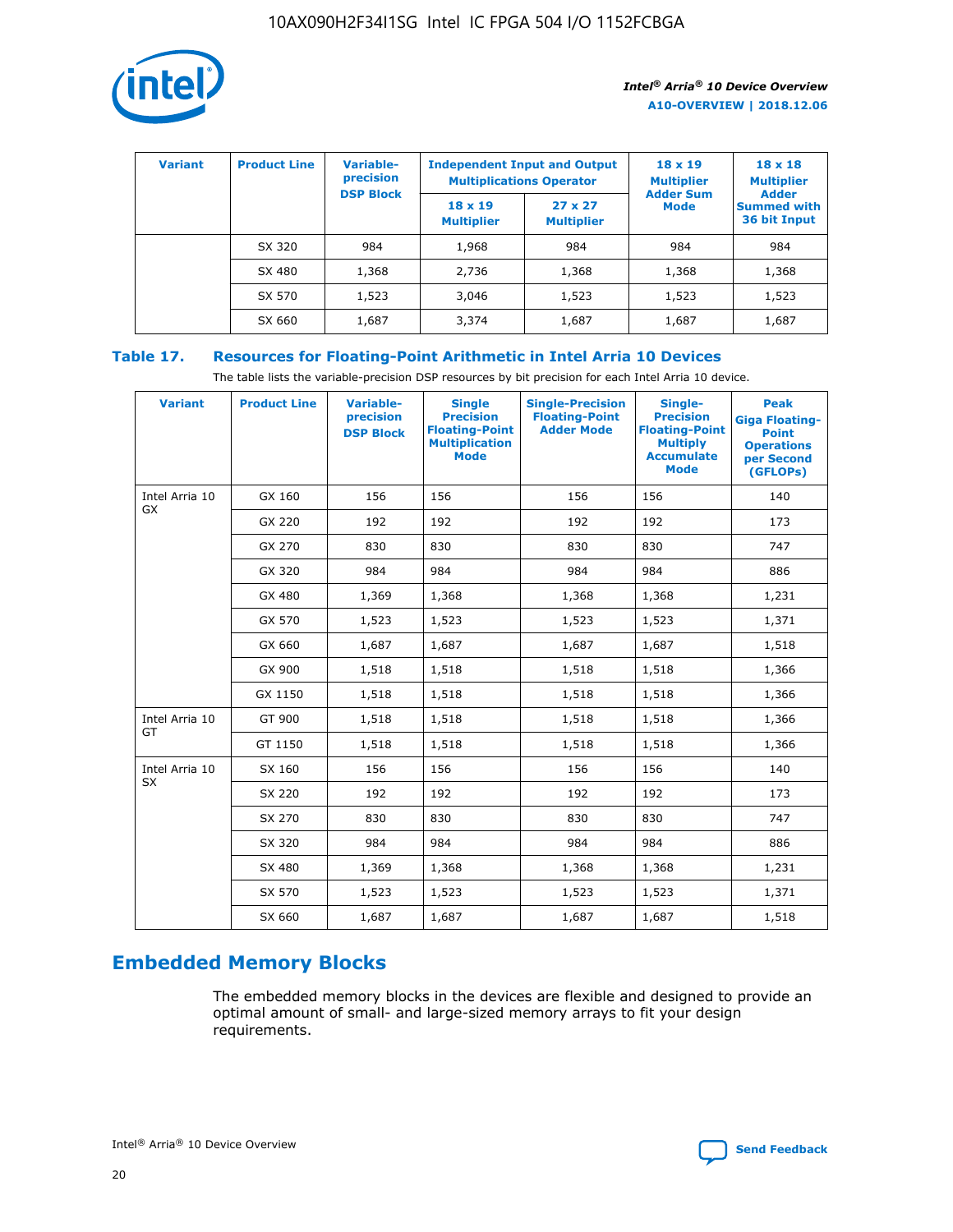

## **Types of Embedded Memory**

The Intel Arria 10 devices contain two types of memory blocks:

- 20 Kb M20K blocks—blocks of dedicated memory resources. The M20K blocks are ideal for larger memory arrays while still providing a large number of independent ports.
- 640 bit memory logic array blocks (MLABs)—enhanced memory blocks that are configured from dual-purpose logic array blocks (LABs). The MLABs are ideal for wide and shallow memory arrays. The MLABs are optimized for implementation of shift registers for digital signal processing (DSP) applications, wide and shallow FIFO buffers, and filter delay lines. Each MLAB is made up of ten adaptive logic modules (ALMs). In the Intel Arria 10 devices, you can configure these ALMs as ten 32 x 2 blocks, giving you one 32 x 20 simple dual-port SRAM block per MLAB.

## **Embedded Memory Capacity in Intel Arria 10 Devices**

|                   | <b>Product</b> |              | <b>M20K</b>         | <b>MLAB</b>  |                     | <b>Total RAM Bit</b> |
|-------------------|----------------|--------------|---------------------|--------------|---------------------|----------------------|
| <b>Variant</b>    | <b>Line</b>    | <b>Block</b> | <b>RAM Bit (Kb)</b> | <b>Block</b> | <b>RAM Bit (Kb)</b> | (Kb)                 |
| Intel Arria 10 GX | GX 160         | 440          | 8,800               | 1,680        | 1,050               | 9,850                |
|                   | GX 220         | 587          | 11,740              | 2,703        | 1,690               | 13,430               |
|                   | GX 270         | 750          | 15,000              | 3,922        | 2,452               | 17,452               |
|                   | GX 320         | 891          | 17,820              | 4,363        | 2,727               | 20,547               |
|                   | GX 480         | 1,431        | 28,620              | 6,662        | 4,164               | 32,784               |
|                   | GX 570         | 1,800        | 36,000              | 8,153        | 5,096               | 41,096               |
|                   | GX 660         | 2,131        | 42,620              | 9,260        | 5,788               | 48,408               |
|                   | GX 900         | 2,423        | 48,460              | 15,017       | 9,386               | 57,846               |
|                   | GX 1150        | 2,713        | 54,260              | 20,774       | 12,984              | 67,244               |
| Intel Arria 10 GT | GT 900         | 2,423        | 48,460              | 15,017       | 9,386               | 57,846               |
|                   | GT 1150        | 2,713        | 54,260              | 20,774       | 12,984              | 67,244               |
| Intel Arria 10 SX | SX 160         | 440          | 8,800               | 1,680        | 1,050               | 9,850                |
|                   | SX 220         | 587          | 11,740              | 2,703        | 1,690               | 13,430               |
|                   | SX 270         | 750          | 15,000              | 3,922        | 2,452               | 17,452               |
|                   | SX 320         | 891          | 17,820              | 4,363        | 2,727               | 20,547               |
|                   | SX 480         | 1,431        | 28,620              | 6,662        | 4,164               | 32,784               |
|                   | SX 570         | 1,800        | 36,000              | 8,153        | 5,096               | 41,096               |
|                   | SX 660         | 2,131        | 42,620              | 9,260        | 5,788               | 48,408               |

#### **Table 18. Embedded Memory Capacity and Distribution in Intel Arria 10 Devices**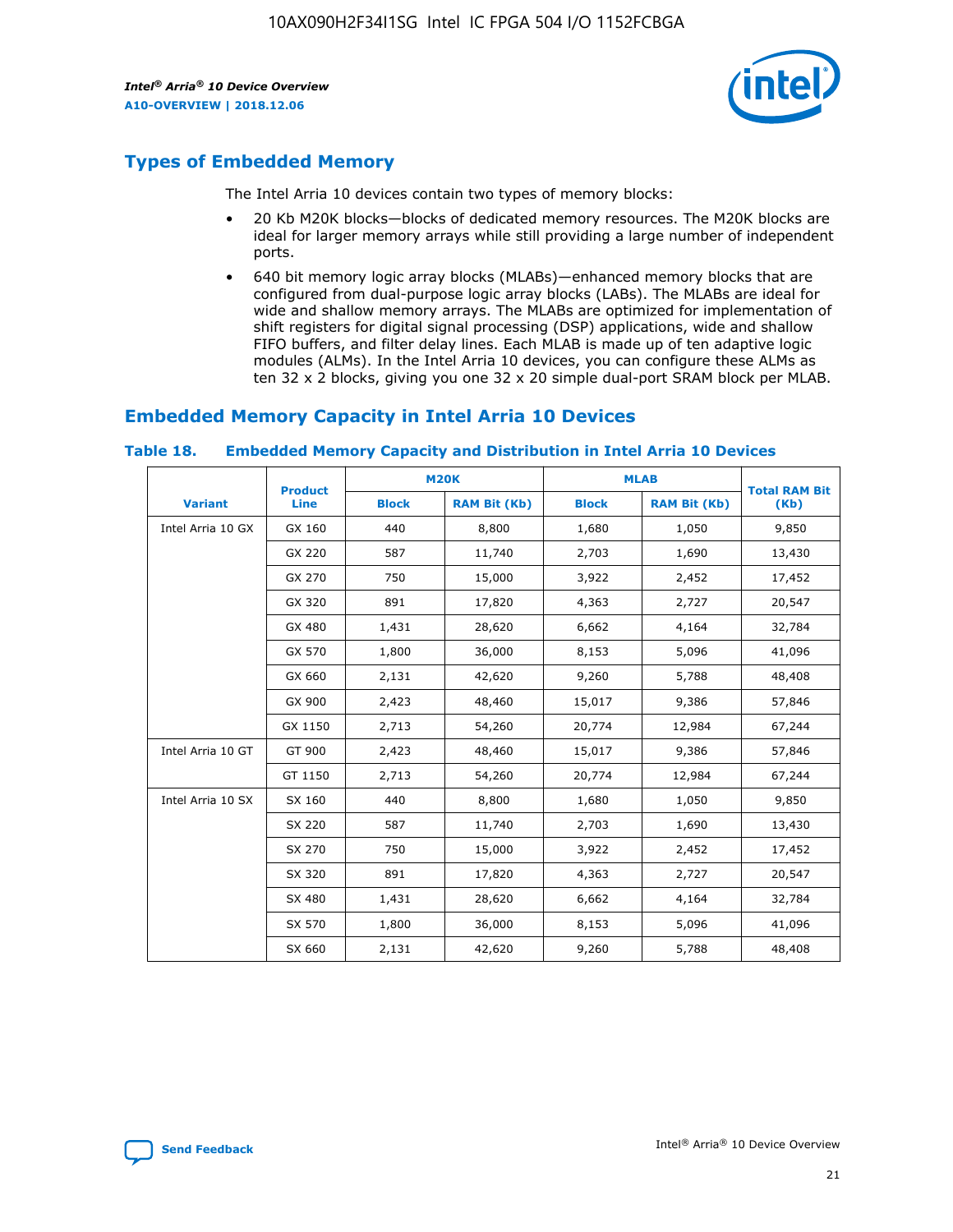

## **Embedded Memory Configurations for Single-port Mode**

#### **Table 19. Single-port Embedded Memory Configurations for Intel Arria 10 Devices**

This table lists the maximum configurations supported for single-port RAM and ROM modes.

| <b>Memory Block</b> | Depth (bits) | <b>Programmable Width</b> |
|---------------------|--------------|---------------------------|
| MLAB                | 32           | x16, x18, or x20          |
|                     | 64(10)       | x8, x9, x10               |
| M20K                | 512          | x40, x32                  |
|                     | 1K           | x20, x16                  |
|                     | 2K           | x10, x8                   |
|                     | 4K           | x5, x4                    |
|                     | 8K           | x2                        |
|                     | 16K          | x1                        |

## **Clock Networks and PLL Clock Sources**

The clock network architecture is based on Intel's global, regional, and peripheral clock structure. This clock structure is supported by dedicated clock input pins, fractional clock synthesis PLLs, and integer I/O PLLs.

## **Clock Networks**

The Intel Arria 10 core clock networks are capable of up to 800 MHz fabric operation across the full industrial temperature range. For the external memory interface, the clock network supports the hard memory controller with speeds up to 2,400 Mbps in a quarter-rate transfer.

To reduce power consumption, the Intel Quartus Prime software identifies all unused sections of the clock network and powers them down.

## **Fractional Synthesis and I/O PLLs**

Intel Arria 10 devices contain up to 32 fractional synthesis PLLs and up to 16 I/O PLLs that are available for both specific and general purpose uses in the core:

- Fractional synthesis PLLs—located in the column adjacent to the transceiver blocks
- I/O PLLs—located in each bank of the 48 I/Os

## **Fractional Synthesis PLLs**

You can use the fractional synthesis PLLs to:

- Reduce the number of oscillators that are required on your board
- Reduce the number of clock pins that are used in the device by synthesizing multiple clock frequencies from a single reference clock source

<sup>(10)</sup> Supported through software emulation and consumes additional MLAB blocks.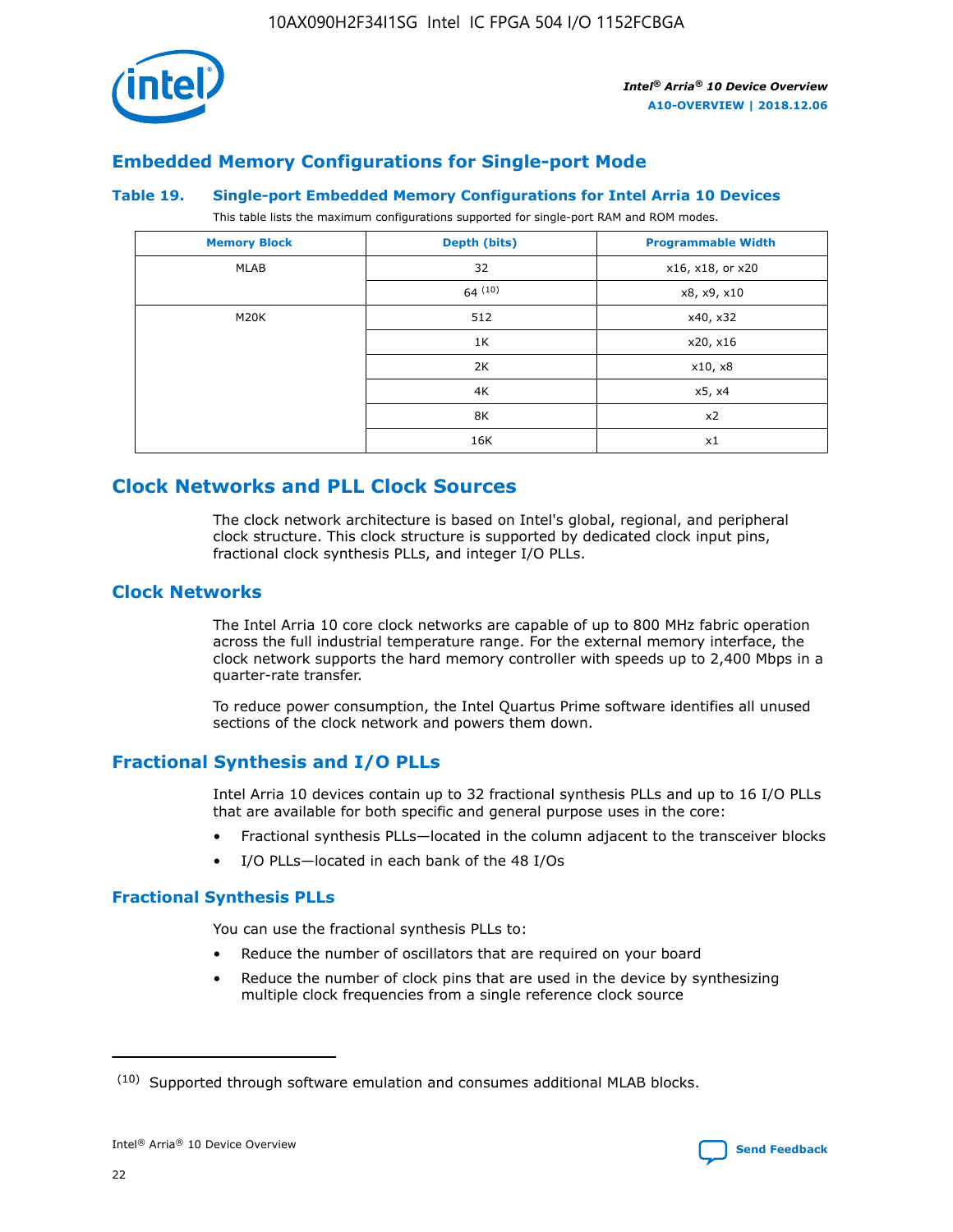

The fractional synthesis PLLs support the following features:

- Reference clock frequency synthesis for transceiver CMU and Advanced Transmit (ATX) PLLs
- Clock network delay compensation
- Zero-delay buffering
- Direct transmit clocking for transceivers
- Independently configurable into two modes:
	- Conventional integer mode equivalent to the general purpose PLL
	- Enhanced fractional mode with third order delta-sigma modulation
- PLL cascading

### **I/O PLLs**

The integer mode I/O PLLs are located in each bank of 48 I/Os. You can use the I/O PLLs to simplify the design of external memory and high-speed LVDS interfaces.

In each I/O bank, the I/O PLLs are adjacent to the hard memory controllers and LVDS SERDES. Because these PLLs are tightly coupled with the I/Os that need to use them, it makes it easier to close timing.

You can use the I/O PLLs for general purpose applications in the core such as clock network delay compensation and zero-delay buffering.

Intel Arria 10 devices support PLL-to-PLL cascading.

## **FPGA General Purpose I/O**

Intel Arria 10 devices offer highly configurable GPIOs. Each I/O bank contains 48 general purpose I/Os and a high-efficiency hard memory controller.

The following list describes the features of the GPIOs:

- Consist of 3 V I/Os for high-voltage application and LVDS I/Os for differential signaling
	- Up to two 3 V I/O banks, available in some devices, that support up to 3 V I/O standards
	- LVDS I/O banks that support up to 1.8 V I/O standards
- Support a wide range of single-ended and differential I/O interfaces
- LVDS speeds up to 1.6 Gbps
- Each LVDS pair of pins has differential input and output buffers, allowing you to configure the LVDS direction for each pair.
- Programmable bus hold and weak pull-up
- Programmable differential output voltage  $(V_{OD})$  and programmable pre-emphasis

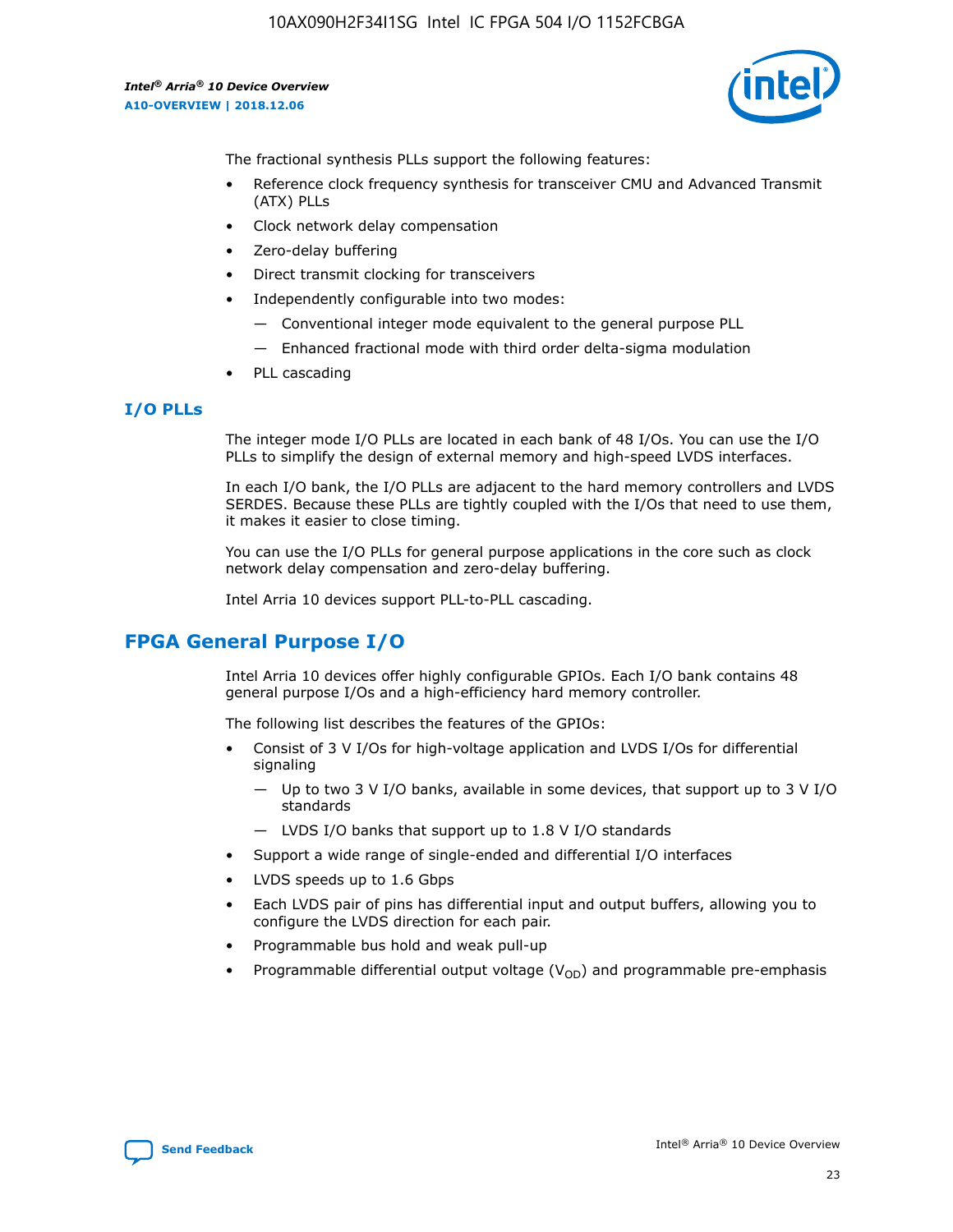

- Series (R<sub>S</sub>) and parallel (R<sub>T</sub>) on-chip termination (OCT) for all I/O banks with OCT calibration to limit the termination impedance variation
- On-chip dynamic termination that has the ability to swap between series and parallel termination, depending on whether there is read or write on a common bus for signal integrity
- Easy timing closure support using the hard read FIFO in the input register path, and delay-locked loop (DLL) delay chain with fine and coarse architecture

## **External Memory Interface**

Intel Arria 10 devices offer massive external memory bandwidth, with up to seven 32 bit DDR4 memory interfaces running at up to 2,400 Mbps. This bandwidth provides additional ease of design, lower power, and resource efficiencies of hardened highperformance memory controllers.

The memory interface within Intel Arria 10 FPGAs and SoCs delivers the highest performance and ease of use. You can configure up to a maximum width of 144 bits when using the hard or soft memory controllers. If required, you can bypass the hard memory controller and use a soft controller implemented in the user logic.

Each I/O contains a hardened DDR read/write path (PHY) capable of performing key memory interface functionality such as read/write leveling, FIFO buffering to lower latency and improve margin, timing calibration, and on-chip termination.

The timing calibration is aided by the inclusion of hard microcontrollers based on Intel's Nios® II technology, specifically tailored to control the calibration of multiple memory interfaces. This calibration allows the Intel Arria 10 device to compensate for any changes in process, voltage, or temperature either within the Intel Arria 10 device itself, or within the external memory device. The advanced calibration algorithms ensure maximum bandwidth and robust timing margin across all operating conditions.

In addition to parallel memory interfaces, Intel Arria 10 devices support serial memory technologies such as the Hybrid Memory Cube (HMC). The HMC is supported by the Intel Arria 10 high-speed serial transceivers which connect up to four HMC links, with each link running at data rates up to 15 Gbps.

### **Related Information**

#### [External Memory Interface Spec Estimator](http://www.altera.com/technology/memory/estimator/mem-emif-index.html)

Provides a parametric tool that allows you to find and compare the performance of the supported external memory interfaces in IntelFPGAs.

## **Memory Standards Supported by Intel Arria 10 Devices**

The I/Os are designed to provide high performance support for existing and emerging external memory standards.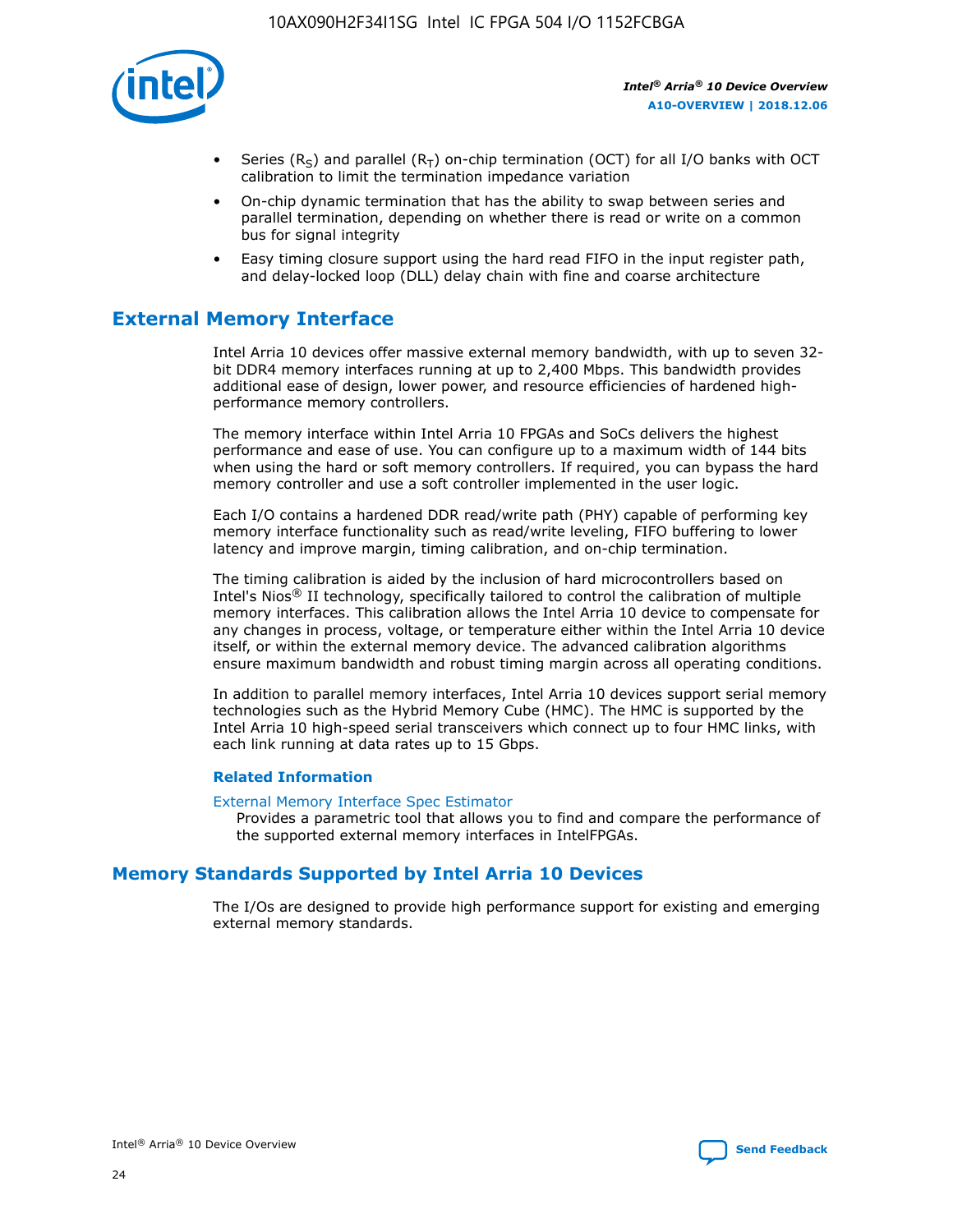

#### **Table 20. Memory Standards Supported by the Hard Memory Controller**

This table lists the overall capability of the hard memory controller. For specific details, refer to the External Memory Interface Spec Estimator and Intel Arria 10 Device Datasheet.

| <b>Memory Standard</b> | <b>Rate Support</b> | <b>Ping Pong PHY Support</b> | <b>Maximum Frequency</b><br>(MHz) |
|------------------------|---------------------|------------------------------|-----------------------------------|
| <b>DDR4 SDRAM</b>      | Quarter rate        | Yes                          | 1,067                             |
|                        |                     |                              | 1,200                             |
| DDR3 SDRAM             | Half rate           | Yes                          | 533                               |
|                        |                     |                              | 667                               |
|                        | Quarter rate        | Yes                          | 1,067                             |
|                        |                     |                              | 1,067                             |
| <b>DDR3L SDRAM</b>     | Half rate           | Yes                          | 533                               |
|                        |                     |                              | 667                               |
|                        | Quarter rate        | Yes                          | 933                               |
|                        |                     |                              | 933                               |
| LPDDR3 SDRAM           | Half rate           |                              | 533                               |
|                        | Quarter rate        |                              | 800                               |

### **Table 21. Memory Standards Supported by the Soft Memory Controller**

| <b>Memory Standard</b>      | <b>Rate Support</b> | <b>Maximum Frequency</b><br>(MHz) |
|-----------------------------|---------------------|-----------------------------------|
| <b>RLDRAM 3 (11)</b>        | Quarter rate        | 1,200                             |
| ODR IV SRAM <sup>(11)</sup> | Quarter rate        | 1,067                             |
| <b>ODR II SRAM</b>          | Full rate           | 333                               |
|                             | Half rate           | 633                               |
| <b>ODR II+ SRAM</b>         | Full rate           | 333                               |
|                             | Half rate           | 633                               |
| <b>ODR II+ Xtreme SRAM</b>  | Full rate           | 333                               |
|                             | Half rate           | 633                               |

#### **Table 22. Memory Standards Supported by the HPS Hard Memory Controller**

The hard processor system (HPS) is available in Intel Arria 10 SoC devices only.

| <b>Memory Standard</b> | <b>Rate Support</b> | <b>Maximum Frequency</b><br>(MHz) |
|------------------------|---------------------|-----------------------------------|
| <b>DDR4 SDRAM</b>      | Half rate           | 1,200                             |
| <b>DDR3 SDRAM</b>      | Half rate           | 1,067                             |
| <b>DDR3L SDRAM</b>     | Half rate           | 933                               |

<sup>(11)</sup> Intel Arria 10 devices support this external memory interface using hard PHY with soft memory controller.

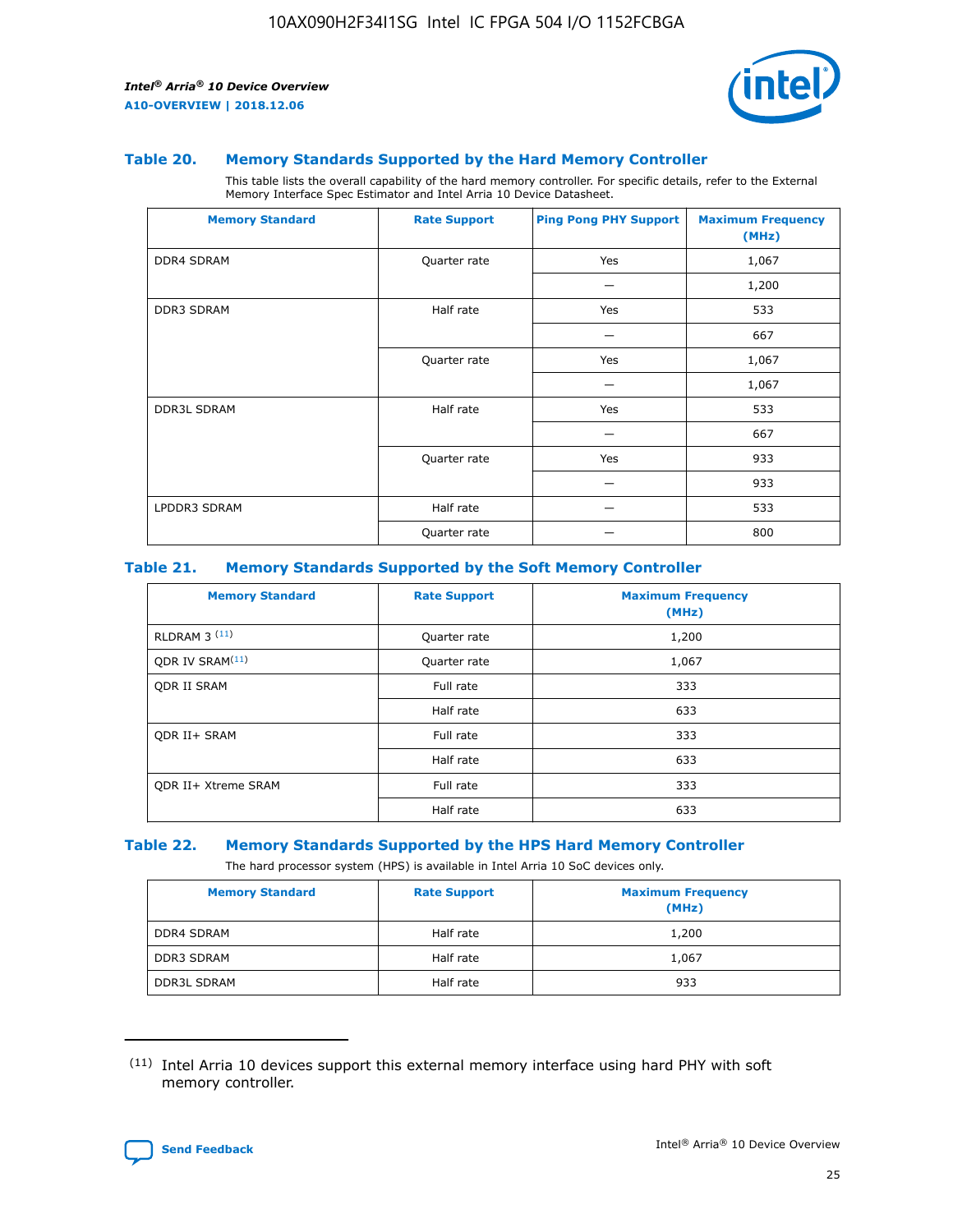

### **Related Information**

#### [Intel Arria 10 Device Datasheet](https://www.intel.com/content/www/us/en/programmable/documentation/mcn1413182292568.html#mcn1413182153340)

Lists the memory interface performance according to memory interface standards, rank or chip select configurations, and Intel Arria 10 device speed grades.

# **PCIe Gen1, Gen2, and Gen3 Hard IP**

Intel Arria 10 devices contain PCIe hard IP that is designed for performance and ease-of-use:

- Includes all layers of the PCIe stack—transaction, data link and physical layers.
- Supports PCIe Gen3, Gen2, and Gen1 Endpoint and Root Port in x1, x2, x4, or x8 lane configuration.
- Operates independently from the core logic—optional configuration via protocol (CvP) allows the PCIe link to power up and complete link training in less than 100 ms while the Intel Arria 10 device completes loading the programming file for the rest of the FPGA.
- Provides added functionality that makes it easier to support emerging features such as Single Root I/O Virtualization (SR-IOV) and optional protocol extensions.
- Provides improved end-to-end datapath protection using ECC.
- Supports FPGA configuration via protocol (CvP) using PCIe at Gen3, Gen2, or Gen1 speed.

#### **Related Information**

PCS Features on page 30

## **Enhanced PCS Hard IP for Interlaken and 10 Gbps Ethernet**

## **Interlaken Support**

The Intel Arria 10 enhanced PCS hard IP provides integrated Interlaken PCS supporting rates up to 25.8 Gbps per lane.

The Interlaken PCS is based on the proven functionality of the PCS developed for Intel's previous generation FPGAs, which demonstrated interoperability with Interlaken ASSP vendors and third-party IP suppliers. The Interlaken PCS is present in every transceiver channel in Intel Arria 10 devices.

### **Related Information**

PCS Features on page 30

## **10 Gbps Ethernet Support**

The Intel Arria 10 enhanced PCS hard IP supports 10GBASE-R PCS compliant with IEEE 802.3 10 Gbps Ethernet (10GbE). The integrated hard IP support for 10GbE and the 10 Gbps transceivers save external PHY cost, board space, and system power.

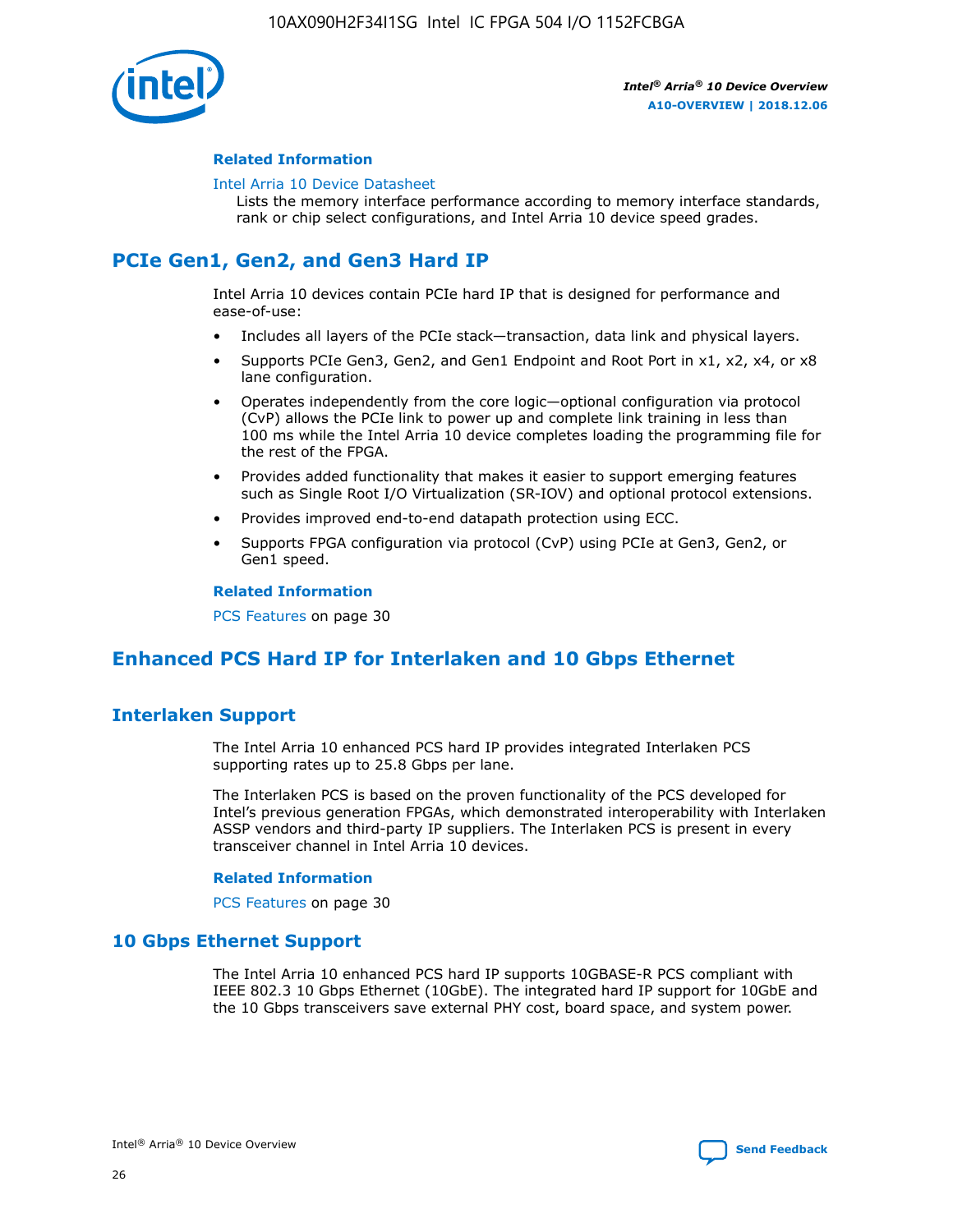

The scalable hard IP supports multiple independent 10GbE ports while using a single PLL for all the 10GBASE-R PCS instantiations, which saves on core logic resources and clock networks:

- Simplifies multiport 10GbE systems compared to XAUI interfaces that require an external XAUI-to-10G PHY.
- Incorporates Electronic Dispersion Compensation (EDC), which enables direct connection to standard 10 Gbps XFP and SFP+ pluggable optical modules.
- Supports backplane Ethernet applications and includes a hard 10GBASE-KR Forward Error Correction (FEC) circuit that you can use for 10 Gbps and 40 Gbps applications.

The 10 Gbps Ethernet PCS hard IP and 10GBASE-KR FEC are present in every transceiver channel.

#### **Related Information**

PCS Features on page 30

## **Low Power Serial Transceivers**

Intel Arria 10 FPGAs and SoCs include lowest power transceivers that deliver high bandwidth, throughput and low latency.

Intel Arria 10 devices deliver the industry's lowest power consumption per transceiver channel:

- 12.5 Gbps transceivers at as low as 242 mW
- 10 Gbps transceivers at as low as 168 mW
- 6 Gbps transceivers at as low as 117 mW

Intel Arria 10 transceivers support various data rates according to application:

- Chip-to-chip and chip-to-module applications—from 1 Gbps up to 25.8 Gbps
- Long reach and backplane applications—from 1 Gbps up to 12.5 with advanced adaptive equalization
- Critical power sensitive applications—from 1 Gbps up to 11.3 Gbps using lower power modes

The combination of 20 nm process technology and architectural advances provide the following benefits:

- Significant reduction in die area and power consumption
- Increase of up to two times in transceiver I/O density compared to previous generation devices while maintaining optimal signal integrity
- Up to 72 total transceiver channels—you can configure up to 6 of these channels to run as fast as 25.8 Gbps
- All channels feature continuous data rate support up to the maximum rated speed

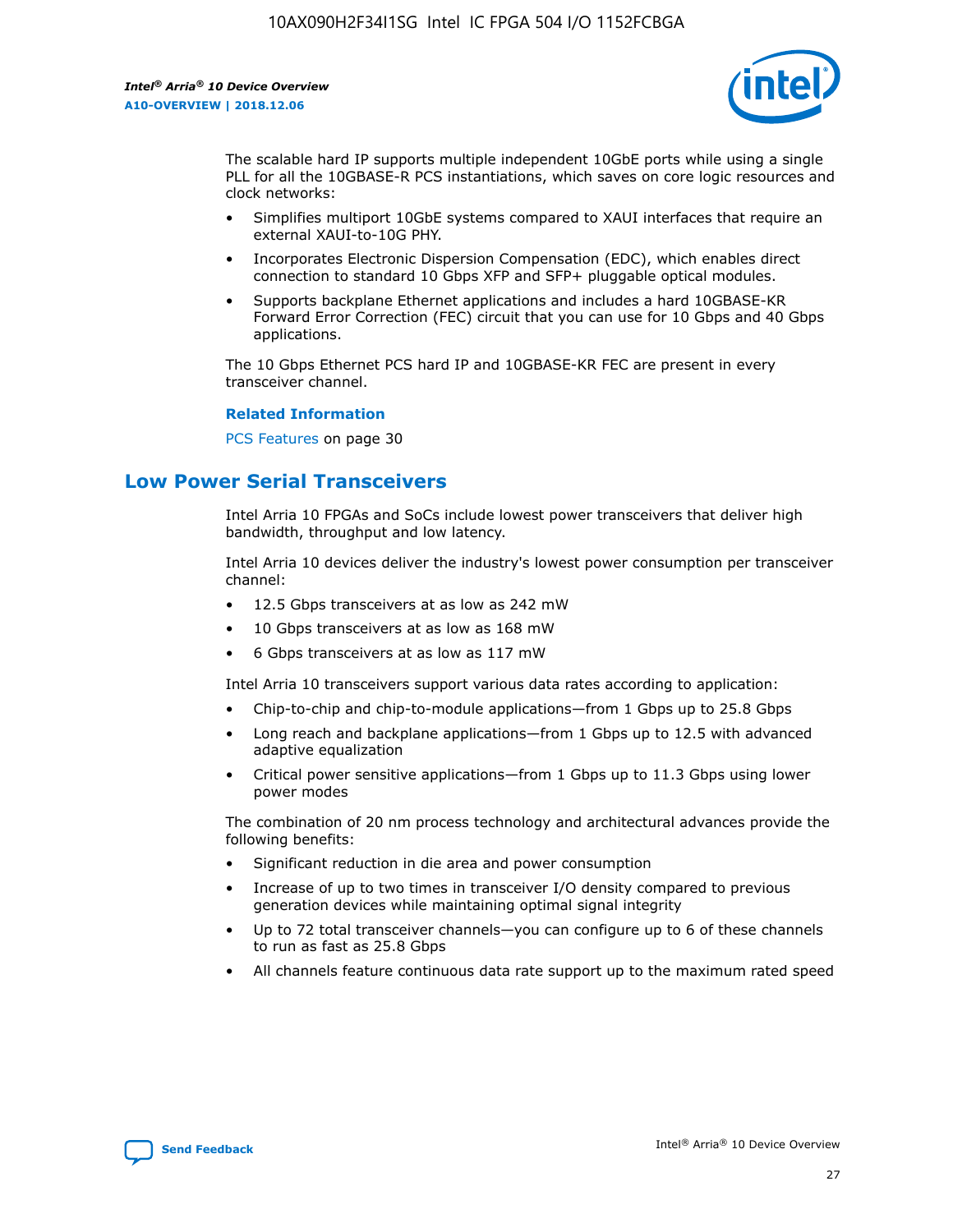



## **Figure 6. Intel Arria 10 Transceiver Block Architecture**

## **Transceiver Channels**

All transceiver channels feature a dedicated Physical Medium Attachment (PMA) and a hardened Physical Coding Sublayer (PCS).

- The PMA provides primary interfacing capabilities to physical channels.
- The PCS typically handles encoding/decoding, word alignment, and other preprocessing functions before transferring data to the FPGA core fabric.

A transceiver channel consists of a PMA and a PCS block. Most transceiver banks have 6 channels. There are some transceiver banks that contain only 3 channels.

A wide variety of bonded and non-bonded data rate configurations is possible using a highly configurable clock distribution network. Up to 80 independent transceiver data rates can be configured.

The following figures are graphical representations of top views of the silicon die, which correspond to reverse views for flip chip packages. Different Intel Arria 10 devices may have different floorplans than the ones shown in the figures.

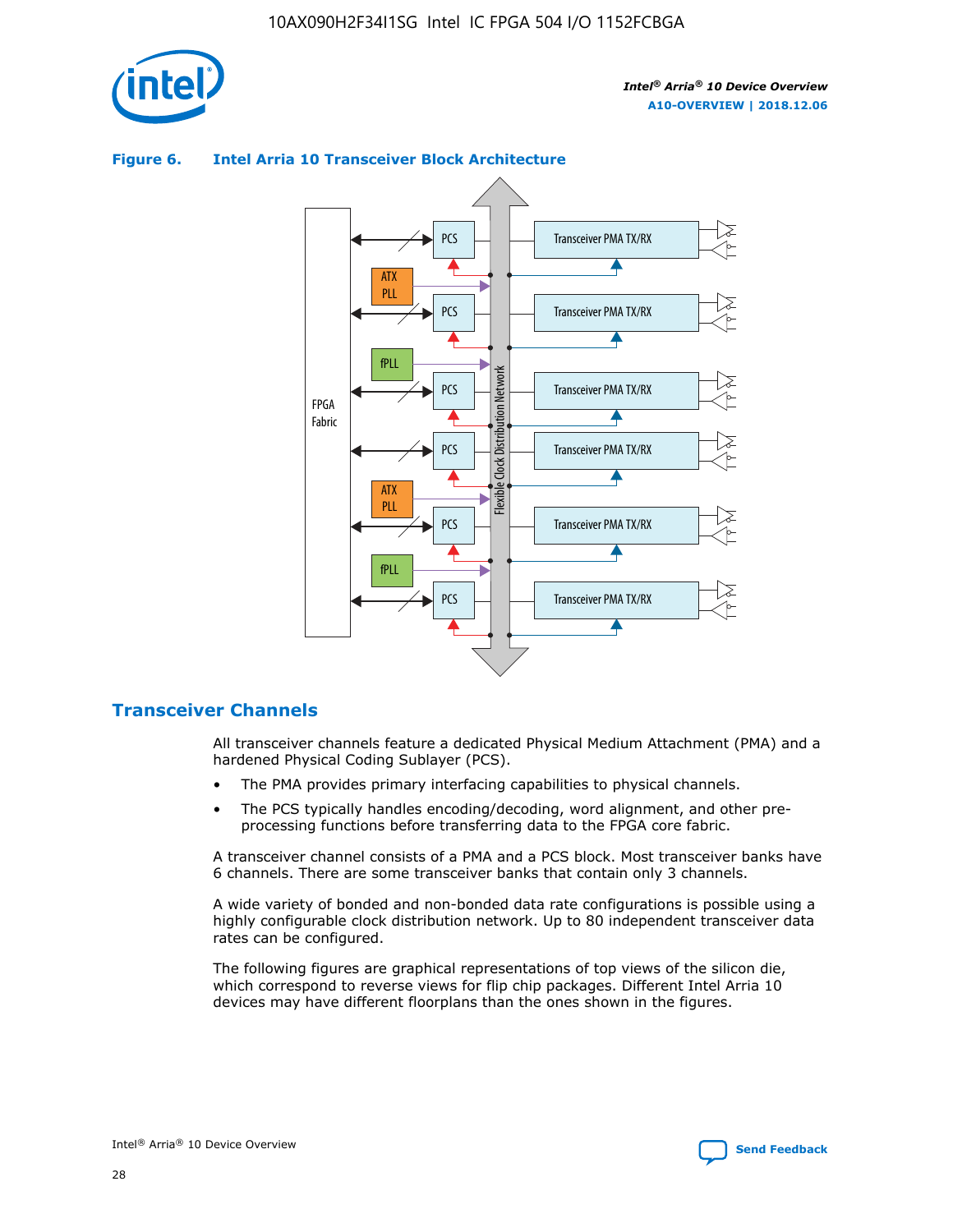

## **Figure 7. Device Chip Overview for Intel Arria 10 GX and GT Devices**



Hard PCS fPLL ATX (LC) **Transmit** 



## **PMA Features**

Intel Arria 10 transceivers provide exceptional signal integrity at data rates up to 25.8 Gbps. Clocking options include ultra-low jitter ATX PLLs (LC tank based), clock multiplier unit (CMU) PLLs, and fractional PLLs.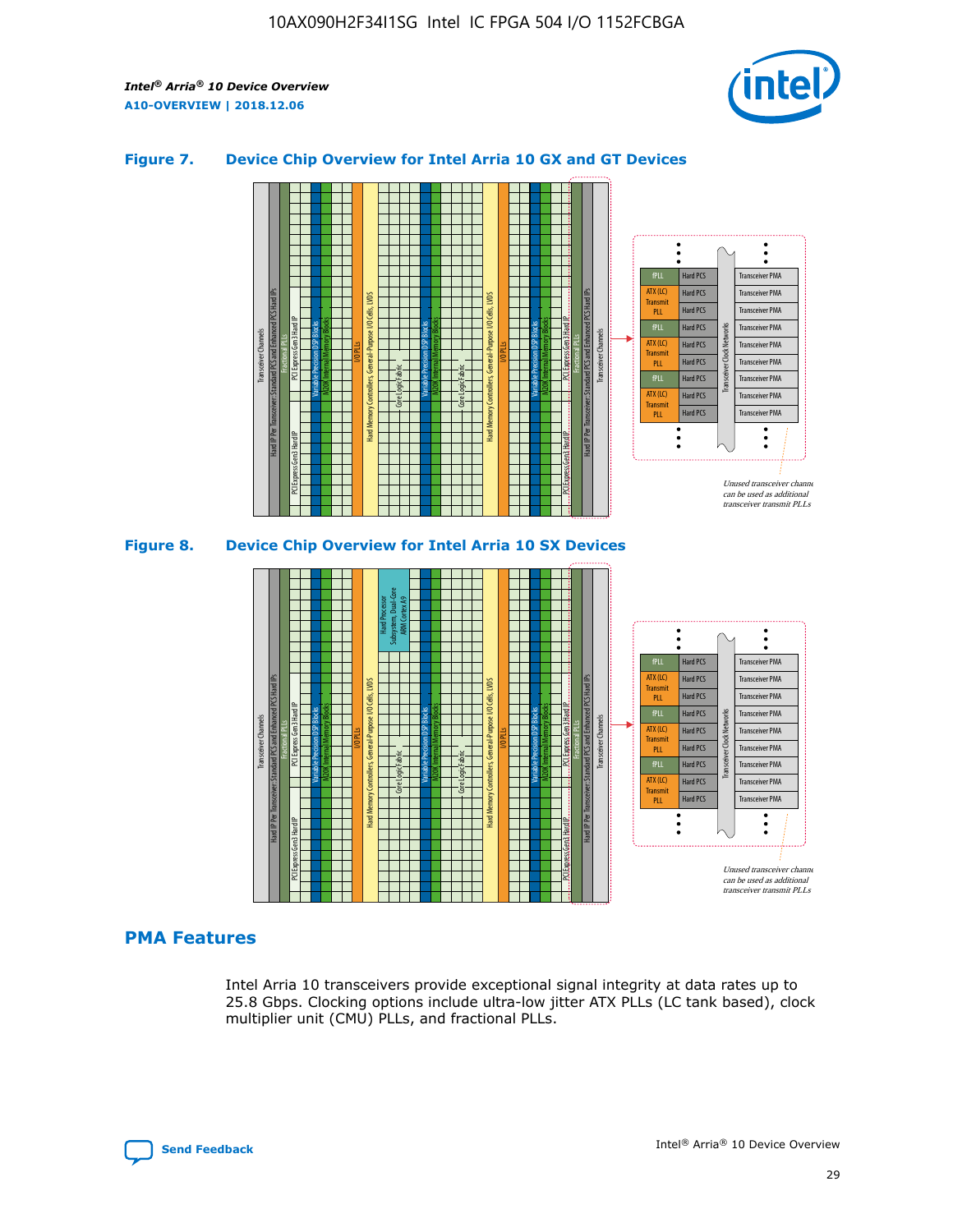

Each transceiver channel contains a channel PLL that can be used as the CMU PLL or clock data recovery (CDR) PLL. In CDR mode, the channel PLL recovers the receiver clock and data in the transceiver channel. Up to 80 independent data rates can be configured on a single Intel Arria 10 device.

## **Table 23. PMA Features of the Transceivers in Intel Arria 10 Devices**

| <b>Feature</b>                                             | <b>Capability</b>                                                                                                                                                                                                             |
|------------------------------------------------------------|-------------------------------------------------------------------------------------------------------------------------------------------------------------------------------------------------------------------------------|
| Chip-to-Chip Data Rates                                    | 1 Gbps to 17.4 Gbps (Intel Arria 10 GX devices)<br>1 Gbps to 25.8 Gbps (Intel Arria 10 GT devices)                                                                                                                            |
| <b>Backplane Support</b>                                   | Drive backplanes at data rates up to 12.5 Gbps                                                                                                                                                                                |
| <b>Optical Module Support</b>                              | SFP+/SFP, XFP, CXP, QSFP/QSFP28, CFP/CFP2/CFP4                                                                                                                                                                                |
| Cable Driving Support                                      | SFP+ Direct Attach, PCI Express over cable, eSATA                                                                                                                                                                             |
| Transmit Pre-Emphasis                                      | 4-tap transmit pre-emphasis and de-emphasis to compensate for system channel loss                                                                                                                                             |
| Continuous Time Linear<br>Equalizer (CTLE)                 | Dual mode, high-gain, and high-data rate, linear receive equalization to compensate for<br>system channel loss                                                                                                                |
| Decision Feedback Equalizer<br>(DFE)                       | 7-fixed and 4-floating tap DFE to equalize backplane channel loss in the presence of<br>crosstalk and noisy environments                                                                                                      |
| Variable Gain Amplifier                                    | Optimizes the signal amplitude prior to the CDR sampling and operates in fixed and<br>adaptive modes                                                                                                                          |
| Altera Digital Adaptive<br>Parametric Tuning (ADAPT)       | Fully digital adaptation engine to automatically adjust all link equalization parameters-<br>including CTLE, DFE, and variable gain amplifier blocks—that provide optimal link margin<br>without intervention from user logic |
| Precision Signal Integrity<br>Calibration Engine (PreSICE) | Hardened calibration controller to quickly calibrate all transceiver control parameters on<br>power-up, which provides the optimal signal integrity and jitter performance                                                    |
| Advanced Transmit (ATX)<br>PLL                             | Low jitter ATX (LC tank based) PLLs with continuous tuning range to cover a wide range of<br>standard and proprietary protocols                                                                                               |
| <b>Fractional PLLs</b>                                     | On-chip fractional frequency synthesizers to replace on-board crystal oscillators and reduce<br>system cost                                                                                                                   |
| Digitally Assisted Analog<br><b>CDR</b>                    | Superior jitter tolerance with fast lock time                                                                                                                                                                                 |
| Dynamic Partial<br>Reconfiguration                         | Allows independent control of the Avalon memory-mapped interface of each transceiver<br>channel for the highest transceiver flexibility                                                                                       |
| Multiple PCS-PMA and PCS-<br>PLD interface widths          | 8-, 10-, 16-, 20-, 32-, 40-, or 64-bit interface widths for flexibility of deserialization width,<br>encoding, and reduced latency                                                                                            |

## **PCS Features**

This table summarizes the Intel Arria 10 transceiver PCS features. You can use the transceiver PCS to support a wide range of protocols ranging from 1 Gbps to 25.8 Gbps.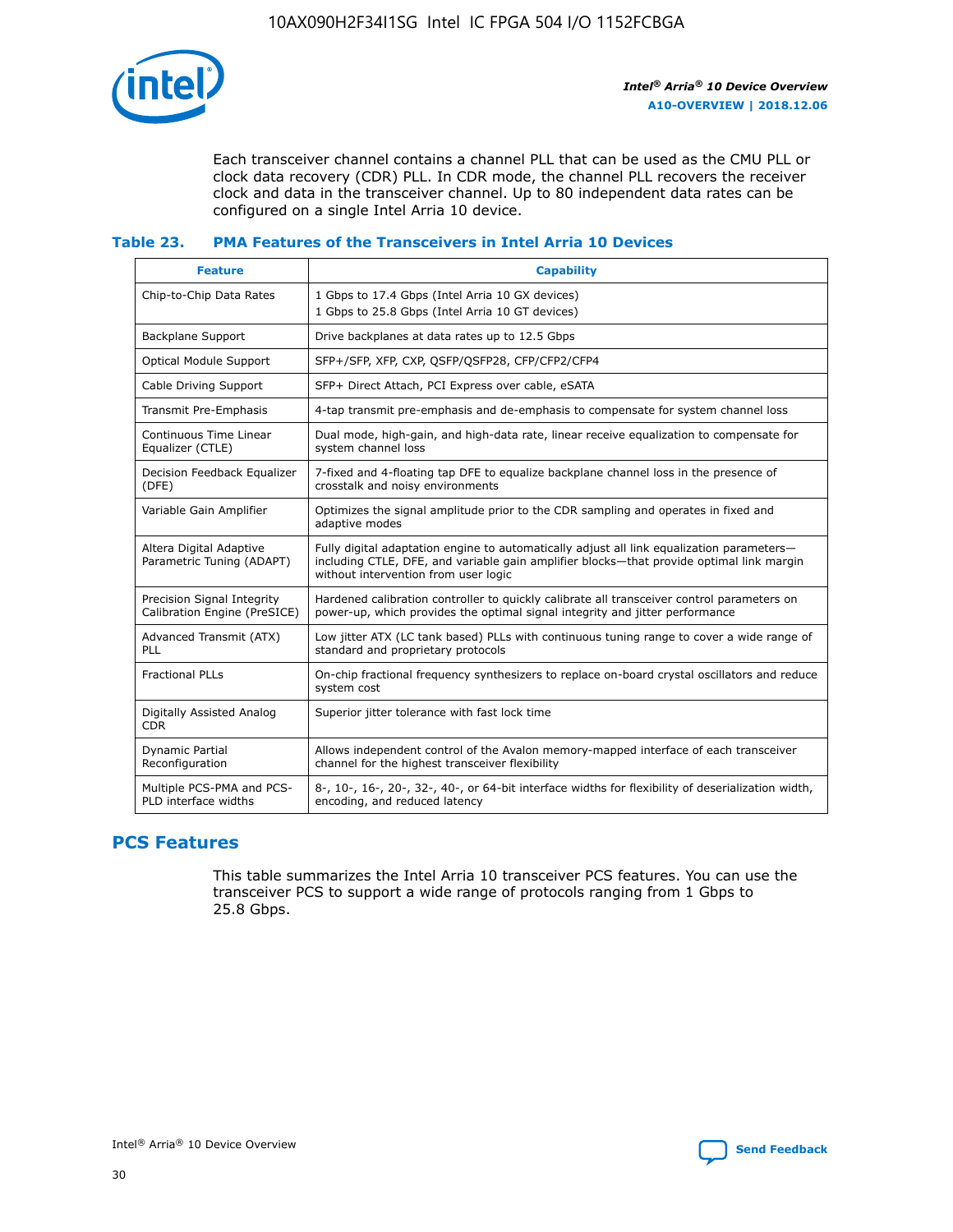

| <b>PCS</b>    | <b>Description</b>                                                                                                                                                                                                                                                                                                                                                                                             |
|---------------|----------------------------------------------------------------------------------------------------------------------------------------------------------------------------------------------------------------------------------------------------------------------------------------------------------------------------------------------------------------------------------------------------------------|
| Standard PCS  | Operates at a data rate up to 12 Gbps<br>Supports protocols such as PCI-Express, CPRI 4.2+, GigE, IEEE 1588 in Hard PCS<br>Implements other protocols using Basic/Custom (Standard PCS) transceiver<br>configuration rules.                                                                                                                                                                                    |
| Enhanced PCS  | Performs functions common to most serial data industry standards, such as word<br>alignment, encoding/decoding, and framing, before data is sent or received off-chip<br>through the PMA<br>• Handles data transfer to and from the FPGA fabric<br>Handles data transfer internally to and from the PMA<br>Provides frequency compensation<br>Performs channel bonding for multi-channel low skew applications |
| PCIe Gen3 PCS | Supports the seamless switching of Data and Clock between the Gen1, Gen2, and Gen3<br>data rates<br>Provides support for PIPE 3.0 features<br>Supports the PIPE interface with the Hard IP enabled, as well as with the Hard IP<br>bypassed                                                                                                                                                                    |

#### **Related Information**

- PCIe Gen1, Gen2, and Gen3 Hard IP on page 26
- Interlaken Support on page 26
- 10 Gbps Ethernet Support on page 26

## **PCS Protocol Support**

This table lists some of the protocols supported by the Intel Arria 10 transceiver PCS. For more information about the blocks in the transmitter and receiver data paths, refer to the related information.

| <b>Protocol</b>                                 | <b>Data Rate</b><br>(Gbps) | <b>Transceiver IP</b>       | <b>PCS Support</b>                      |
|-------------------------------------------------|----------------------------|-----------------------------|-----------------------------------------|
| PCIe Gen3 x1, x2, x4, x8                        | 8.0                        | Native PHY (PIPE)           | Standard PCS and PCIe<br>Gen3 PCS       |
| PCIe Gen2 x1, x2, x4, x8                        | 5.0                        | Native PHY (PIPE)           | <b>Standard PCS</b>                     |
| PCIe Gen1 x1, x2, x4, x8                        | 2.5                        | Native PHY (PIPE)           | Standard PCS                            |
| 1000BASE-X Gigabit Ethernet                     | 1.25                       | Native PHY                  | <b>Standard PCS</b>                     |
| 1000BASE-X Gigabit Ethernet with<br>IEEE 1588v2 | 1.25                       | Native PHY                  | Standard PCS                            |
| 10GBASE-R                                       | 10.3125                    | Native PHY                  | <b>Enhanced PCS</b>                     |
| 10GBASE-R with IEEE 1588v2                      | 10.3125                    | Native PHY                  | <b>Enhanced PCS</b>                     |
| 10GBASE-R with KR FEC                           | 10.3125                    | Native PHY                  | <b>Enhanced PCS</b>                     |
| 10GBASE-KR and 1000BASE-X                       | 10.3125                    | 1G/10GbE and 10GBASE-KR PHY | Standard PCS and<br><b>Enhanced PCS</b> |
| Interlaken (CEI-6G/11G)                         | 3.125 to 17.4              | Native PHY                  | <b>Enhanced PCS</b>                     |
| SFI-S/SFI-5.2                                   | 11.2                       | Native PHY                  | <b>Enhanced PCS</b>                     |
| $10G$ SDI                                       | 10.692                     | Native PHY                  | <b>Enhanced PCS</b>                     |
|                                                 |                            |                             | continued                               |

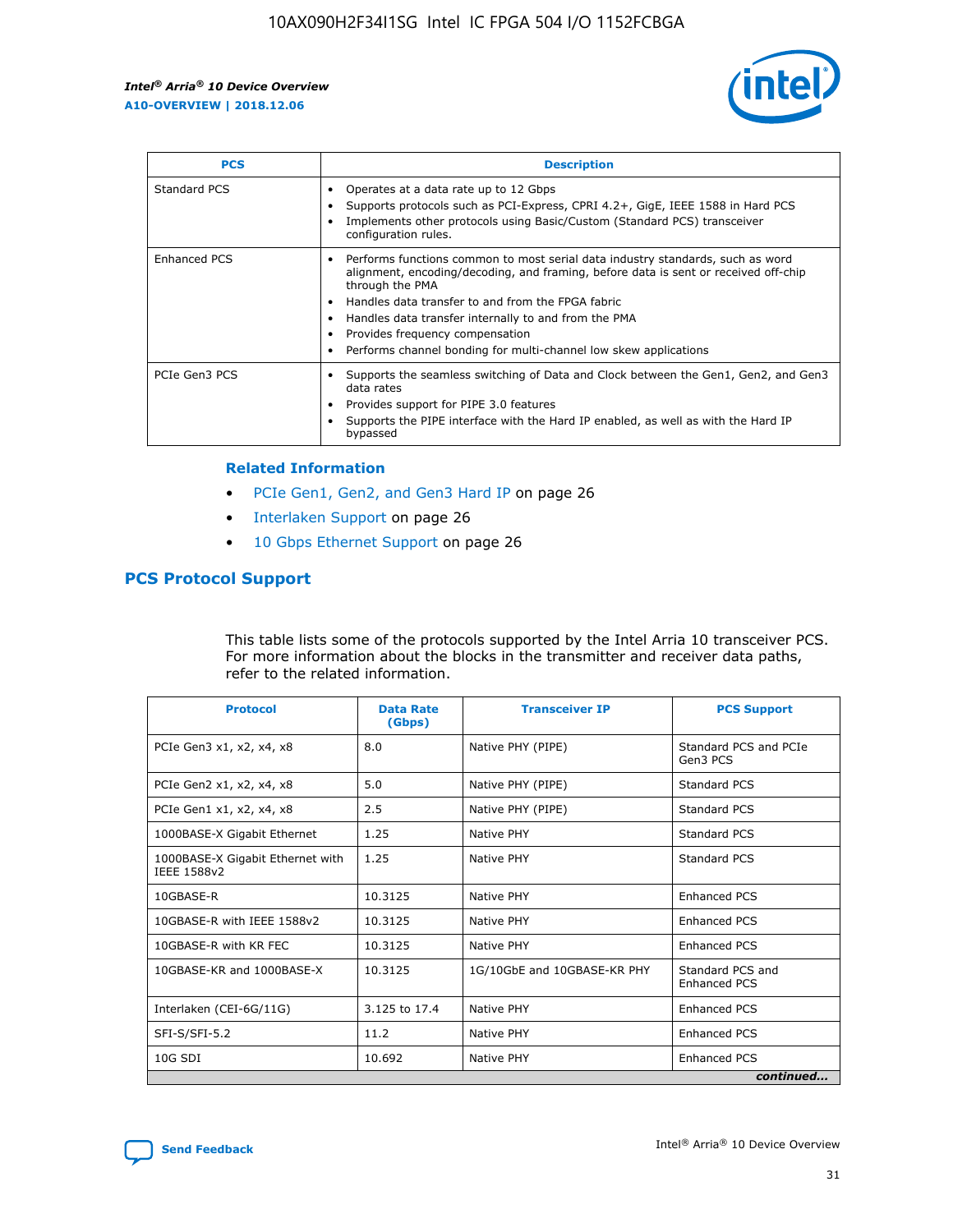

| <b>Protocol</b>      | <b>Data Rate</b><br>(Gbps) | <b>Transceiver IP</b> | <b>PCS Support</b> |
|----------------------|----------------------------|-----------------------|--------------------|
| CPRI 6.0 (64B/66B)   | 0.6144 to<br>10.1376       | Native PHY            | Enhanced PCS       |
| CPRI 4.2 (8B/10B)    | $0.6144$ to<br>9.8304      | Native PHY            | Standard PCS       |
| OBSAI RP3 v4.2       | 0.6144 to 6.144            | Native PHY            | Standard PCS       |
| SD-SDI/HD-SDI/3G-SDI | $0.143(12)$ to<br>2.97     | Native PHY            | Standard PCS       |

## **Related Information**

#### [Intel Arria 10 Transceiver PHY User Guide](https://www.intel.com/content/www/us/en/programmable/documentation/nik1398707230472.html#nik1398707091164)

Provides more information about the supported transceiver protocols and PHY IP, the PMA architecture, and the standard, enhanced, and PCIe Gen3 PCS architecture.

## **SoC with Hard Processor System**

Each SoC device combines an FPGA fabric and a hard processor system (HPS) in a single device. This combination delivers the flexibility of programmable logic with the power and cost savings of hard IP in these ways:

- Reduces board space, system power, and bill of materials cost by eliminating a discrete embedded processor
- Allows you to differentiate the end product in both hardware and software, and to support virtually any interface standard
- Extends the product life and revenue through in-field hardware and software updates

 $(12)$  The 0.143 Gbps data rate is supported using oversampling of user logic that you must implement in the FPGA fabric.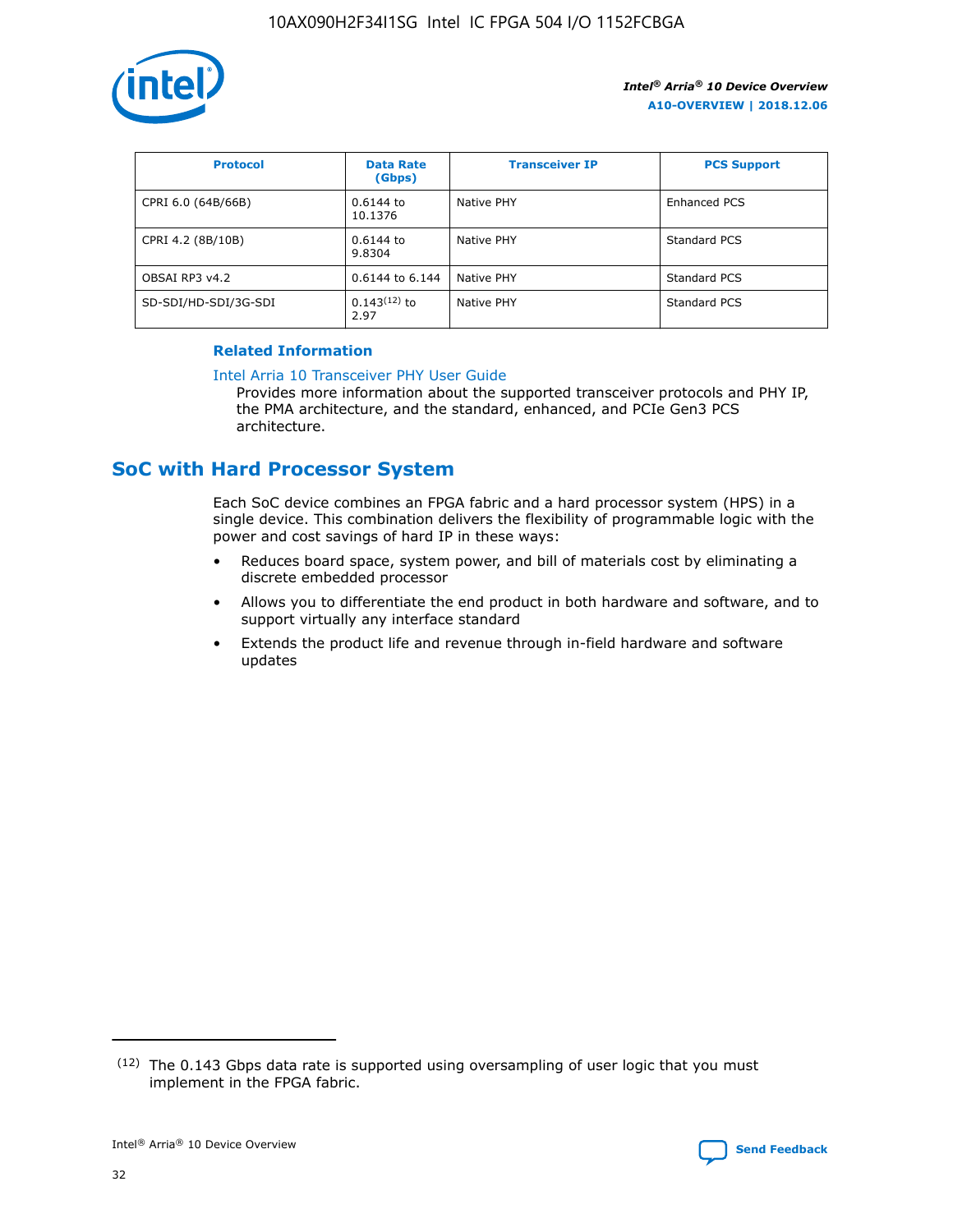

#### **Figure 9. HPS Block Diagram**

This figure shows a block diagram of the HPS with the dual ARM Cortex-A9 MPCore processor.



## **Key Advantages of 20-nm HPS**

The 20-nm HPS strikes a balance between enabling maximum software compatibility with 28-nm SoCs while still improving upon the 28-nm HPS architecture. These improvements address the requirements of the next generation target markets such as wireless and wireline communications, compute and storage equipment, broadcast and military in terms of performance, memory bandwidth, connectivity via backplane and security.

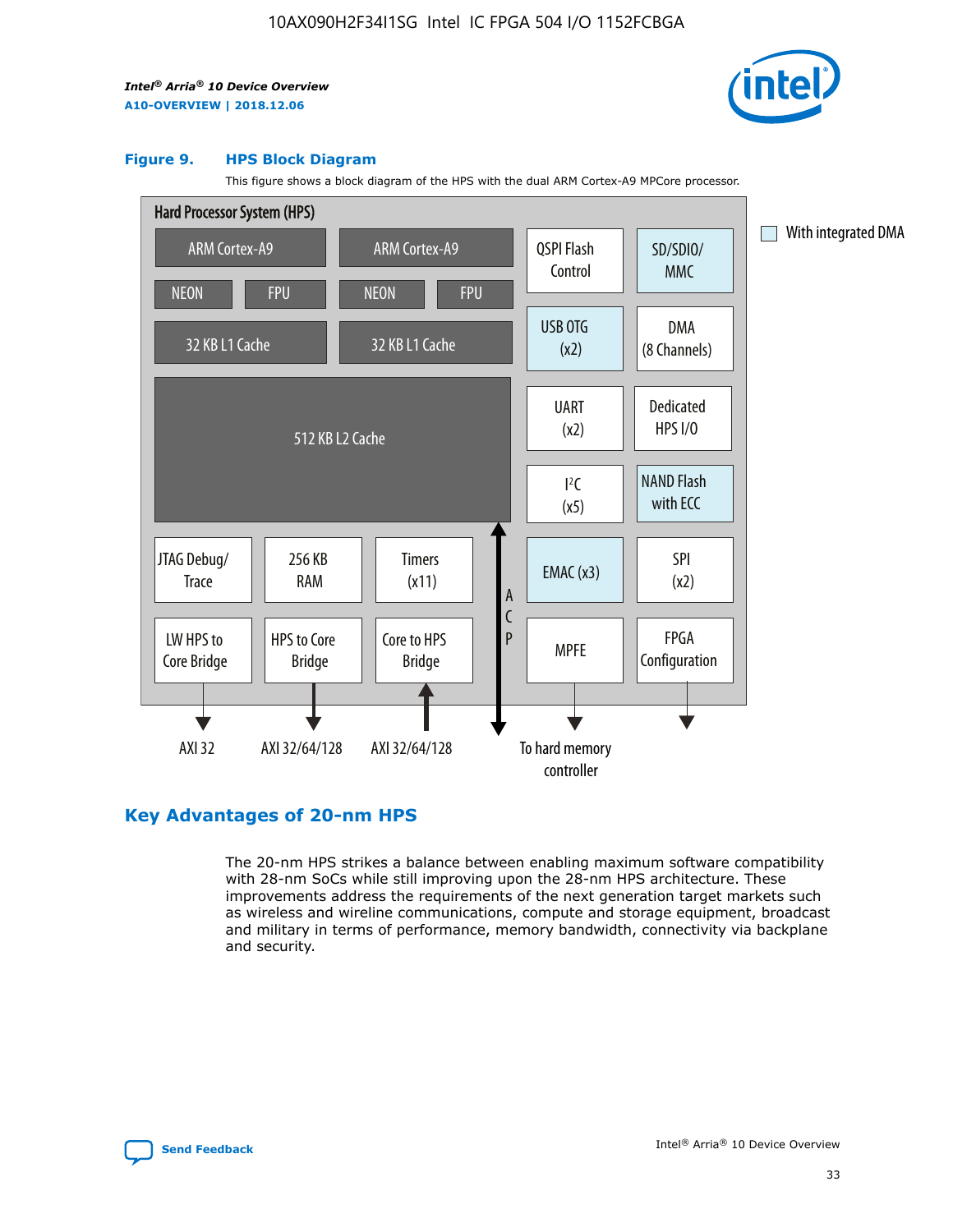

## **Table 24. Improvements in 20 nm HPS**

This table lists the key improvements of the 20 nm HPS compared to the 28 nm HPS.

| Advantages/<br><b>Improvements</b>                          | <b>Description</b>                                                                                                                                                                                                                                                                                                                                                                                                                                                                                                                                                                                                                                                                                                                                                                                                                                                                                                      |
|-------------------------------------------------------------|-------------------------------------------------------------------------------------------------------------------------------------------------------------------------------------------------------------------------------------------------------------------------------------------------------------------------------------------------------------------------------------------------------------------------------------------------------------------------------------------------------------------------------------------------------------------------------------------------------------------------------------------------------------------------------------------------------------------------------------------------------------------------------------------------------------------------------------------------------------------------------------------------------------------------|
| Increased performance and<br>overdrive capability           | While the nominal processor frequency is 1.2 GHz, the 20 nm HPS offers an "overdrive"<br>feature which enables a higher processor operating frequency. This requires a higher supply<br>voltage value that is unique to the HPS and may require a separate regulator.                                                                                                                                                                                                                                                                                                                                                                                                                                                                                                                                                                                                                                                   |
| Increased processor memory<br>bandwidth and DDR4<br>support | Up to 64-bit DDR4 memory at 2,400 Mbps support is available for the processor. The hard<br>memory controller for the HPS comprises a multi-port front end that manages connections<br>to a single port memory controller. The multi-port front end allows logic core and the HPS<br>to share ports and thereby the available bandwidth of the memory controller.                                                                                                                                                                                                                                                                                                                                                                                                                                                                                                                                                        |
| Flexible I/O sharing                                        | An advanced I/O pin muxing scheme allows improved sharing of I/O between the HPS and<br>the core logic. The following types of I/O are available for SoC:<br>17 dedicated I/Os-physically located inside the HPS block and are not accessible to<br>logic within the core. The 17 dedicated I/Os are used for HPS clock, resets, and<br>interfacing with boot devices, QSPI, and SD/MMC.<br>48 direct shared I/O-located closest to the HPS block and are ideal for high speed HPS<br>peripherals such as EMAC, USB, and others. There is one bank of 48 I/Os that supports<br>direct sharing where the 48 I/Os can be shared 12 I/Os at a time.<br>Standard (shared) I/O-all standard I/Os can be shared by the HPS peripherals and any<br>logic within the core. For designs where more than 48 I/Os are reguired to fully use all<br>the peripherals in the HPS, these I/Os can be connected through the core logic. |
| <b>EMAC</b> core                                            | Three EMAC cores are available in the HPS. The EMAC cores enable an application to<br>support two redundant Ethernet connections; for example, backplane, or two EMAC cores<br>for managing IEEE 1588 time stamp information while allowing a third EMAC core for debug<br>and configuration. All three EMACs can potentially share the same time stamps, simplifying<br>the 1588 time stamping implementation. A new serial time stamp interface allows core<br>logic to access and read the time stamp values. The integrated EMAC controllers can be<br>connected to external Ethernet PHY through the provided MDIO or I <sup>2</sup> C interface.                                                                                                                                                                                                                                                                  |
| On-chip memory                                              | The on-chip memory is updated to 256 KB support and can support larger data sets and<br>real time algorithms.                                                                                                                                                                                                                                                                                                                                                                                                                                                                                                                                                                                                                                                                                                                                                                                                           |
| <b>ECC</b> enhancements                                     | Improvements in L2 Cache ECC management allow identification of errors down to the<br>address level. ECC enhancements also enable improved error injection and status reporting<br>via the introduction of new memory mapped access to syndrome and data signals.                                                                                                                                                                                                                                                                                                                                                                                                                                                                                                                                                                                                                                                       |
| HPS to FPGA Interconnect<br>Backbone                        | Although the HPS and the Logic Core can operate independently, they are tightly coupled<br>via a high-bandwidth system interconnect built from high-performance ARM AMBA AXI bus<br>bridges. IP bus masters in the FPGA fabric have access to HPS bus slaves via the FPGA-to-<br>HPS interconnect. Similarly, HPS bus masters have access to bus slaves in the core fabric<br>via the HPS-to-FPGA bridge. Both bridges are AMBA AXI-3 compliant and support<br>simultaneous read and write transactions. Up to three masters within the core fabric can<br>share the HPS SDRAM controller with the processor. Additionally, the processor can be used<br>to configure the core fabric under program control via a dedicated 32-bit configuration port.                                                                                                                                                                  |
| FPGA configuration and HPS<br>booting                       | The FPGA fabric and HPS in the SoCs are powered independently. You can reduce the clock<br>frequencies or gate the clocks to reduce dynamic power.<br>You can configure the FPGA fabric and boot the HPS independently, in any order, providing<br>you with more design flexibility.                                                                                                                                                                                                                                                                                                                                                                                                                                                                                                                                                                                                                                    |
| Security                                                    | New security features have been introduced for anti-tamper management, secure boot,<br>encryption (AES), and authentication (SHA).                                                                                                                                                                                                                                                                                                                                                                                                                                                                                                                                                                                                                                                                                                                                                                                      |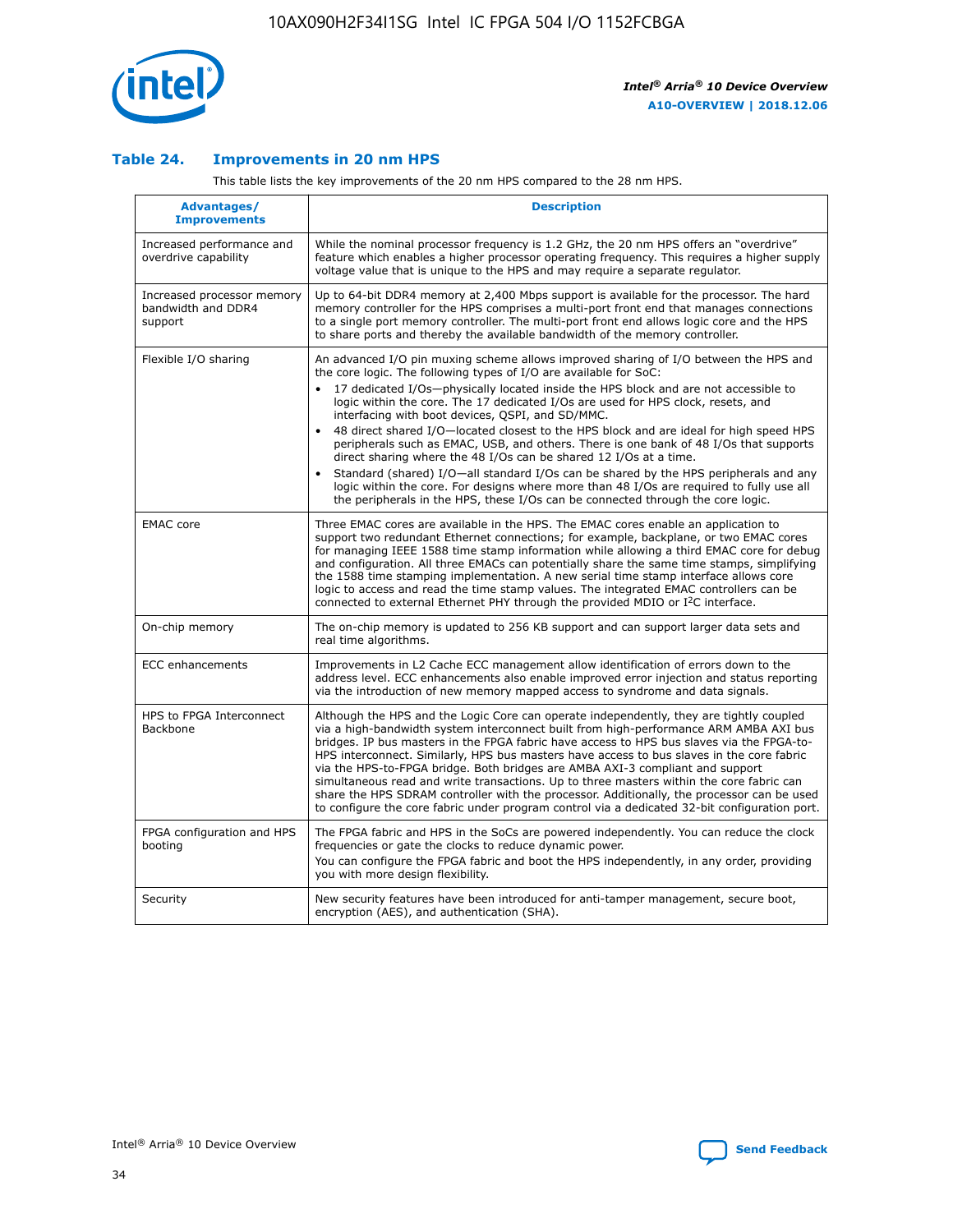

## **Features of the HPS**

The HPS has the following features:

- 1.2-GHz, dual-core ARM Cortex-A9 MPCore processor with up to 1.5-GHz via overdrive
	- ARMv7-A architecture that runs 32-bit ARM instructions, 16-bit and 32-bit Thumb instructions, and 8-bit Java byte codes in Jazelle style
	- Superscalar, variable length, out-of-order pipeline with dynamic branch prediction
	- Instruction Efficiency 2.5 MIPS/MHz, which provides total performance of 7500 MIPS at 1.5 GHz
- Each processor core includes:
	- 32 KB of L1 instruction cache, 32 KB of L1 data cache
	- Single- and double-precision floating-point unit and NEON media engine
	- CoreSight debug and trace technology
	- Snoop Control Unit (SCU) and Acceleration Coherency Port (ACP)
- 512 KB of shared L2 cache
- 256 KB of scratch RAM
- Hard memory controller with support for DDR3, DDR4 and optional error correction code (ECC) support
- Multiport Front End (MPFE) Scheduler interface to the hard memory controller
- 8-channel direct memory access (DMA) controller
- QSPI flash controller with SIO, DIO, QIO SPI Flash support
- NAND flash controller (ONFI 1.0 or later) with DMA and ECC support, updated to support 8 and 16-bit Flash devices and new command DMA to offload CPU for fast power down recovery
- Updated SD/SDIO/MMC controller to eMMC 4.5 with DMA with CE-ATA digital command support
- 3 10/100/1000 Ethernet media access control (MAC) with DMA
- 2 USB On-the-Go (OTG) controllers with DMA
- $\bullet$  5 I<sup>2</sup>C controllers (3 can be used by EMAC for MIO to external PHY)
- 2 UART 16550 Compatible controllers
- 4 serial peripheral interfaces (SPI) (2 Master, 2 Slaves)
- 62 programmable general-purpose I/Os, which includes 48 direct share I/Os that allows the HPS peripherals to connect directly to the FPGA I/Os
- 7 general-purpose timers
- 4 watchdog timers
- Anti-tamper, Secure Boot, Encryption (AES) and Authentication (SHA)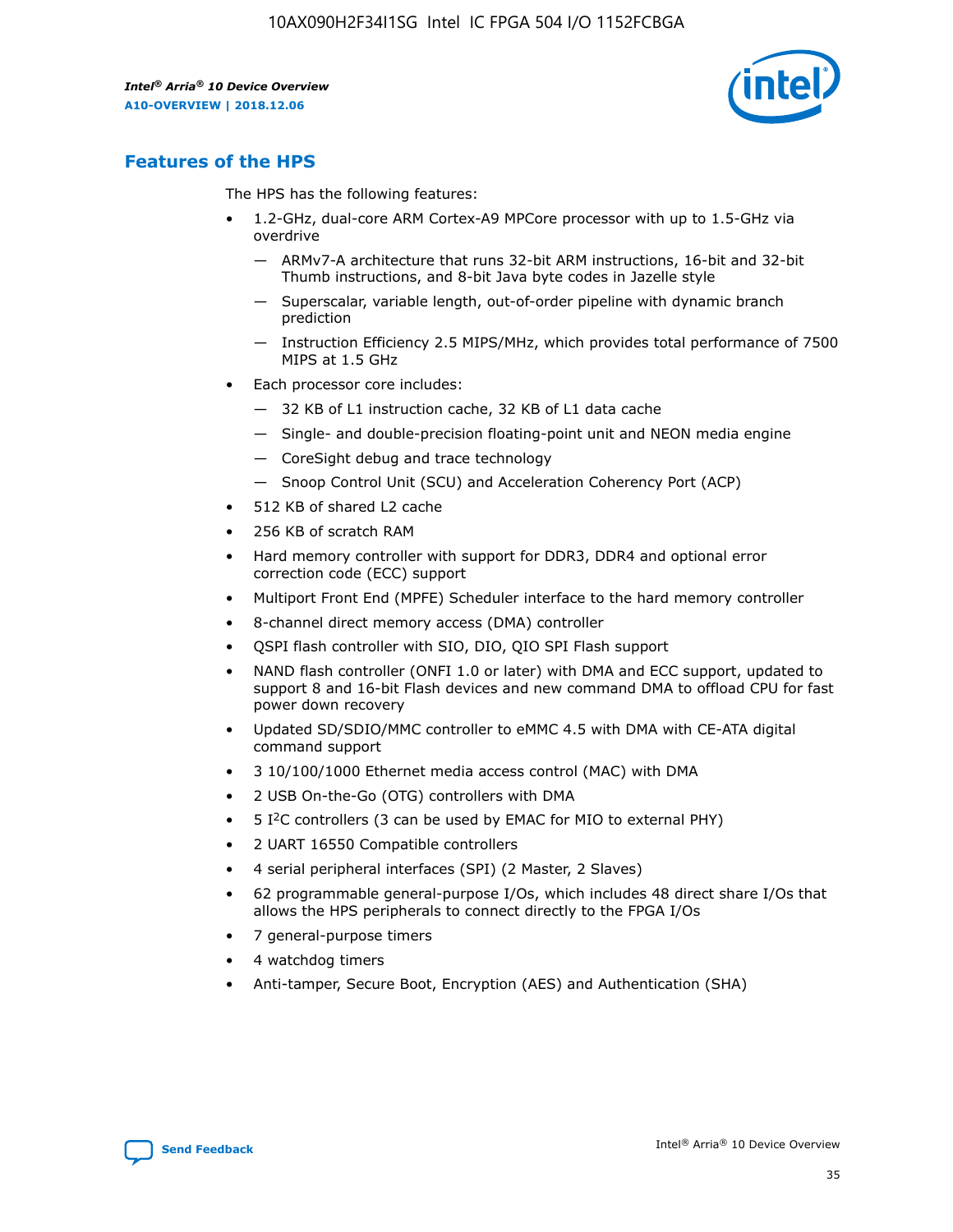

## **System Peripherals and Debug Access Port**

Each Ethernet MAC, USB OTG, NAND flash controller, and SD/MMC controller module has an integrated DMA controller. For modules without an integrated DMA controller, an additional DMA controller module provides up to eight channels of high-bandwidth data transfers. Peripherals that communicate off-chip are multiplexed with other peripherals at the HPS pin level. This allows you to choose which peripherals interface with other devices on your PCB.

The debug access port provides interfaces to industry standard JTAG debug probes and supports ARM CoreSight debug and core traces to facilitate software development.

## **HPS–FPGA AXI Bridges**

The HPS–FPGA bridges, which support the Advanced Microcontroller Bus Architecture (AMBA) Advanced eXtensible Interface (AXI™) specifications, consist of the following bridges:

- FPGA-to-HPS AMBA AXI bridge—a high-performance bus supporting 32, 64, and 128 bit data widths that allows the FPGA fabric to issue transactions to slaves in the HPS.
- HPS-to-FPGA Avalon/AMBA AXI bridge—a high-performance bus supporting 32, 64, and 128 bit data widths that allows the HPS to issue transactions to slaves in the FPGA fabric.
- Lightweight HPS-to-FPGA AXI bridge—a lower latency 32 bit width bus that allows the HPS to issue transactions to soft peripherals in the FPGA fabric. This bridge is primarily used for control and status register (CSR) accesses to peripherals in the FPGA fabric.

The HPS–FPGA AXI bridges allow masters in the FPGA fabric to communicate with slaves in the HPS logic, and vice versa. For example, the HPS-to-FPGA AXI bridge allows you to share memories instantiated in the FPGA fabric with one or both microprocessors in the HPS, while the FPGA-to-HPS AXI bridge allows logic in the FPGA fabric to access the memory and peripherals in the HPS.

Each HPS–FPGA bridge also provides asynchronous clock crossing for data transferred between the FPGA fabric and the HPS.

### **HPS SDRAM Controller Subsystem**

The HPS SDRAM controller subsystem contains a multiport SDRAM controller and DDR PHY that are shared between the FPGA fabric (through the FPGA-to-HPS SDRAM interface), the level 2 (L2) cache, and the level 3 (L3) system interconnect. The FPGA-to-HPS SDRAM interface supports AMBA AXI and Avalon® Memory-Mapped (Avalon-MM) interface standards, and provides up to six individual ports for access by masters implemented in the FPGA fabric.

The HPS SDRAM controller supports up to 3 masters (command ports), 3x 64-bit read data ports and 3x 64-bit write data ports.

To maximize memory performance, the SDRAM controller subsystem supports command and data reordering, deficit round-robin arbitration with aging, and high-priority bypass features.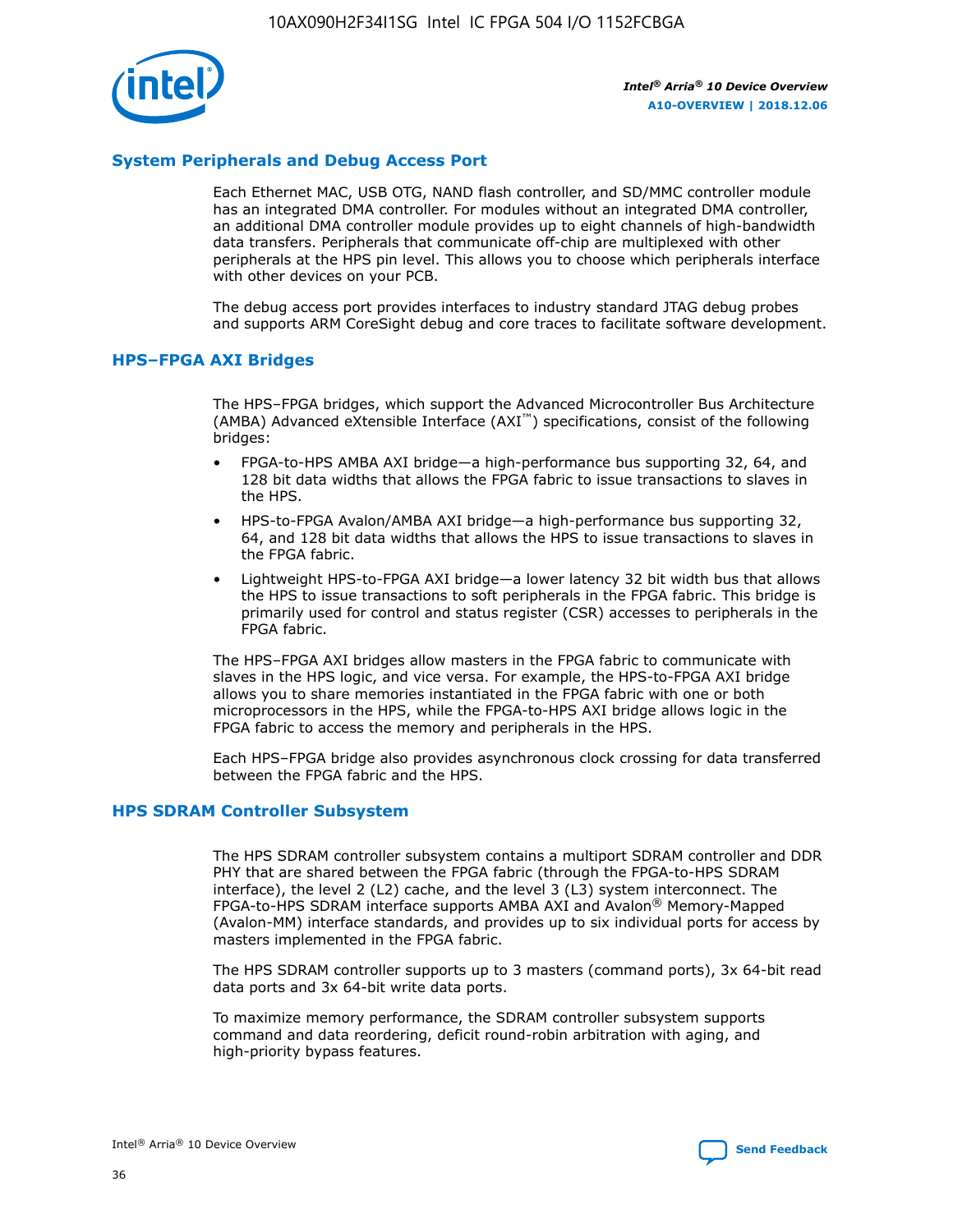

## **FPGA Configuration and HPS Booting**

The FPGA fabric and HPS in the SoC FPGA must be powered at the same time. You can reduce the clock frequencies or gate the clocks to reduce dynamic power.

Once powered, the FPGA fabric and HPS can be configured independently thus providing you with more design flexibility:

- You can boot the HPS independently. After the HPS is running, the HPS can fully or partially reconfigure the FPGA fabric at any time under software control. The HPS can also configure other FPGAs on the board through the FPGA configuration controller.
- Configure the FPGA fabric first, and then boot the HPS from memory accessible to the FPGA fabric.

## **Hardware and Software Development**

For hardware development, you can configure the HPS and connect your soft logic in the FPGA fabric to the HPS interfaces using the Platform Designer system integration tool in the Intel Quartus Prime software.

For software development, the ARM-based SoC FPGA devices inherit the rich software development ecosystem available for the ARM Cortex-A9 MPCore processor. The software development process for Intel SoC FPGAs follows the same steps as those for other SoC devices from other manufacturers. Support for Linux\*, VxWorks\*, and other operating systems are available for the SoC FPGAs. For more information on the operating systems support availability, contact the Intel FPGA sales team.

You can begin device-specific firmware and software development on the Intel SoC FPGA Virtual Target. The Virtual Target is a fast PC-based functional simulation of a target development system—a model of a complete development board. The Virtual Target enables the development of device-specific production software that can run unmodified on actual hardware.

## **Dynamic and Partial Reconfiguration**

The Intel Arria 10 devices support dynamic and partial reconfiguration. You can use dynamic and partial reconfiguration simultaneously to enable seamless reconfiguration of both the device core and transceivers.

## **Dynamic Reconfiguration**

You can reconfigure the PMA and PCS blocks while the device continues to operate. This feature allows you to change the data rates, protocol, and analog settings of a channel in a transceiver bank without affecting on-going data transfer in other transceiver banks. This feature is ideal for applications that require dynamic multiprotocol or multirate support.

## **Partial Reconfiguration**

Using partial reconfiguration, you can reconfigure some parts of the device while keeping the device in operation.

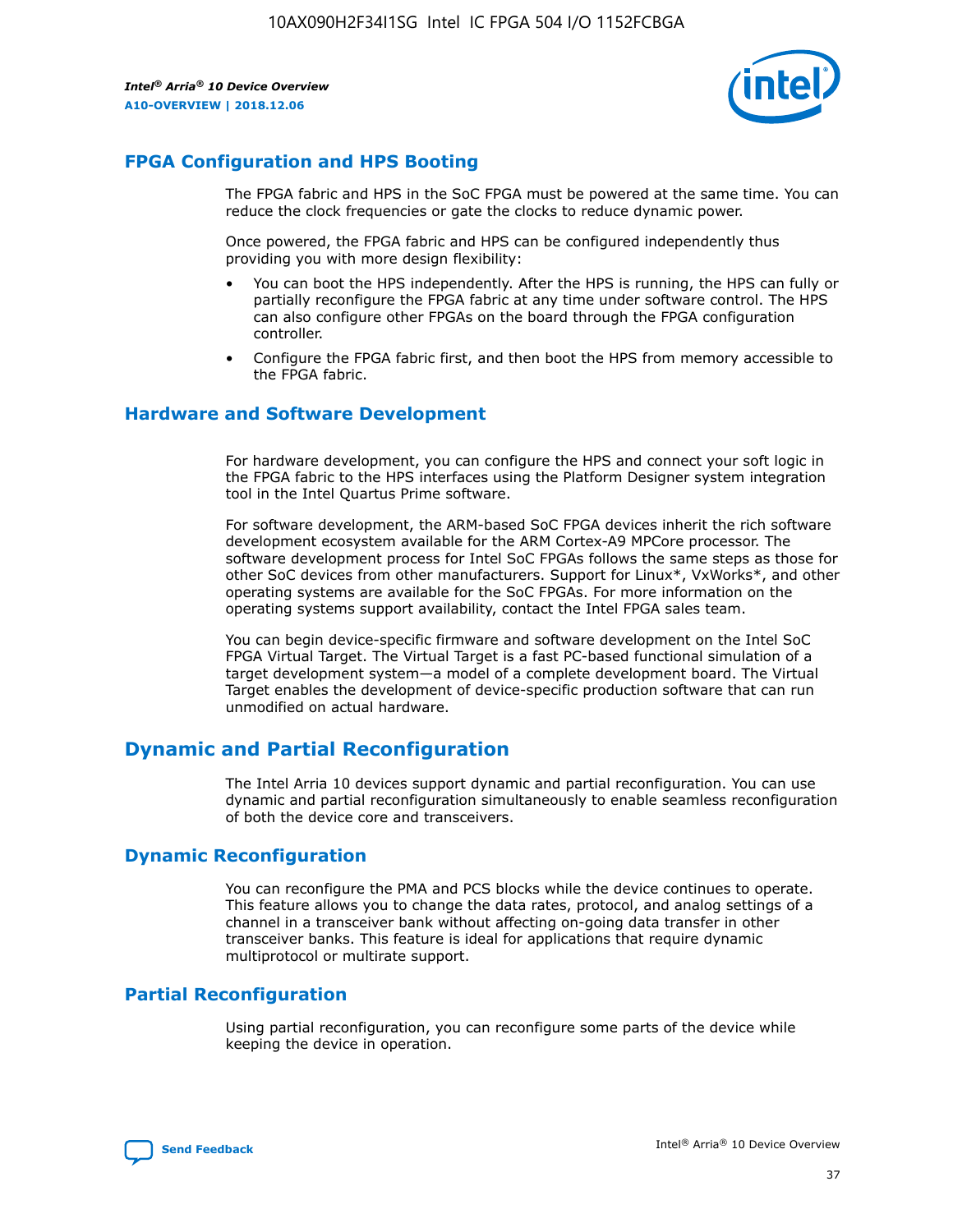

Instead of placing all device functions in the FPGA fabric, you can store some functions that do not run simultaneously in external memory and load them only when required. This capability increases the effective logic density of the device, and lowers cost and power consumption.

In the Intel solution, you do not have to worry about intricate device architecture to perform a partial reconfiguration. The partial reconfiguration capability is built into the Intel Quartus Prime design software, making such time-intensive task simple.

Intel Arria 10 devices support partial reconfiguration in the following configuration options:

- Using an internal host:
	- All supported configuration modes where the FPGA has access to external memory devices such as serial and parallel flash memory.
	- Configuration via Protocol [CvP (PCIe)]
- Using an external host—passive serial (PS), fast passive parallel (FPP) x8, FPP x16, and FPP x32 I/O interface.

# **Enhanced Configuration and Configuration via Protocol**

## **Table 25. Configuration Schemes and Features of Intel Arria 10 Devices**

Intel Arria 10 devices support 1.8 V programming voltage and several configuration schemes.

| <b>Scheme</b>                                                          | <b>Data</b><br><b>Width</b> | <b>Max Clock</b><br>Rate<br>(MHz) | <b>Max Data</b><br>Rate<br>(Mbps)<br>(13) | <b>Decompression</b> | <b>Design</b><br>Security <sup>(1</sup><br>4) | <b>Partial</b><br><b>Reconfiguration</b><br>(15) | <b>Remote</b><br><b>System</b><br><b>Update</b> |
|------------------------------------------------------------------------|-----------------------------|-----------------------------------|-------------------------------------------|----------------------|-----------------------------------------------|--------------------------------------------------|-------------------------------------------------|
| <b>JTAG</b>                                                            | 1 bit                       | 33                                | 33                                        |                      |                                               | Yes(16)                                          |                                                 |
| Active Serial (AS)<br>through the<br>EPCO-L<br>configuration<br>device | 1 bit,<br>4 bits            | 100                               | 400                                       | Yes                  | Yes                                           | $Y_{PS}(16)$                                     | Yes                                             |
| Passive serial (PS)<br>through CPLD or<br>external<br>microcontroller  | 1 bit                       | 100                               | 100                                       | Yes                  | Yes                                           | Yes(16)                                          | Parallel<br>Flash<br>Loader<br>(PFL) IP<br>core |
|                                                                        |                             |                                   |                                           |                      |                                               |                                                  | continued                                       |

<sup>(13)</sup> Enabling either compression or design security features affects the maximum data rate. Refer to the Intel Arria 10 Device Datasheet for more information.

<sup>(14)</sup> Encryption and compression cannot be used simultaneously.

 $<sup>(15)</sup>$  Partial reconfiguration is an advanced feature of the device family. If you are interested in</sup> using partial reconfiguration, contact Intel for support.

 $(16)$  Partial configuration can be performed only when it is configured as internal host.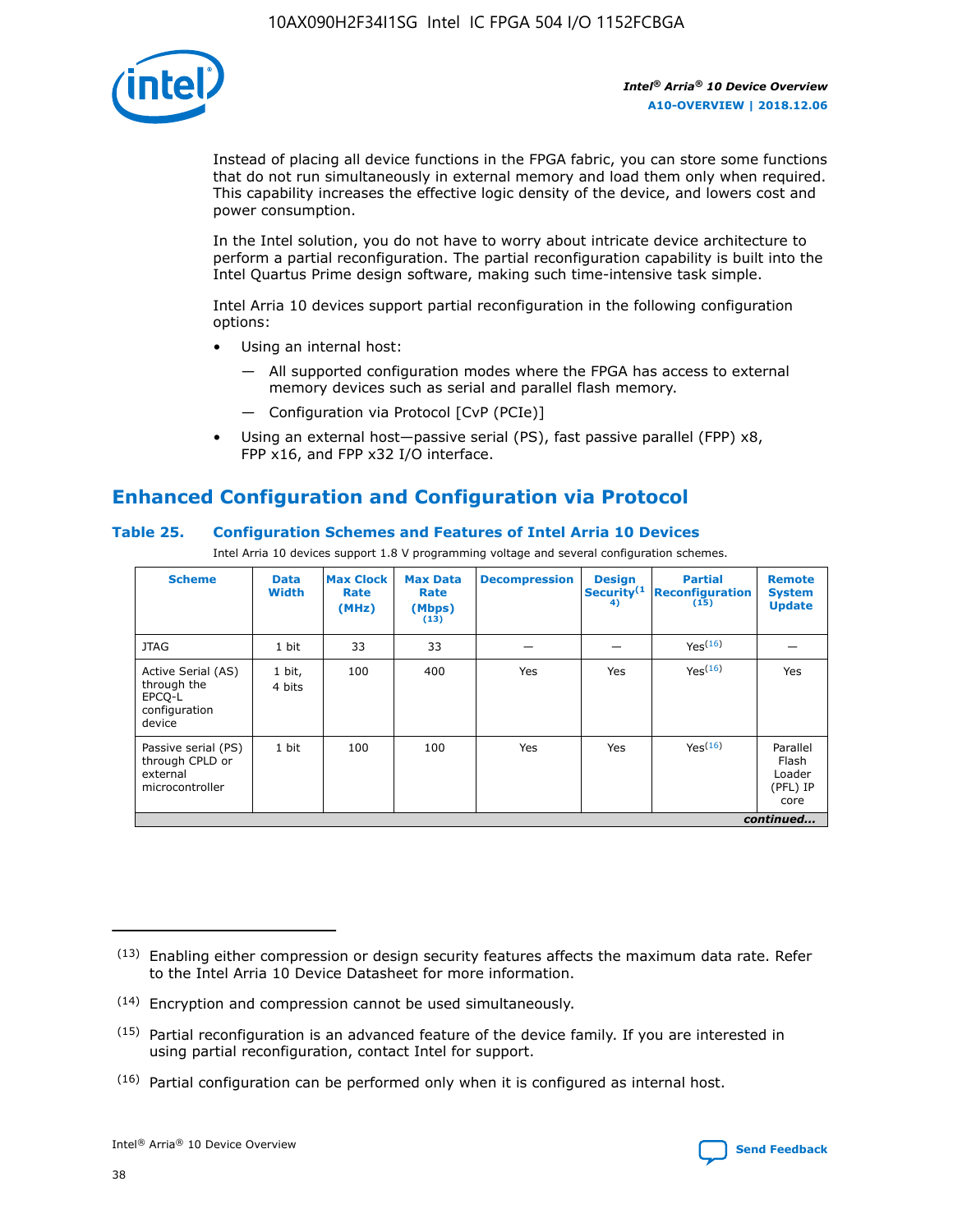

| <b>Scheme</b>                                   | <b>Data</b><br><b>Width</b> | <b>Max Clock</b><br>Rate<br>(MHz) | <b>Max Data</b><br>Rate<br>(Mbps)<br>(13) | <b>Decompression</b> | <b>Design</b><br>Security <sup>(1</sup><br>4) | <b>Partial</b><br><b>Reconfiguration</b><br>(15) | <b>Remote</b><br><b>System</b><br><b>Update</b> |
|-------------------------------------------------|-----------------------------|-----------------------------------|-------------------------------------------|----------------------|-----------------------------------------------|--------------------------------------------------|-------------------------------------------------|
| Fast passive                                    | 8 bits                      | 100                               | 3200                                      | <b>Yes</b>           | Yes                                           | Yes(17)                                          | PFL IP                                          |
| parallel (FPP)<br>through CPLD or               | 16 bits                     |                                   |                                           | Yes                  | Yes                                           |                                                  | core                                            |
| external<br>microcontroller                     | 32 bits                     |                                   |                                           | Yes                  | Yes                                           |                                                  |                                                 |
| Configuration via                               | 16 bits                     | 100                               | 3200                                      | Yes                  | Yes                                           | Yes <sup>(17)</sup>                              |                                                 |
| <b>HPS</b>                                      | 32 bits                     |                                   |                                           | Yes                  | Yes                                           |                                                  |                                                 |
| Configuration via<br>Protocol [CvP<br>$(PCIe*)$ | x1, x2,<br>x4, x8<br>lanes  |                                   | 8000                                      | Yes                  | Yes                                           | Yes <sup>(16)</sup>                              |                                                 |

You can configure Intel Arria 10 devices through PCIe using Configuration via Protocol (CvP). The Intel Arria 10 CvP implementation conforms to the PCIe 100 ms power-up-to-active time requirement.

### **Related Information**

[Configuration via Protocol \(CvP\) Implementation in Intel FPGAs User Guide](https://www.intel.com/content/www/us/en/programmable/documentation/dsu1441819344145.html#dsu1442269728522) Provides more information about the CvP configuration scheme.

## **SEU Error Detection and Correction**

Intel Arria 10 devices offer robust and easy-to-use single-event upset (SEU) error detection and correction circuitry.

The detection and correction circuitry includes protection for Configuration RAM (CRAM) programming bits and user memories. The CRAM is protected by a continuously running CRC error detection circuit with integrated ECC that automatically corrects one or two errors and detects higher order multi-bit errors. When more than two errors occur, correction is available through reloading of the core programming file, providing a complete design refresh while the FPGA continues to operate.

The physical layout of the Intel Arria 10 CRAM array is optimized to make the majority of multi-bit upsets appear as independent single-bit or double-bit errors which are automatically corrected by the integrated CRAM ECC circuitry. In addition to the CRAM protection, the M20K memory blocks also include integrated ECC circuitry and are layout-optimized for error detection and correction. The MLAB does not have ECC.

(14) Encryption and compression cannot be used simultaneously.

<sup>(17)</sup> Supported at a maximum clock rate of 100 MHz.



 $(13)$  Enabling either compression or design security features affects the maximum data rate. Refer to the Intel Arria 10 Device Datasheet for more information.

 $(15)$  Partial reconfiguration is an advanced feature of the device family. If you are interested in using partial reconfiguration, contact Intel for support.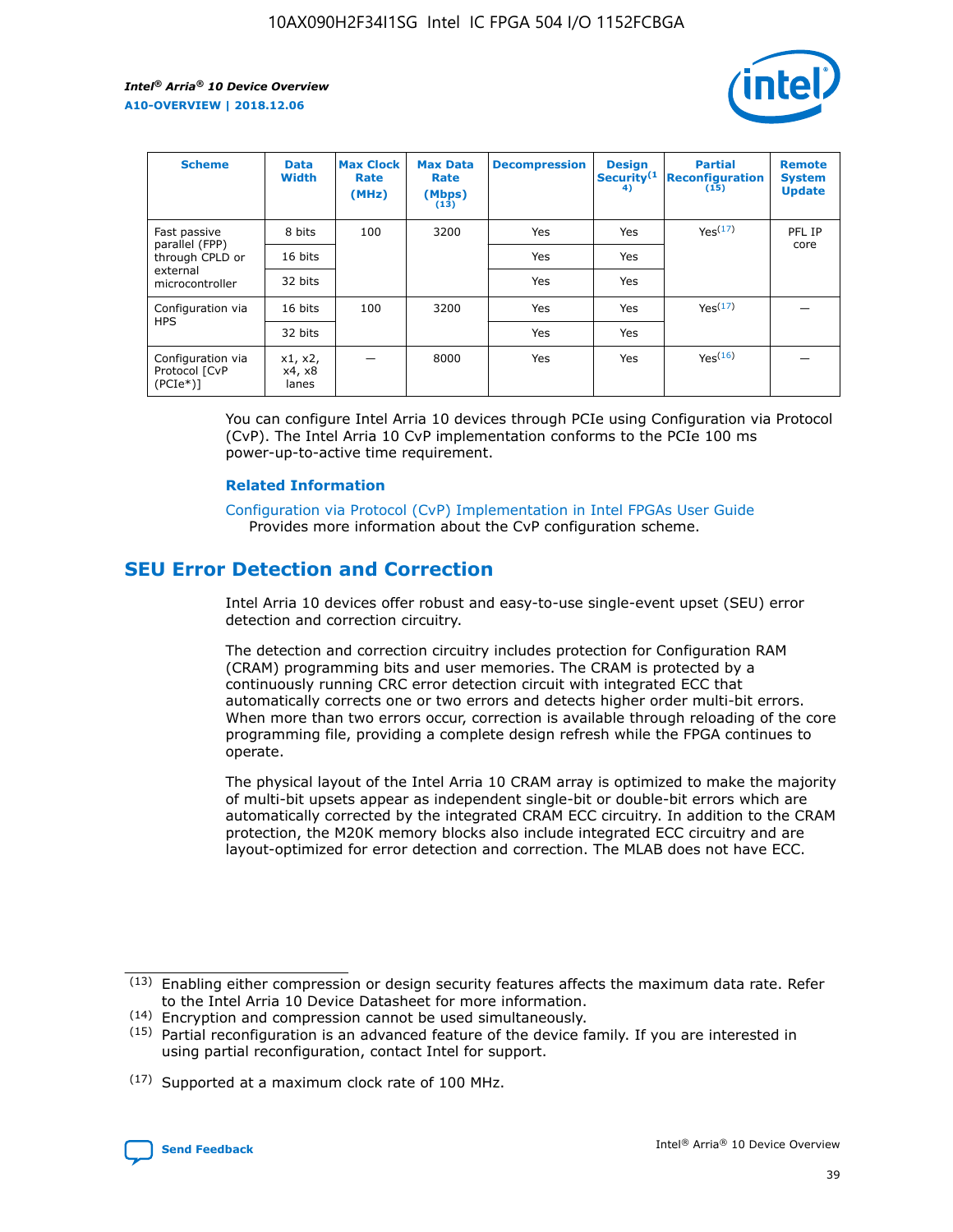

## **Power Management**

Intel Arria 10 devices leverage the advanced 20 nm process technology, a low 0.9 V core power supply, an enhanced core architecture, and several optional power reduction techniques to reduce total power consumption by as much as 40% compared to Arria V devices and as much as 60% compared to Stratix V devices.

The optional power reduction techniques in Intel Arria 10 devices include:

- **SmartVID**—a code is programmed into each device during manufacturing that allows a smart regulator to operate the device at lower core  $V_{CC}$  while maintaining performance
- **Programmable Power Technology**—non-critical timing paths are identified by the Intel Quartus Prime software and the logic in these paths is biased for low power instead of high performance
- **Low Static Power Options**—devices are available with either standard static power or low static power while maintaining performance

Furthermore, Intel Arria 10 devices feature Intel's industry-leading low power transceivers and include a number of hard IP blocks that not only reduce logic resources but also deliver substantial power savings compared to soft implementations. In general, hard IP blocks consume up to 90% less power than the equivalent soft logic implementations.

## **Incremental Compilation**

The Intel Quartus Prime software incremental compilation feature reduces compilation time and helps preserve performance to ease timing closure. The incremental compilation feature enables the partial reconfiguration flow for Intel Arria 10 devices.

Incremental compilation supports top-down, bottom-up, and team-based design flows. This feature facilitates modular, hierarchical, and team-based design flows where different designers compile their respective design sections in parallel. Furthermore, different designers or IP providers can develop and optimize different blocks of the design independently. These blocks can then be imported into the top level project.

# **Document Revision History for Intel Arria 10 Device Overview**

| <b>Document</b><br><b>Version</b> | <b>Changes</b>                                                                                                                                                                                                                                                              |
|-----------------------------------|-----------------------------------------------------------------------------------------------------------------------------------------------------------------------------------------------------------------------------------------------------------------------------|
| 2018.12.06                        | Added links to Intel Arria 10 device errata documents.<br>Removed automotive temperature option from the Intel Arria 10 GX devices.<br>Removed -3 fabric speed grade from the Intel Arria 10 GT devices.<br>Updated power options for the Intel Arria 10 GX and GT devices. |
| 2018.04.09                        | Updated the lowest $V_{CC}$ from 0.83 V to 0.82 V in the topic listing a summary of the device features.                                                                                                                                                                    |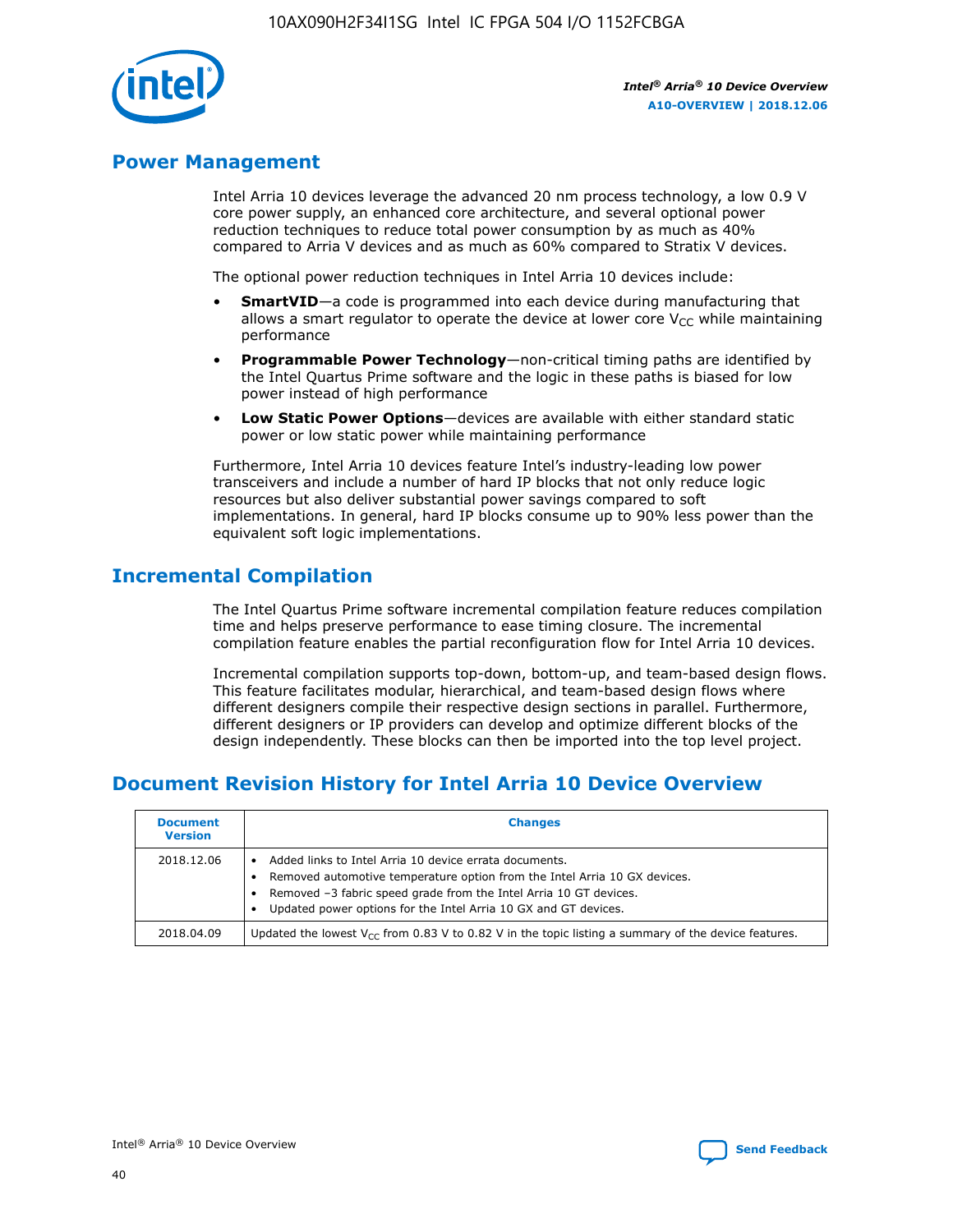

| <b>Date</b>    | <b>Version</b> | <b>Changes</b>                                                                                                                                                                                                                                                                                                                                                                                                                                                                                                                                                                                                                                                                                                                                                                                                                                                                                                                                               |
|----------------|----------------|--------------------------------------------------------------------------------------------------------------------------------------------------------------------------------------------------------------------------------------------------------------------------------------------------------------------------------------------------------------------------------------------------------------------------------------------------------------------------------------------------------------------------------------------------------------------------------------------------------------------------------------------------------------------------------------------------------------------------------------------------------------------------------------------------------------------------------------------------------------------------------------------------------------------------------------------------------------|
| January 2018   | 2018.01.17     | Updated the maximum data rate for HPS (Intel Arria 10 SX devices<br>external memory interface DDR3 controller from 2,166 Mbps to 2,133<br>Mbps.<br>Updated maximum frequency supported for half rate QDRII and QDRII<br>+ SRAM to 633 MHz in Memory Standards Supported by the Soft<br>Memory Controller table.<br>Updated transceiver backplane capability to 12.5 Gbps.<br>Removed transceiver speed grade 5 in Sample Ordering Core and<br>Available Options for Intel Arria 10 GX Devices figure.<br>Removed package code 40, low static power, SmartVID, industrial, and<br>military operating temperature support from Sample Ordering Core and<br>Available Options for Intel Arria 10 GT Devices figure.<br>Updated short reach transceiver rate for Intel Arria 10 GT devices to<br>25.8 Gbps.<br>Removed On-Die Instrumentation - EyeQ and Jitter Margin Tool<br>support from PMA Features of the Transceivers in Intel Arria 10 Devices<br>table. |
| September 2017 | 2017.09.20     | Updated the maximum speed of the DDR4 external memory interface from<br>1,333 MHz/2,666 Mbps to 1,200 MHz/2,400 Mbps.                                                                                                                                                                                                                                                                                                                                                                                                                                                                                                                                                                                                                                                                                                                                                                                                                                        |
| July 2017      | 2017.07.13     | Corrected the automotive temperature range in the figure showing the<br>available options for the Intel Arria 10 GX devices from "-40°C to 100°C"<br>to "-40°C to 125°C".                                                                                                                                                                                                                                                                                                                                                                                                                                                                                                                                                                                                                                                                                                                                                                                    |
| July 2017      | 2017.07.06     | Added automotive temperature option to Intel Arria 10 GX device family.                                                                                                                                                                                                                                                                                                                                                                                                                                                                                                                                                                                                                                                                                                                                                                                                                                                                                      |
| May 2017       | 2017.05.08     | Corrected protocol names with "1588" to "IEEE 1588v2".<br>$\bullet$<br>Updated the vertical migration table to remove vertical migration<br>$\bullet$<br>between Intel Arria 10 GX and Intel Arria 10 SX device variants.<br>Removed all "Preliminary" marks.<br>$\bullet$                                                                                                                                                                                                                                                                                                                                                                                                                                                                                                                                                                                                                                                                                   |
| March 2017     | 2017.03.15     | Removed the topic about migration from Intel Arria 10 to Intel Stratix<br>$\bullet$<br>10 devices.<br>Rebranded as Intel.<br>$\bullet$                                                                                                                                                                                                                                                                                                                                                                                                                                                                                                                                                                                                                                                                                                                                                                                                                       |
| October 2016   | 2016.10.31     | Removed package F36 from Intel Arria 10 GX devices.<br>Updated Intel Arria 10 GT sample ordering code and maximum GX<br>$\bullet$<br>transceiver count. Intel Arria 10 GT devices are available only in the<br>SF45 package option with a maximum of 72 transceivers.                                                                                                                                                                                                                                                                                                                                                                                                                                                                                                                                                                                                                                                                                        |
| May 2016       | 2016.05.02     | Updated the FPGA Configuration and HPS Booting topic.<br>$\bullet$<br>Remove V <sub>CC</sub> PowerManager from the Summary of Features, Power<br>Management and Arria 10 Device Variants and packages topics. This<br>feature is no longer supported in Arria 10 devices.<br>Removed LPDDR3 from the Memory Standards Supported by the HPS<br>Hard Memory Controller table in the Memory Standards Supported by<br>Intel Arria 10 Devices topic. This standard is only supported by the<br><b>FPGA</b><br>Removed transceiver speed grade 5 from the Device Variants and<br>Packages topic for Arria 10 GX and SX devices.                                                                                                                                                                                                                                                                                                                                   |
| February 2016  | 2016.02.11     | Changed the maximum Arria 10 GT datarate to 25.8 Gbps and the<br>$\bullet$<br>minimum datarate to 1 Gbps globally.<br>Revised the state for Core clock networks in the Summary of Features<br>$\bullet$<br>topic.<br>Changed the transceiver parameters in the "Summary of Features for<br>$\bullet$<br>Arria 10 Devices" table.<br>Changed the transceiver parameters in the "Maximum Resource Counts<br>for Arria 10 GT Devices" table.<br>Changed the package availability for GT devices in the "Package Plan<br>for Arria 10 GT Devices" table.<br>Changed the package configurations for GT devices in the "Migration"<br>Capability Across Arria 10 Product Lines" figure.<br>continued                                                                                                                                                                                                                                                               |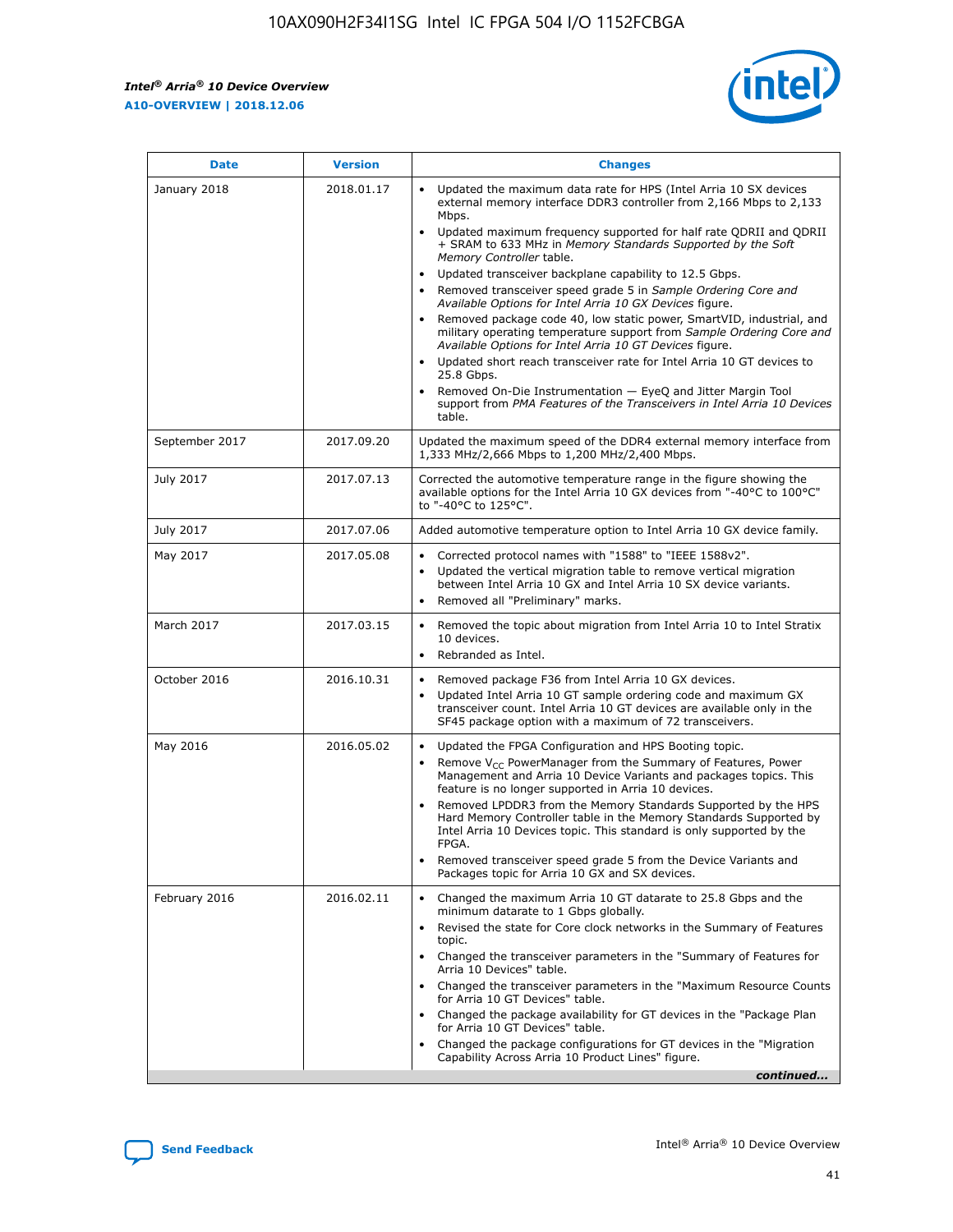

| <b>Date</b>   | <b>Version</b> | <b>Changes</b>                                                                                                                                                               |
|---------------|----------------|------------------------------------------------------------------------------------------------------------------------------------------------------------------------------|
|               |                | Changed transceiver parameters in the "Low Power Serial Transceivers"<br>$\bullet$<br>section.                                                                               |
|               |                | • Changed the transceiver descriptions in the "Device Variants for the<br>Arria 10 Device Family" table.                                                                     |
|               |                | • Changed the "Sample Ordering Code and Available Options for Arria 10<br>GT Devices" figure.                                                                                |
|               |                | Changed the datarates for GT devices in the "PMA Features" section.                                                                                                          |
|               |                | Changed the datarates for GT devices in the "PCS Features" section.<br>$\bullet$                                                                                             |
| December 2015 | 2015.12.14     | Updated the number of M20K memory blocks for Arria 10 GX 660 from<br>2133 to 2131 and corrected the total RAM bit from 48,448 Kb to<br>48,408 Kb.                            |
|               |                | Corrected the number of DSP blocks for Arria 10 GX 660 from 1688 to<br>$\bullet$<br>1687 in the table listing floating-point arithmetic resources.                           |
| November 2015 | 2015.11.02     | Updated the maximum resources for Arria 10 GX 220, GX 320, GX 480,<br>GX 660, SX 220, SX 320, SX 480, and SX 660.                                                            |
|               |                | Updated resource count for Arria 10 GX 320, GX 480, GX 660, SX 320,<br>SX 480, a SX 660 devices in Number of Multipliers in Intel Arria 10<br><b>Devices</b> table.          |
|               |                | Updated the available options for Arria 10 GX, GT, and SX.<br>$\bullet$                                                                                                      |
|               |                | Changed instances of Quartus II to Quartus Prime.<br>$\bullet$                                                                                                               |
| June 2015     | 2015.06.15     | Corrected label for Intel Arria 10 GT product lines in the vertical migration<br>figure.                                                                                     |
| May 2015      | 2015.05.15     | Corrected the DDR3 half rate and quarter rate maximum frequencies in the<br>table that lists the memory standards supported by the Intel Arria 10 hard<br>memory controller. |
| May 2015      | 2015.05.04     | • Added support for 13.5G JESD204b in the Summary of Features table.                                                                                                         |
|               |                | Added a link to Arria 10 GT Channel Usage in the Arria 10 GT Package<br>$\bullet$<br>Plan topic.                                                                             |
|               |                | • Added a note to the table, Maximum Resource Counts for Arria 10 GT<br>devices.                                                                                             |
|               |                | • Updated the power requirements of the transceivers in the Low Power<br>Serial Transceivers topic.                                                                          |
| January 2015  | 2015.01.23     | • Added floating point arithmetic features in the Summary of Features<br>table.                                                                                              |
|               |                | • Updated the total embedded memory from 38.38 megabits (Mb) to<br>65.6 Mb.                                                                                                  |
|               |                | • Updated the table that lists the memory standards supported by Intel<br>Arria 10 devices.                                                                                  |
|               |                | Removed support for DDR3U, LPDDR3 SDRAM, RLDRAM 2, and DDR2.                                                                                                                 |
|               |                | Moved RLDRAM 3 support from hard memory controller to soft memory<br>controller. RLDRAM 3 support uses hard PHY with soft memory<br>controller.                              |
|               |                | Added soft memory controller support for QDR IV.                                                                                                                             |
|               |                | Updated the maximum resource count table to include the number of<br>hard memory controllers available in each device variant.                                               |
|               |                | Updated the transceiver PCS data rate from 12.5 Gbps to 12 Gbps.                                                                                                             |
|               |                | Updated the max clock rate of PS, FPP x8, FPP x16, and Configuration<br>via HPS from 125 MHz to 100 MHz.                                                                     |
|               |                | Added a feature for fractional synthesis PLLs: PLL cascading.                                                                                                                |
|               |                | Updated the HPS programmable general-purpose I/Os from 54 to 62.<br>$\bullet$                                                                                                |
|               |                | continued                                                                                                                                                                    |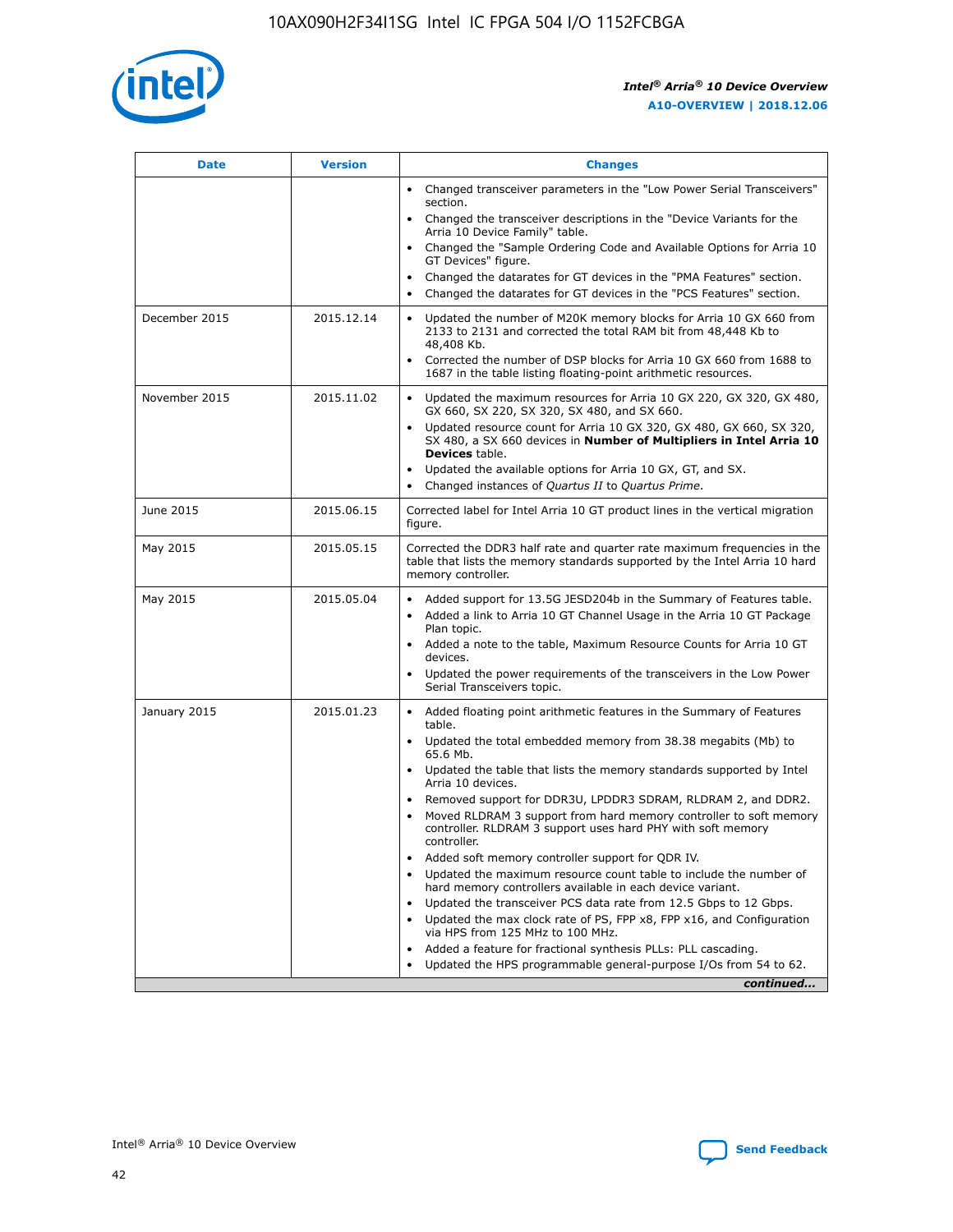r



| <b>Date</b>    | <b>Version</b> | <b>Changes</b>                                                                                                                                                                                                                                                                                                                                                                                                                                                                                                                                      |
|----------------|----------------|-----------------------------------------------------------------------------------------------------------------------------------------------------------------------------------------------------------------------------------------------------------------------------------------------------------------------------------------------------------------------------------------------------------------------------------------------------------------------------------------------------------------------------------------------------|
| September 2014 | 2014.09.30     | Corrected the 3 V I/O and LVDS I/O counts for F35 and F36 packages<br>$\bullet$<br>of Arria 10 GX.<br>Corrected the 3 V I/O, LVDS I/O, and transceiver counts for the NF40<br>$\bullet$<br>package of the Arria GX 570 and 660.<br>Removed 3 V I/O, LVDS I/O, and transceiver counts for the NF40<br>package of the Arria GX 900 and 1150. The NF40 package is not<br>available for Arria 10 GX 900 and 1150.                                                                                                                                       |
| August 2014    | 2014.08.18     | Updated Memory (Kb) M20K maximum resources for Arria 10 GX 660<br>devices from 42,660 to 42,620.<br>Added GPIO columns consisting of LVDS I/O Bank and 3V I/O Bank in<br>$\bullet$<br>the Package Plan table.<br>Added how to use memory interface clock frequency higher than 533<br>$\bullet$<br>MHz in the I/O vertical migration.<br>Added information to clarify that RLDRAM3 support uses hard PHY with<br>$\bullet$<br>soft memory controller.<br>Added variable precision DSP blocks support for floating-point<br>$\bullet$<br>arithmetic. |
| June 2014      | 2014.06.19     | Updated number of dedicated I/Os in the HPS block to 17.                                                                                                                                                                                                                                                                                                                                                                                                                                                                                            |
| February 2014  | 2014.02.21     | Updated transceiver speed grade options for GT devices in Figure 2.                                                                                                                                                                                                                                                                                                                                                                                                                                                                                 |
| February 2014  | 2014.02.06     | Updated data rate for Arria 10 GT devices from 28.1 Gbps to 28.3 Gbps.                                                                                                                                                                                                                                                                                                                                                                                                                                                                              |
| December 2013  | 2013.12.10     | Updated the HPS memory standards support from LPDDR2 to LPDDR3.<br>Updated HPS block diagram to include dedicated HPS I/O and FPGA<br>$\bullet$<br>Configuration blocks as well as repositioned SD/SDIO/MMC, DMA, SPI<br>and NAND Flash with ECC blocks.                                                                                                                                                                                                                                                                                            |
| December 2013  | 2013.12.02     | Initial release.                                                                                                                                                                                                                                                                                                                                                                                                                                                                                                                                    |